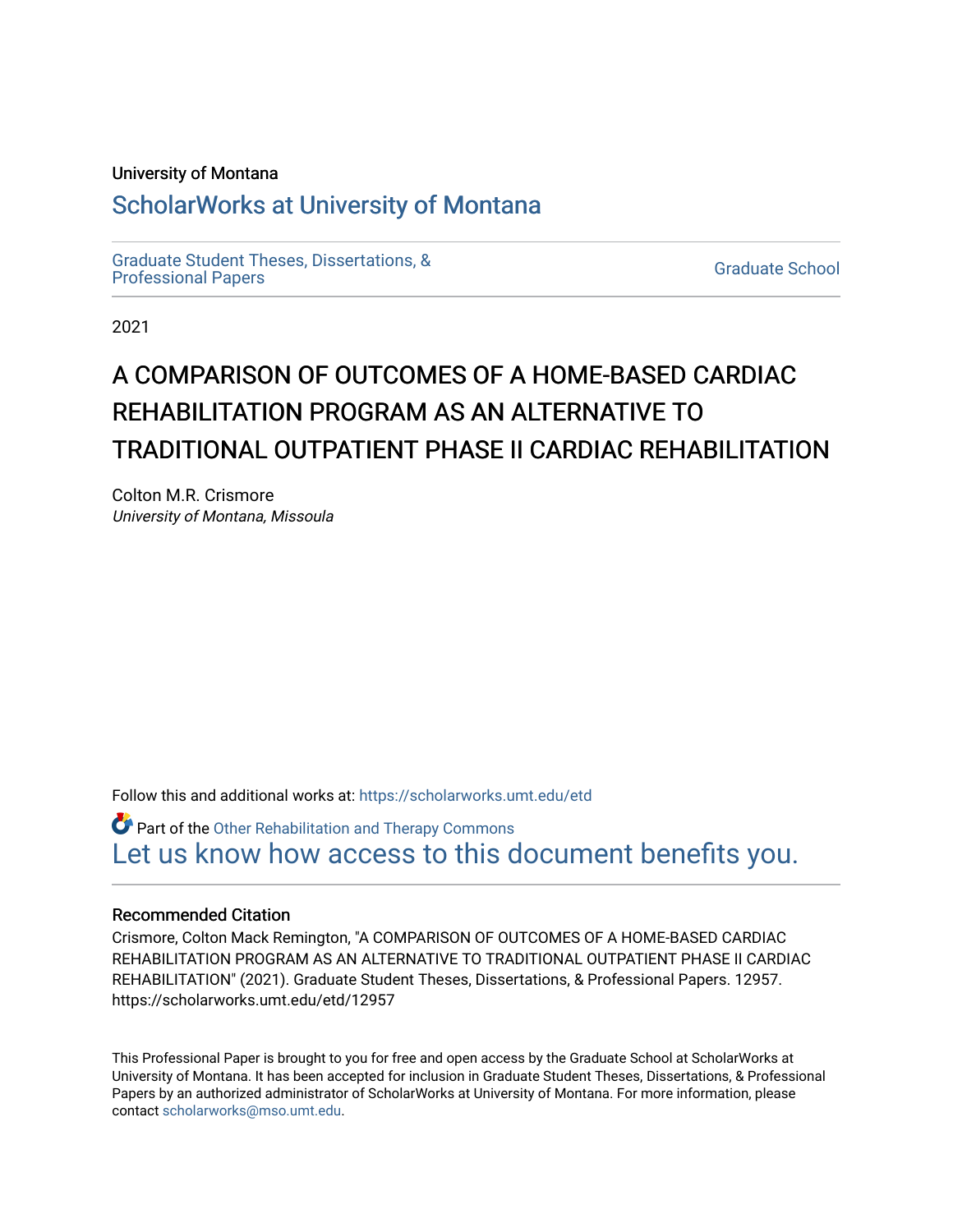## A COMPARISON OF OUTCOMES OF A HOME-BASED CARDIAC REHABILITATION PROGRAM AS AN ALTERNATIVE TO TRADITIONAL OUTPATIENT PHASE II CARDIAC REHABILITATION

By

Colton Crismore

Bachelor of Science, University of Montana, Missoula, MT 2017

Professional Paper

Presented in partial fulfillment of requirements for the degree of:

Master of Science

School of Integrative Physiology and Athletic Training, Exercise Science

The University of Montana

Missoula, MT

10/19/2021

Approved by:

(insert name and title)

Dr. John Quindry, Chair School of Integrative Physiology and Athletic Training

Dr. Kathleen "Annie" Sondag School of Public and Community Health Sciences

Dr. Matthew Bundle School of Integrative Physiology and Athletic Training

Dr. Charles Palmer School of Integrative Physiology and Athletic Training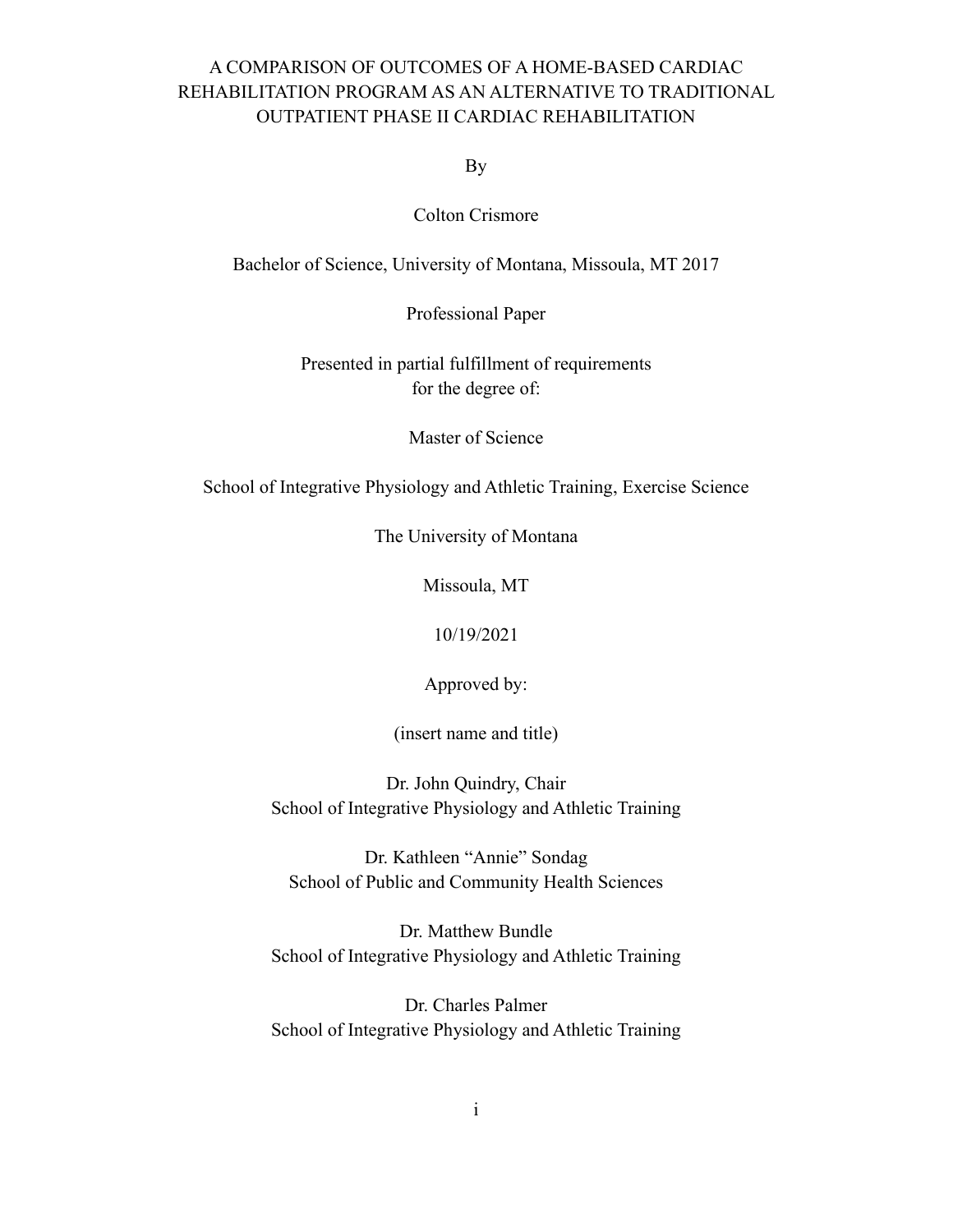Abstract – A Comparison of Outcomes of a Home-Base Cardiac Rehabilitation Program as an Alternative to Traditional Outpatient Phase II Cardiac Rehabilitation

## Chairperson: Dr. John Quindry

Phase II outpatient cardiac rehabilitation (CR) is an intervention offered to patients that have been diagnosed with heart disease, undergone various procedures such as stenting or valve replacement, or to those with claudication diseases. Home-based cardiac rehabilitation (HBCR) is an alternative approach to traditional outpatient phase II CR, that is an emergent area of study with preliminary evidence showing in some outcomes that it approximates traditional CR. As there is current interest in the study of HBCR, this paper examines outcomes of mortality, risk factor modification, exercise capacity, and cardiac function to determine the extent to which this intervention may be a suitable alternative to traditional phase II outpatient CR. In this review, outcomes in HBCR are compared to usual care control groups (participants who are non-participants or non-referrals to CR) to identify outcomes that change following a HBCR intervention. Following comparisons of HBCR and usual care controls, the former is then compared to traditional phase II outpatient CR to present areas of significant improvement between the interventions. After examining the various outcomes in the most relevant 28 manuscripts from a large literary search, preliminary evidence indicates HBCR is, in many respects (e.g. Peak VO<sub>2</sub>, 6MWD, METs, resting SBP, RHR, LVEF, TC, HDL, LDL, and mortality), equivalent to traditional outpatient phase II CR in eliciting an exercise response. Traditional phase II outpatient CR has an advantage in adherence and safety due to direct patient monitoring, coverage and reimbursement of health care, and standardized guidelines in terms of outcomes. HBCR is advantageous in situations with barriers to adherence or participation such as travel, frailty due to advancing age, and additional comorbidities or health issues.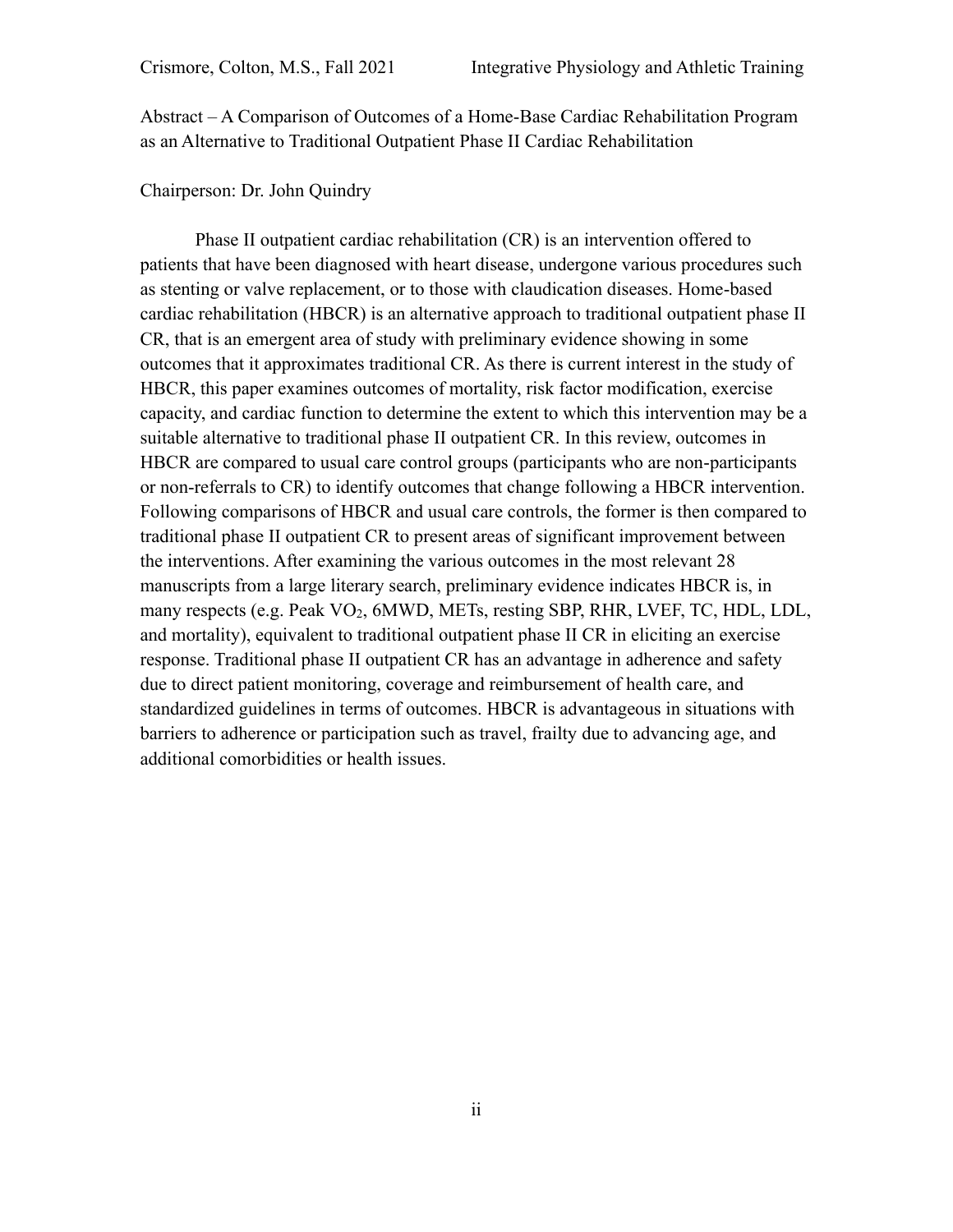## Introduction

## Literature Review

| $Conclusions. \dots 100$ |  |
|--------------------------|--|
|                          |  |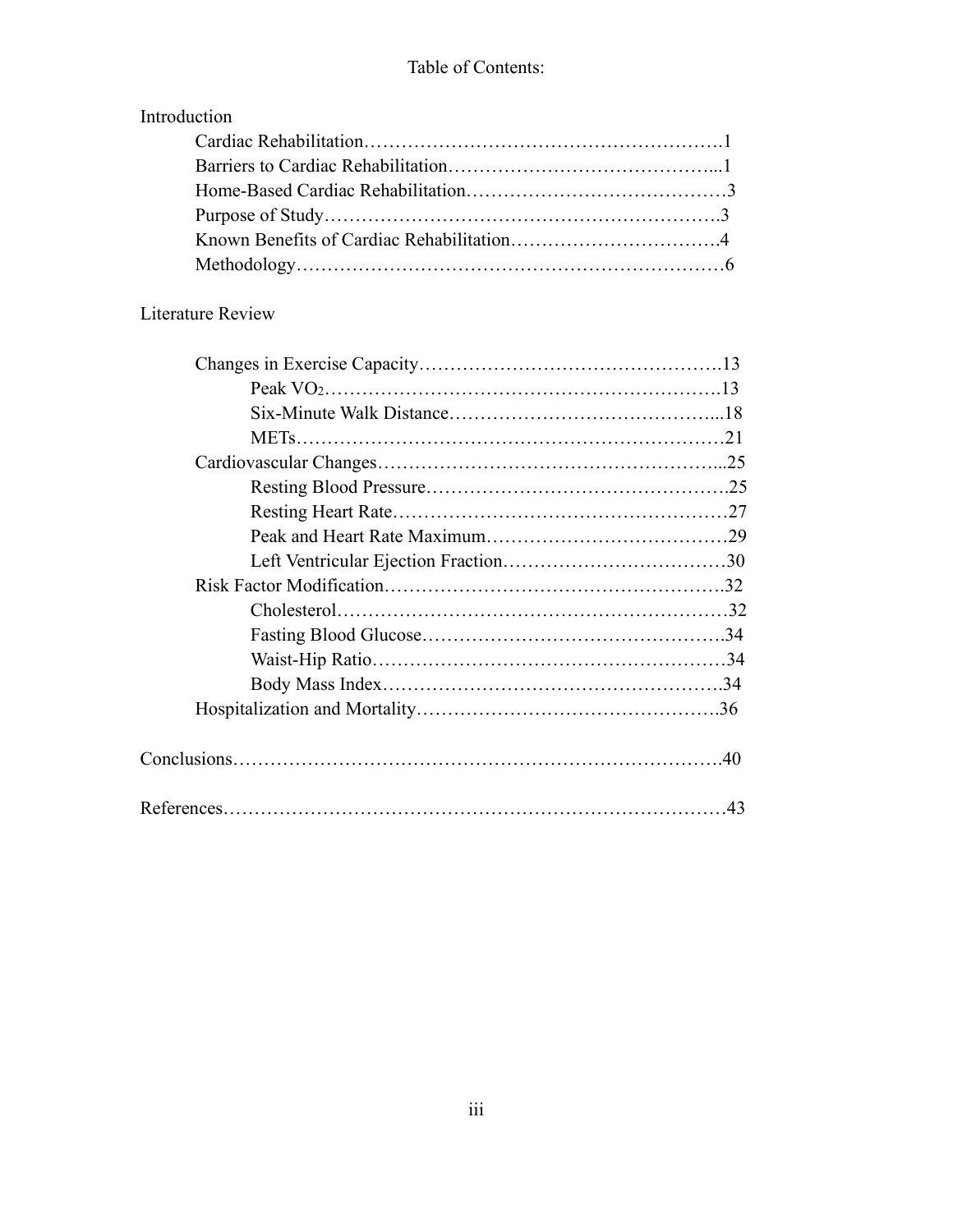### **Introduction**

Cardiac rehabilitation (CR) is an intervention method offered to patients that have been diagnosed with heart disease, undergone various surgeries such as stenting or valve replacement, or those who may have claudication diseases such as peripheral artery disease (PAD) so that they may be educated on their overall health, reduce risk for cardiac events, and maintain a higher level of physical activity (Dalal, Doherty, & Taylor, 2015). CR typically has three phases: Phase I referring to inpatient rehabilitation during hospitalization, Phase II for those in outpatient care in a physician supervised environment within 4 months after discharge, and Phase III for unmonitored exercise after graduation from Phase II (McMahon, Ades, & Thompson, 2017). Benefits of CR in patients with coronary heart disease (CHD) and heart failure (HF) are: reduced cardiovascular mortality, reduced risk of hospital readmission, improved exercise capacity and quality of life (QoL) (Dibben et al., 2018). In general, additional benefits to CR are improved survival, fewer recurrent myocardial infarctions (MI), slowed progression of coronary artery disease (CAD), and lower frequency of rehospitalization (Witt, Thomas, & Roger, 2005). Despite the benefits of CR, there are several barriers that may reduce attendance or discourage participation. These include issues with distance or transport to the site of rehabilitation, older age, and additional comorbidities or health issues.

 Studies have shown that commute time was a predictive factor for participation in CR, and that participants were more likely to live closer to a facility and own and drive a car than nonparticipants (Daly et al., 2002). Another study in Australia reported that those who attended CR lived closer to a facility than those who declined rehabilitation (15.4  $\pm$  20.6 km vs 40.4  $\pm$ 37.5 km,  $p = 0.019$ ) (De Angelis, Bunker, & Schoo, 2008). Rural participants of CR have, in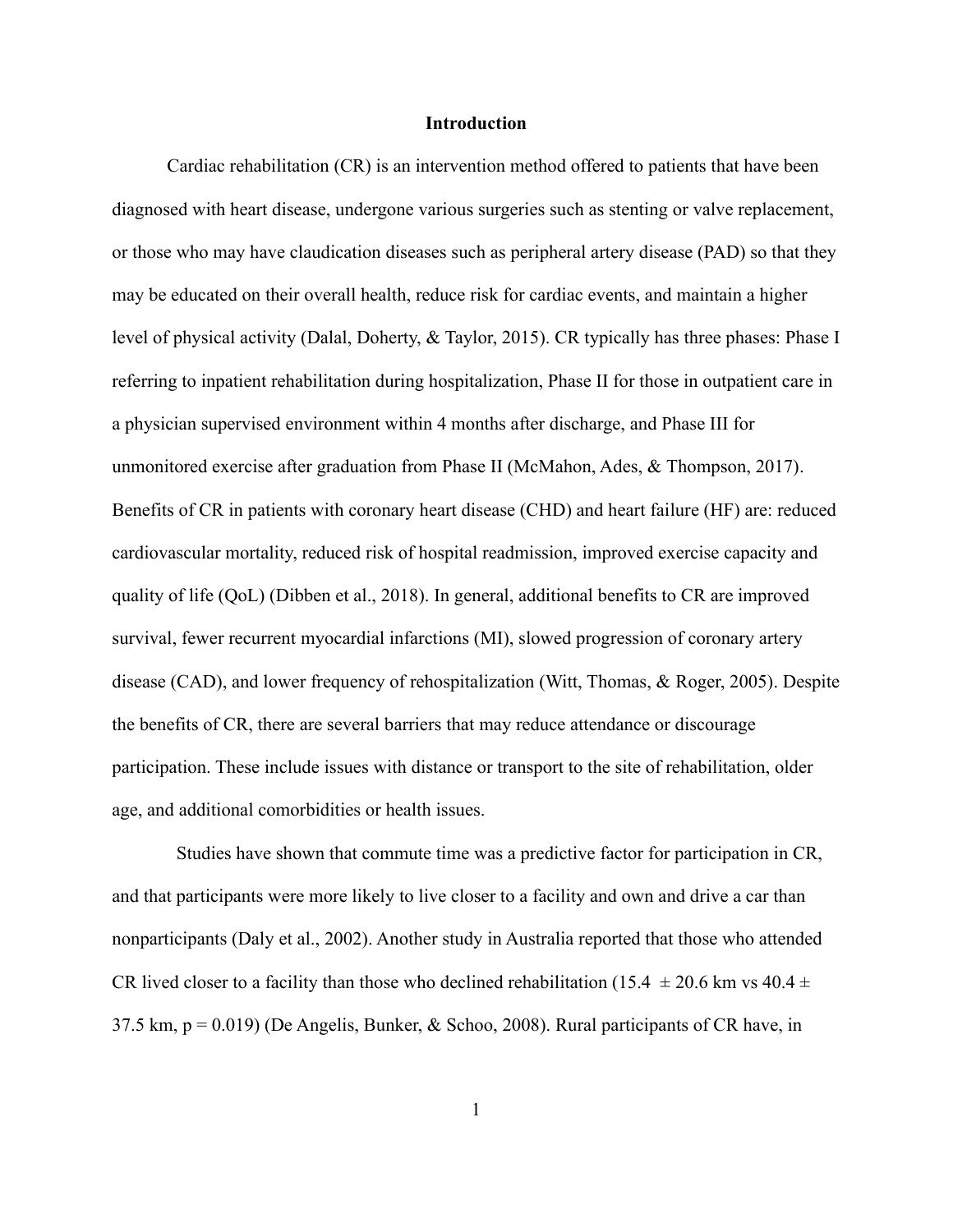some cases, been known to report distance as a barrier to participation greater than those of their urban counterparts (Shanmugasegaram, Oh, Reid, McCumber, & Grace, 2013). One study in Korea showed data from retrospective analysis that 53.9% of their non-attenders and 35.9% of their attenders of CR did not attend or missed sessions due to travel distance (Chi-square test, p < 0.001) (Im et al., 2018). Soroush et al (2018) identified distance to CR as a predictor of referral when adjusted to their overall population ( $p = 0.042$ ).

In conjunction with distance, age has also been found to be a barrier to CR, and older individuals have been known to have greater difficulty traveling and attending CR programs on a consistent basis (Daly et al., 2002). Patients over the age of 65 have been shown to participate at lower rates than those younger than 65 (Witt et al., 2005). In contrast, some studies have indicated that non-attenders of CR appear to be younger than those who attend (Dunlay et al., 2009; Im et al., 2018). Additional findings also indicate that older adults identify more CR barriers than younger patients and that CR participants were significantly younger than nonparticipants; one of these barriers being comorbidities (Grace et al., 2009).

In addition to distance and age, pulmonary and musculoskeletal comorbid diseases have been associated with lesser participation in CR (Witt et al., 2005). In 2009 in the United States, and in 2018 in the United Kingdom there were reports that there has been a decline in those with diabetes taking part in CR (Dunlay et al., 2009; Harrison, Doherty, & Phillips, 2018). Some results have shown that comorbidities and functional status of an individual indicate a higher risk for CR non-attendence, and (Im et al., 2018). Im et al (2018) observed that significant barriers to attendance included, "I find exercise tiring or painful", "I don't have the energy", "Other health problems prevent me from going", and "I am too old." Servio et al also reported in 2019 that

2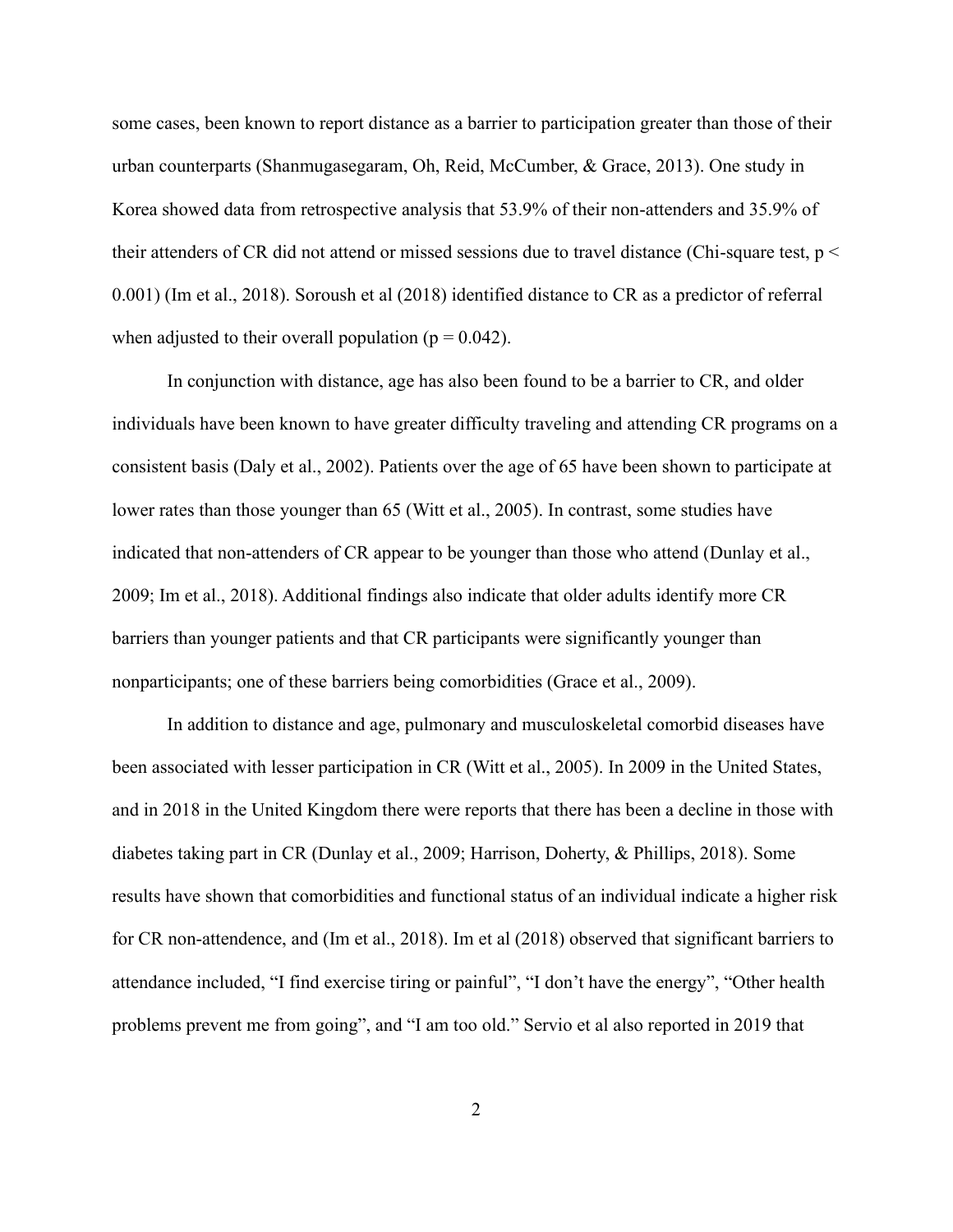patients not enrolled in CR reported significantly greater barriers that were related to comorbidities and functional status, perceived need, and personal and family issues (Sérvio et al., 2019).

As an alternative to the traditional CR setting, home-based cardiac rehabilitation (HBCR) could possibly be used to mitigate the effect of barriers for on-site non-attenders and attenders. HBCR is a method of administering an individual's exercise prescription at home, community centers, health clubs, parks, or by home visit or telecommunication (Brouwers et al., 2020; Thomas et al., 2019). Typically, home-based exercise training is recommended by cardiac rehabilitation staff members on days those patients do not generally attend the facility or center. There have been reports in various reviews and meta-analyses that there is some evidence that HBCR and center-based rehabilitation have similar effects regarding measures of exercise capacity, cardiovascular risk factors, and QoL (Blair, Corrigall, Angus, Thompson, & Leslie, 2011; Buckingham et al., 2016; Dalal, Zawada, Jolly, Moxham, & Taylor, 2010; Kate Jolly, Taylor, Lip, & Stevens, 2006).

The purpose of the paper was to identify the factors in which HBCR may improve cardiac patient health, compare the changes seen in these factors with usual care and traditional rehabilitation, and determine if HBCR is as effective as traditional rehabilitation. An examination of the studies will be presented as comparisons of HBCR to usual care, followed by comparisons to traditional CR, and lastly comparisons to both situations should studies exist that compare all three. Factors of interest within this paper include exercise capacity changes (peak  $VO<sub>2</sub>$ , METs, and Six-Minute Walk Distance), cardiovascular changes (blood pressure, resting heart rate, peak heart rate, and left ventricular ejection fraction), risk factor modifications (cholesterol, glucose,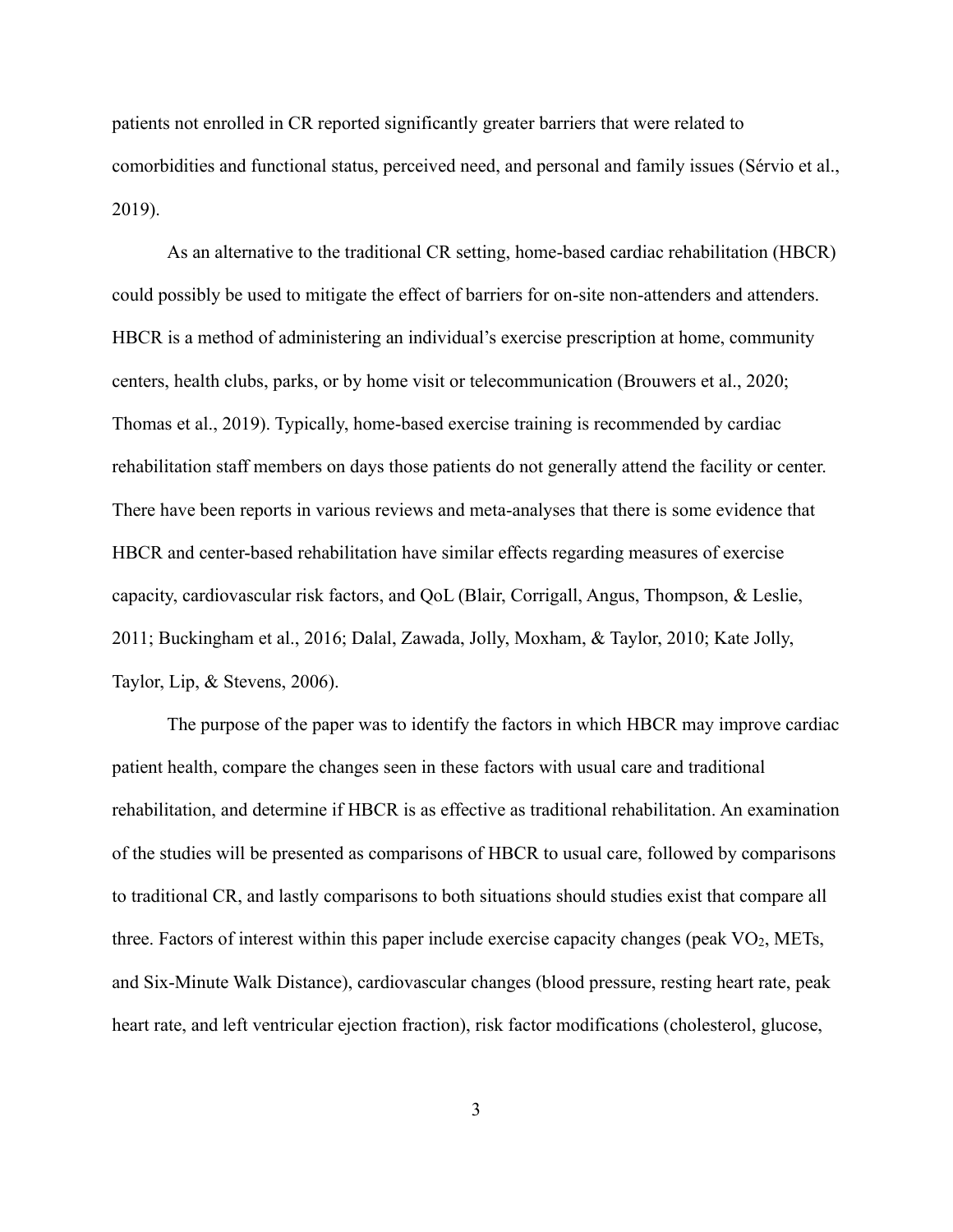waist-hip ratio, and body mass index), and mortality. The need for examination alongside usual care, is due to low usage of CR, as approximately 25% of hospitals in the States refer less than 20% of eligible participants (Aragam et al., 2015). Ritchey et al (2020) also noted in their examination of 366,000 participants covered by Medicare in 2016 that only 25% participated in CR, and of those who participated, 24% began within 21 days of the cardiac event or surgery, and approximately 27% completed the full 36 sessions of CR. With this information, typical usual care for cardiac patients who do not attend CR involves follow-up with a non-exercise related physician to manage symptoms.

The previously mentioned factors are important as traditional CR has known effects on each of them, as illustrated in Figure 1 below. In terms of exercise capacity, Peak  $VO<sub>2</sub>$ , METs, and 6MWD have been shown on several occasions to increase through a traditional program (Ades et al., 2003; Ali et al., 1998; Araya-Ramírez et al., 2010; Artham, Lavie, & Milani, 2008; Church, Lavie, Milani, & Kirby, 2002; Gremeaux et al., 2009; Lavie & Milani, 1996a, 1996b, 1997, 2004, 2005, 2006, 1999, 1993, 1994, 1995a; Maniar, Sanderson, & Bittner, 2009; R. V. Milani & Lavie, 1995; R. V. Milani, Littman, & Lavie, 1993; Richard V. Milani & Lavie, 1998, 2003, 2007; Richard V. Milani, Lavie, & Cassidy, 1996; Richard V. Milani, Lavie, & Mehra, 2004; Rejeski et al., 2002; Roberts, Li, & Sykes, 2006; Tallaj et al., 2001; Verrill, Barton, Beasley, Lippard, & King, 2003; Wright, Khan, Gossege, & Saltissi, 2001). Regarding cardiac function, Quindry et al (2021) highlighted in a recent study with a total sample of 31,885 patients that CR can decrease resting systolic and diastolic blood pressure. Resting heart rate (RHR) has been shown on several occasions to decrease post-intervention (Beckie, Beckstead, Kip, & Fletcher, 2014; Missiri, Amin, Tawfik, & Shabana, 2020; Giallauria et al., 2006; Hao, Chai, &

4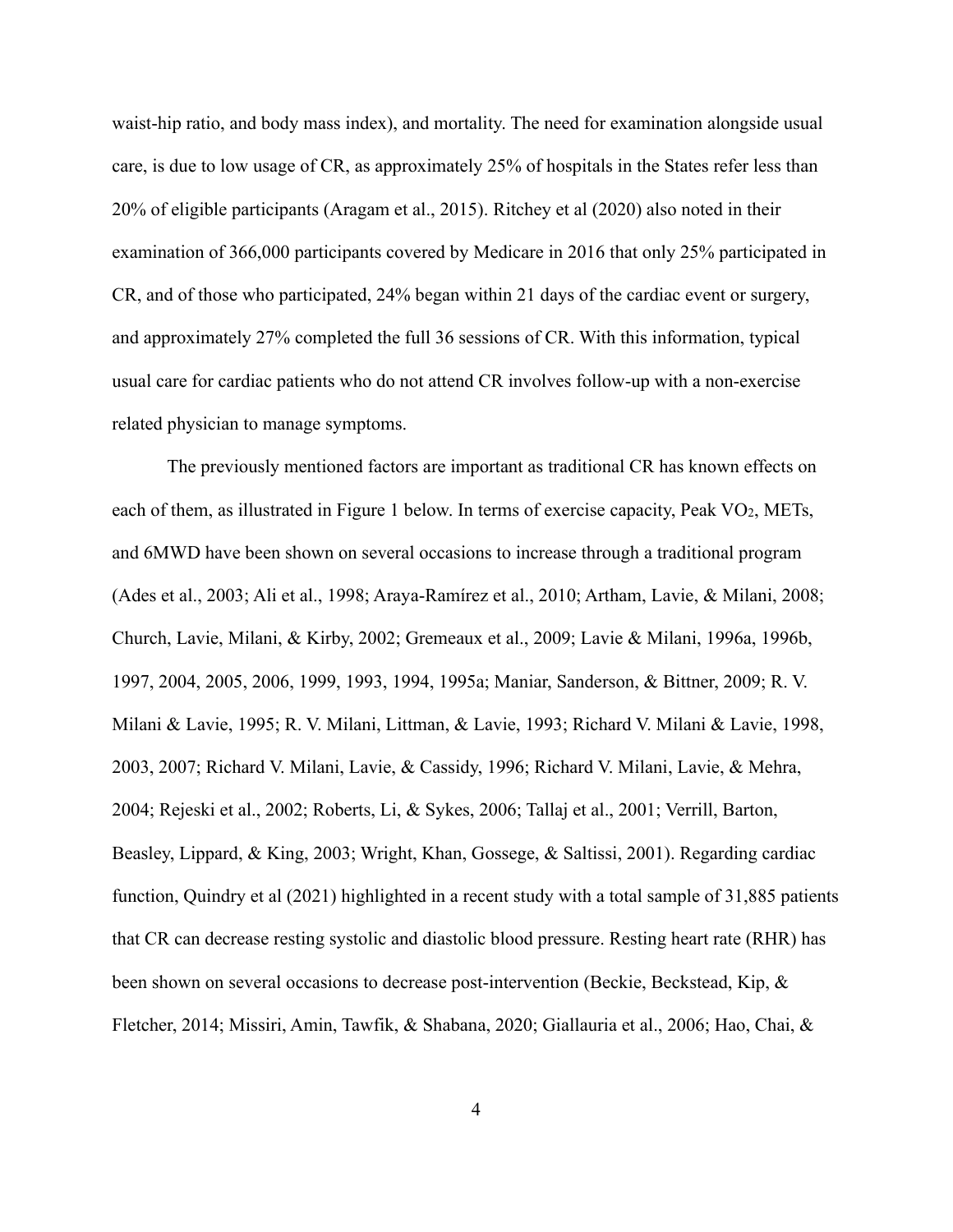Kligfield, 2002; Lavie & Milani, 1993, 1995, 2006; Tsai, Lin, & Wu, 2005), and left ventricular ejection fraction (LVEF) has been shown to increase after attending CR (Wilcox et al., 2012). With respect to risk factor modification, total cholesterol (TC) has been shown to decrease (Ali et al., 1998; Church et al., 2002; Lavie & Milani, 1994, 1995a, 1995b, 1996a, 1996b, 1997, 2004, 2005; R. V. Milani & Lavie, 1995; R. V. Milani et al., 1993; Richard V. Milani & Lavie, 1998; Richard V. Milani et al., 1996), high-density lipoprotein increases (Ali et al., 1998; Artham et al., 2008; Church et al., 2002; Lavie & Milani, 1997, 2004, 2005, 2006, 1999, 1993, 1994, 1995a, 1995b, 1996a, 1996b; R. V. Milani & Lavie, 1995; R. V. Milani et al., 1993; Richard V. Milani & Lavie, 1998, 2003, 2007; Richard V. Milani et al., 1996, 2004), and low density lipoprotein decreases through CR (Lavie & Milani, 1993, 1994, 1995b, 1995a, 1996a, 1996b, 1997, 2004, 2005; R. V. Milani & Lavie, 1995; R. V. Milani et al., 1993; Richard V. Milani & Lavie, 1998, 2003; Richard V. Milani et al., 2004). Fasting blood glucose (FBG) has been shown to be unresponsive to treatment (Artham et al., 2008; Lavie & Milani, 1997, 2005; Richard V. Milani & Lavie, 2003; Richard V. Milani et al., 2004), and body mass index (BMI) has been shown to decrease with treatment (Artham et al., 2008; Lavie & Milani, 1993, 1994, 1995a, 1995b, 1996a, 1996b, 1997, 2004, 2006; R. V. Milani et al., 1993; Richard V. Milani et al., 1996). Lastly, regarding mortality, there is data that indicates 5-year mortality decreases with CR and decreases further with 25 or more sessions of the intervention (Suaya, Stason, Ades, Normand, & Shepard, 2009).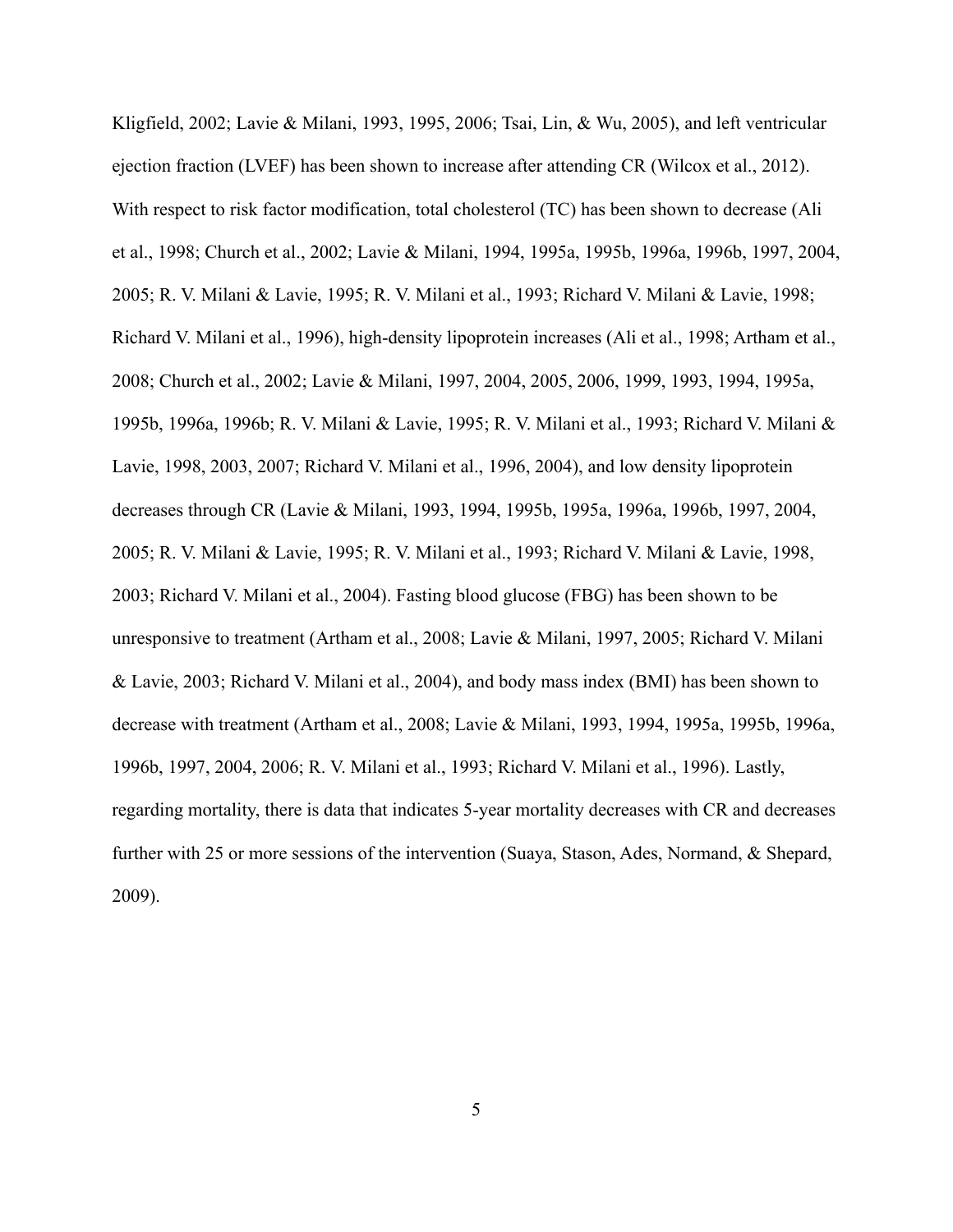#### **Cardiac Rehabilitation's Effect on Health Outcomes**



Figure 1. Known health outcomes post-intervention interpreted from information provided by the publications below

Ades et al 2003: Ali et al 1998: Araya-Ramirez et al 2010: Artham et al 2008: Beckie et al 2014: Church et al 2002: Giallauria et al 2006: Gremeaux et al 2009: Hao et al 2002: Lavie and Milani 1994. 1995. 1995. 1996, 1997, 1997, 1999, 2004, 2005, 2006; Lavie et al 1993, 1999; Maniar et al 2009; Milani and Lavie 1995, 1998, 2003; Milani et al 1993, 1996, 2004; Missiri et al 2020; Quindry et al 2019, 2021; Rejeski et al 2002; Roberts et al 2006; Suaya et al 2009; Tallaj et al 2001; Tsai et al 2005; Verrill et al 2003; Wilcox et al 2012; Wright et al 2001.

↑ - Increase, ↓ - Decrease, NR - No Response; 6MWD - Six Minute Walk Distance; SBP - Systolic Blood Pressure; DBP - Diastolic Blood Pressure; RHR - Resting Heart Rate; LVEF - Left Ventricular Ejection Fraction; TC-Total Cholesterol: HDL-High-Density Lipoprotein: LDL-Low-Density Lipoprotein: FBG-Fasting Blood Glucose: BMI-Body Mass Index

The data were gathered via web search on PubMed using the phrase "home cardiac rehab" as a blanket phrase which garnered 2,773 results. Search results were further filtered by toggling the "clinical trial" and "randomized controlled trial" article types (575 results). As not all the results were specific to HBCR and included some outliers, articles were further examined for exercise-related studies with clear outcomes related to mortality, risk factor modification, cardiovascular factors, and exercise capacity. If any studies were unavailable via PubMed, titles or authors were searched on the Maureen and Mike Mansfield Library online database through the University of Montana to gain access via other site locations. After filtering, 52 clinical trials and randomized controlled trials were examined to gather data on the topic for review, which included information comparing HBCR to usual care  $(n = 24)$  or traditional cardiac rehabilitation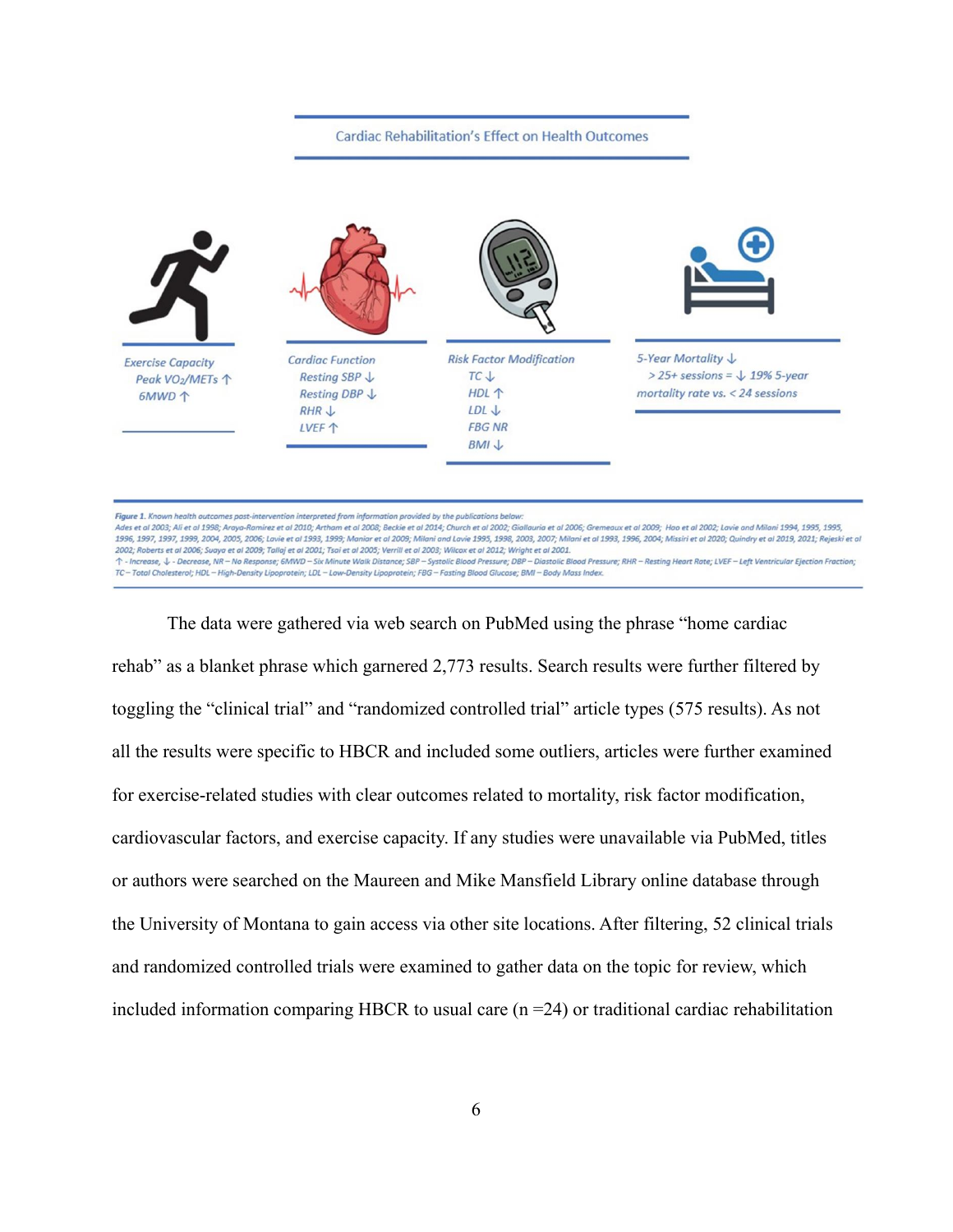(n = 28). As presented in Table 1, the 28 most relevant manuscripts comparing HBCR and

traditional cardiac rehabilitation were summarized by participant age and exercise prescription.

| <b>Study</b><br>Lead &<br>Year  | Age<br>TCR<br>(years)  | Age<br><b>HBCR</b><br>(years) | <b>TCR Rx</b>                                                                                                                                                                                                                     | <b>HBCR Rx</b>                                                                                                                                                                                                                                                                                                                                                                                                                                                                                                                                                 |
|---------------------------------|------------------------|-------------------------------|-----------------------------------------------------------------------------------------------------------------------------------------------------------------------------------------------------------------------------------|----------------------------------------------------------------------------------------------------------------------------------------------------------------------------------------------------------------------------------------------------------------------------------------------------------------------------------------------------------------------------------------------------------------------------------------------------------------------------------------------------------------------------------------------------------------|
| Aamot et al<br>2014             | $58 \pm 8$             | $58 \pm 8$                    | HIIT 2 times /wk for 12 wks. WU @ 50-<br>70% PHR for 10 min, and 4 intervals of 4<br>min each @ 85-95% PHR with 4 min<br>breaks between @ 70% PHR. CD for 3-5<br>min @ 50% PHR. Conducted in groups<br>of $10-15$ under PT.       | HIIT $2$ /wk for 12 wks. WU @ 50-70%<br>PHR for 10 min, and 4 intervals of 4 min<br>each @ 85-95% PHR with 4 min breaks be-<br>tween @ 70% PHR. CD for 3-5 min @<br>50% PHR. Two initial sessions with PT, all<br>others at home by preferred exercise<br>method.                                                                                                                                                                                                                                                                                              |
| Ades et al<br>2000              | $58 \pm 12$ $56 \pm 9$ |                               | TM exercise 25-30 min and 5-10 min on<br>other machines (cycle, rowing, and arm<br>ergometers) until total of 40-50 min<br>achieved. ECG monitored first 4-6 ses-<br>sions exercising @ 65-85% HRmax.<br>Three mo of 36 sessions. | Patients monitored via patient kit contain-<br>ing ECG leads and transmitter, a headset<br>and voice transmitter, and telephone mo-<br>dem. Continuous intermittent exercise of<br>15-25 min @ 65% HRmax.Guidance of<br>nurse coordinator over the phone lead to<br>gradual increase to 85% HRmax for total of<br>35-40 min of cycling per session. Addi-<br>tional adult present @ home required dur-<br>ing sessions. Three mo of 36 sessions.                                                                                                               |
| Arthur et al $62.5 \pm$<br>2002 | 8.8                    | $64.2 \pm$<br>9.4             | Exercise sessions began 10-15 min WU<br>exercise on cycle and arm ergometer,<br>TM, track walking, and stair climbing.<br>10-15 min CD. Advised to train 5<br>exercise log.                                                       | Attended 1 hr exercise consultations with<br>Supervised sessions 3 times/wk for 6 mo. specialist $\omega$ baseline and 3 mo of training.<br>Advised to train 5 times/wk via ACSM<br>of walking and stretching. 40 min aerobic guidelines. 10-15 min WU, 40 min aerobic<br>training, 10-15 min CD. WU and CD con-<br>sisted of walking and stretching. Advised to<br>keep exercise log with length of time in-<br>times/wk via ACSM guidelines and keep volved and HR. Telephoned every 2 wks by<br>specialist to monitor progress. Logs re-<br>viewed monthly. |
| Avila et al<br>2020             | $62.0 \pm$<br>7.4      | $62.2 \pm$<br>7.1             | Three weekly sessions of 45 min of en-<br>durance training @ 70-80% HRR fol-<br>lowed by relaxation. Advised to maintain<br>visits $@ 12$ wks and 1 yr.                                                                           | Individualized exercise Rx recommending<br>150 min of exercise/wk @ 70-80% HRR at<br>home for 3 mo. Record exercise data and<br>active lifestyle and invited for follow-up upload on Garmin web application. Receive<br>feedback 1/wk by phone or email.                                                                                                                                                                                                                                                                                                       |

## **TCR vs HBCR Exercise Prescription**

 $\overline{\phantom{a}}$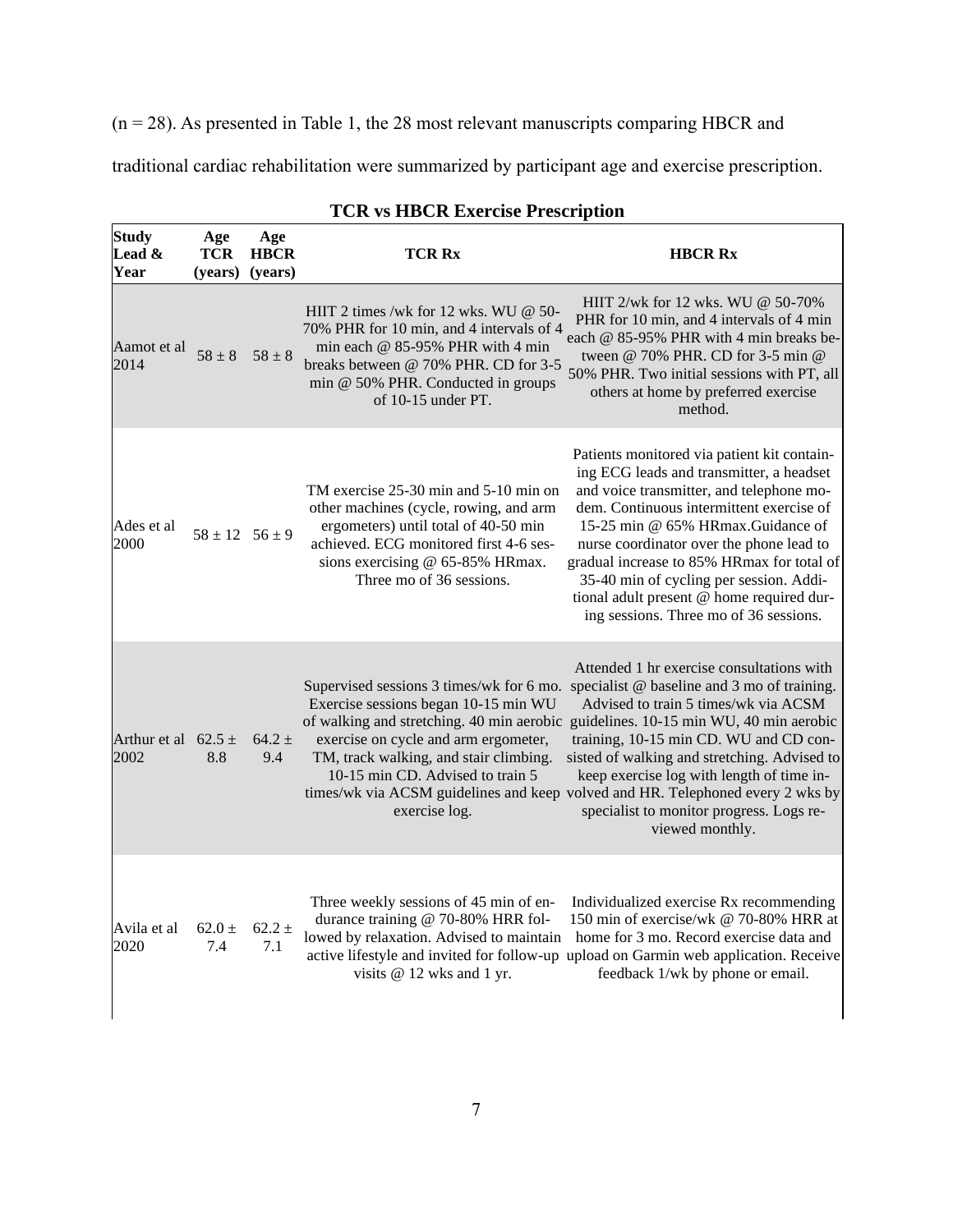| Batalik et<br>al 2020            | $57.7 \pm$<br>7.6                 | $56.5 \pm$<br>6.9              | Usage of wrist HR monitor for HR, time,<br>training mode, duration and distance.<br>Three times/wk for 12 wks. 10 min WU,<br>60 min aerobic walking or cycling @ 70-<br>80% HRR, and 10 min CD.                                                                                                                                                                                                                                                                                                                              | Two supervised training sessions in outpa-<br>tient clinic before start. Usage of wrist HR<br>monitor for HR, time, training mode, dura-<br>tion and distance. Three times/wk for 12<br>wks. 10 min WU, 60 min aerobic walking<br>or cycling @ 70-80% HRR, and 10 min<br>CD. Telephoned once/wk for feedback and<br>advice.                                                                                                                                                                                                                                                               |
|----------------------------------|-----------------------------------|--------------------------------|------------------------------------------------------------------------------------------------------------------------------------------------------------------------------------------------------------------------------------------------------------------------------------------------------------------------------------------------------------------------------------------------------------------------------------------------------------------------------------------------------------------------------|-------------------------------------------------------------------------------------------------------------------------------------------------------------------------------------------------------------------------------------------------------------------------------------------------------------------------------------------------------------------------------------------------------------------------------------------------------------------------------------------------------------------------------------------------------------------------------------------|
| Bravo-Es-<br>cobar et al<br>2017 | 11.35                             | 6.01                           | Exercise sessions 3 times/wk (24 ses-<br>sions) in a CR unit. Exercised with 15<br>min WU and 30 min continuous aerobic<br>activity alternating days of TM and sta-<br>tionary bike $@ 70\%$ HRR for the first<br>55.64 $\pm$ 56.50 $\pm$ month, and @80% for the second. Ended<br>exercise with a 15 min CD. Resistance<br>training one time weekly with 1-2 sets of<br>10 reps for brachial biceps, brachial tri-<br>ceps, pectoris major, deltoids, and quadri-<br>ceps at 20 RM with 2-3 min recovery be-<br>tween reps. | Participated in mixed surveillance with one<br>CR visit/wk. Exercised at home following a<br>walking program for 1 hr $@$ 70% HRR for<br>the first month, and @ 80% during the sec-<br>ond. Exercised with 15 min WU, 30 min<br>aerobic activity, and 15 min CD. Monitored<br>via remote electrocardiographic device<br>(NUUBO) at least 2 d/wk. Encouraged to<br>exercise daily. Resistance training one time<br>weekly with 1-2 sets of 10 reps for brachial<br>biceps, brachial triceps, pectoris major, del-<br>toids, and quadriceps at 20 RM with 2-3<br>min recovery between reps. |
| Dalal et al<br>2007              | $64.3 \pm$<br>$62.8 \pm$<br>11.5P | $64.5 \pm$<br>10.3P            | $60.6 \pm$ Outpatient classes 1d/wk for 8-10 wks for<br>11.2R, 10.1R, 2 hrs in groups of 8-10. Comparable with<br>TCR in the UK. Encouraged to exercise<br>at home, building to 5 sessions/wk.                                                                                                                                                                                                                                                                                                                               | CR nurse issued guidance with the Heart<br>Manual over 6 wks. CR nurse made a home<br>visit 1 week after discharge; followed up<br>with phone calls over 6 wks on wks $2, 3, 4$ ,<br>and 6 to check progress.                                                                                                                                                                                                                                                                                                                                                                             |
| Jolly et al<br>2009              | $61.8 \pm$<br>11.0                | 10.5                           | Four different TCR programs with vari-<br>ous lengths: 12 sessions over 8 weeks,<br>$60.3 \pm$ and 24 sessions over 12 weeks. Exercised<br>to 65-75% of predicted HRmax for 25-40<br>min and a WU and CD with unspecified<br>timing.                                                                                                                                                                                                                                                                                         | Consisted of usage of the Heart Manual; 3<br>home visits at 10 d, 6 wks, and 12 wks; and<br>phone contact at 3 wks. Manual encouraged<br>buildup of exercise to a minimum of 15 min<br>of moderate intensity activity daily.                                                                                                                                                                                                                                                                                                                                                              |
| Karapolat<br>et al 2007          | 13.10                             | $45.27 \pm 35.61 \pm$<br>12.91 | Exercise sessions 3 times/wk for 8 wks<br>for $\sim$ 1.5 hrs. Exercise included flexibility<br>training and aerobic training for 30 min<br>on TM or stationary bike @ 60-70%<br>VO2max and Borg scale 13-15. After wk<br>2, strength was added targetting ab-<br>dominal, upper limb, and lower limb<br>groups with weights of 250-500g.                                                                                                                                                                                     | Exercise sessions 3 times/wk for 8 wks for<br>$\sim$ 1.5 hrs. Exercise included flexibility<br>training and aerobic training for 30 min of<br>walking @ 60-70% VO2max and Borg<br>scale 13-15. After wk 2, strength was added<br>targetting abdominal, upper limb, and lower<br>limb groups with weights of 250-500 g.<br>Taught by PT to perform same exercises as<br>TCR at home.                                                                                                                                                                                                       |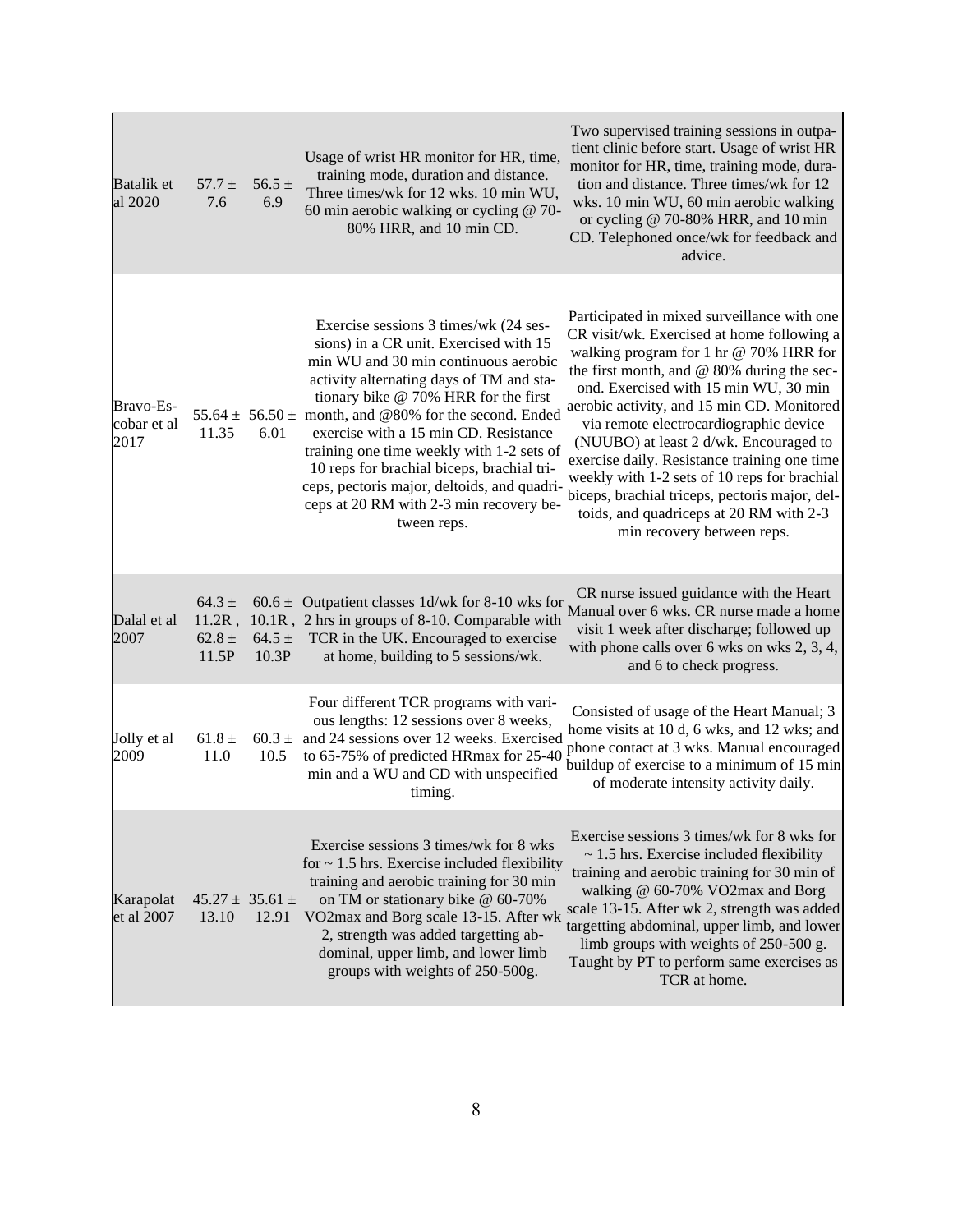| Karapolat<br>et al 2009 | 13.58                           | 11.49              | Supervised by physician, 3 sessions/wk<br>for 8 wks for 45-60 min. Flexibility<br>$45.16 \pm 44.05 \pm$ (ROM), aerobic, and breathing exercises<br>(pursed lip). Performed 30 min TM @<br>60-70% pVO2, 60-70% HRR, and 13-15<br>Borg scale. Included 5 min WU and CD.                                                                                                | Trained by PT how to perform at home be-<br>fore starting. Supervised by physician, 3<br>sessions/wk for 8 wks for 45-60 min. Flexi-<br>bility (ROM), aerobic, and breathing exer-<br>cises (pursed lip). Performed 30 min walk-<br>ing @ 60-70% pVO2, 60-70% HRR, and<br>13-15 Borg scale. Included 5 min WU and<br>CD. Pedometer was used to record distance.<br>Contacted at start of each wk by phone.                                                              |
|-------------------------|---------------------------------|--------------------|----------------------------------------------------------------------------------------------------------------------------------------------------------------------------------------------------------------------------------------------------------------------------------------------------------------------------------------------------------------------|-------------------------------------------------------------------------------------------------------------------------------------------------------------------------------------------------------------------------------------------------------------------------------------------------------------------------------------------------------------------------------------------------------------------------------------------------------------------------|
| Kim et al<br>2017       | 56.5 $\pm$<br>13.8              | $52.9 \pm$<br>12.7 | Performed 30-40 min TM, stationary cy-<br>cling, arm ergometry, and stair climbing<br>for 1 or 3 sessions/wk for 3 mo $(12$ or 36<br>sessions) @ 60-70% HRR                                                                                                                                                                                                          | One session each mo for 3 mo. Followed a<br>booklet of self-management on medica-<br>tions, fluid management, symptom exacer-<br>bation, sodium intake, and moderate inten-<br>sity activity for 30 min (as tolerated) most<br>days of the wk parallel to the guidelines of<br>the American College of Cardiology and<br>American Heart Association.                                                                                                                    |
| Kraal et al<br>2017     | $57.7 \pm$<br>8.7               | $60.5 \pm$<br>8.8  | Training for 12 wks of at least 2 ses-<br>sions/wk for 45-60 min on TM or cycle<br>ergometer @ 70-85% HRmax. Training<br>supervised by two CR PTs.                                                                                                                                                                                                                   | Training for 12 wks of at least 2 ses-<br>sions/wk for 45-60 min @ 70-85% HRmax.<br>Trained for 3 sessions at TCR before transi-<br>tion to home. Usage of HR monitor chest<br>strap to upload to web application. Patients<br>received feedback once/wk on training fre-<br>quency, duration, and intensity.                                                                                                                                                           |
| Lee et al<br>2006       | $59 \pm 11$ (all pa-<br>tients) |                    | Trained for 24 sessions meeting 2<br>times/wk. Began with 15 min normal and<br>5 min fast walking under supervision.<br>First session performed no more than<br>80% of HRmax. Sessions consisted of 10<br>min WU, 30-40 min aerobic exercise (cy-<br>cling, rowing, walking, and stepping)<br>based on RPE. Encouraged to exercise 3<br>times/wk outside of program. | Patients used the Heart Manual for their ex-<br>ercise program. Part 1 includes six weekly<br>sections for a phased health education pro-<br>gram, stress management, and daily incre-<br>mental fitness plan. Part 2 includes answers<br>to questions commonly asked by patients<br>with MI (medicine, anxiety and stress, and<br>chest pain).                                                                                                                         |
| Maddison<br>et al 2019  | $61.5 \pm$<br>12.2              | $61.0 \pm$<br>13.2 | Trained for 3 sessions/wk for 12 wks for<br>30-60 min (including WU and CD) @<br>patient VO2max.                                                                                                                                                                                                                                                                     | Comprised of 12 wks of individualized ex-<br>ercise prescription based on VO2max. Pa-<br>tients logged into the program during avail-<br>able monitored hours aligned with TCR.<br>Patients used a smartphone and chest-worn<br>40-65% HRR. Exercise sessions based on sensor for information on heart and respira-<br>tory rate, single lead ECG, and accelerome-<br>try. Trained for 3 sessions/wk for 12 wks<br>for 30-60 min (including WU and CD) @<br>40-65% HRR. |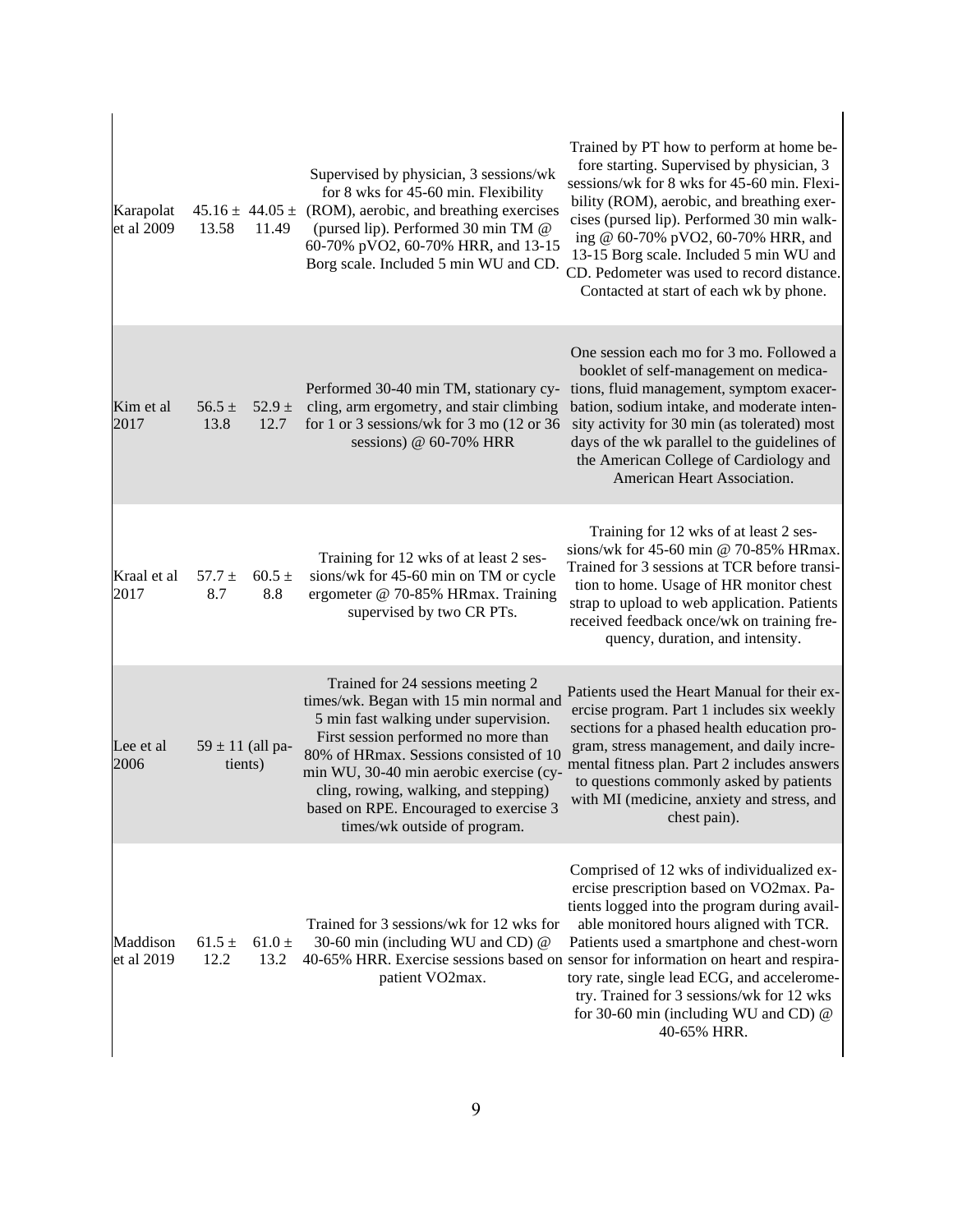| Moholdt et<br>al 2012      | $63.6 \pm$<br>7.3  | $61.7 \pm$<br>8.0  | Exercise intensity set using the Borg<br>scale. Participated in 30 sessions of vary-<br>ing intensities (4 low, 16 moderate, 10<br>high). 80% of sessions comprised of en-<br>durance training.                                                                                                                                                                                                                                                                                                   | Received oral instruction on AIT and were<br>asked to complete 3 times/wk for 6 mo. 10<br>min WU, 4 intervals for 4 min of high in-<br>tensity @ 85-95% HRmax. Between inter-<br>vals, exercise at moderate intensity for 3<br>min @ 70% HRmax. Session totals were 38<br>minutes, with 16 minutes of high intensity.                                                                                                                                                                                                                                                               |
|----------------------------|--------------------|--------------------|---------------------------------------------------------------------------------------------------------------------------------------------------------------------------------------------------------------------------------------------------------------------------------------------------------------------------------------------------------------------------------------------------------------------------------------------------------------------------------------------------|-------------------------------------------------------------------------------------------------------------------------------------------------------------------------------------------------------------------------------------------------------------------------------------------------------------------------------------------------------------------------------------------------------------------------------------------------------------------------------------------------------------------------------------------------------------------------------------|
| Oerkild et<br>al 2011      | $74.7 \pm$<br>5.9  | 74.4 $\pm$<br>5.8  | A 6 wk program training for 60 min 2<br>times/wk @ 11-13 Borg scale. Encour-<br>aged to exercise at home to meet interna-<br>tional recommendations.                                                                                                                                                                                                                                                                                                                                              | PT made home visits 2 times in 6-week in-<br>tervals to develop a training program. Exer-<br>cise programs were prescribed after 6MWT<br>and pVO2 data were obtained. Patients ex-<br>ercised for 30 min @ 11-13 Borg scale pre-<br>dominantly by brisk walking and stationary<br>cycling 6 d/wk.                                                                                                                                                                                                                                                                                   |
| Piotrowicz<br>$et$ al 2010 | $60.5 \pm$<br>8.8  | $56.4 \pm$<br>10.9 | Trained with a 5-10 WU, 10-30 min aero-<br>bic endurance training, and a 5 min CD.<br>Aerobic training consisted of intervals on<br>a cycle ergometer @ 40-70% HRR (11<br>RPE) for 10-15 min/session/day exercis-<br>ing intermittently for 1-2-3 min followed<br>by 1-2 min active recovery. Patients were<br>to gradually increase to 30 min/session<br>with intermittent periods of 4 min and 2<br>min active recovery.                                                                        | Trained with a 5-10 WU, 10-30 min aerobic<br>endurance training, and a 5 min CD. Aero-<br>bic training consisted of continuous walk-<br>ing @ 40-70% HRR (11 RPE) for 10, 15 or<br>20 min/session/day (based on baseline<br>pVO2). Patients were to gradually increase<br>to 20-30 min/session/d.                                                                                                                                                                                                                                                                                   |
| Ramadi et<br>al 2015       | $61.1 \pm$<br>10.1 | $57.9 \pm$<br>10.9 | Supervised training 2-3 d/wk of aerobic<br>training that includes 5 min WU, 20-60<br>steady state exercise @ 45-85% HRR<br>encouraged to exercise 1-3 time inde-<br>pendently.                                                                                                                                                                                                                                                                                                                    | Attended 1 session of supervised exercise<br>to receive instructions and advice to exer-<br>cise on their own with a 5 min WU, 20-60<br>(and Borg 12-14), and 5 min CD. Patients min @ 45-85% HRR (and Borg 12-14), and<br>a 5 min CD for 3-5 d/wk. Patients were<br>phoned by CR staff every 3 wks.                                                                                                                                                                                                                                                                                |
| Scalvini et<br>al 2013     |                    |                    | Patients exercised for 100 min/day in the<br>mornings (Mon-Fri) and 40 min in the af-<br>ternoons (Saturdays were morning ses-<br>sions only). The morning programs in-<br>cluded 50 min of calisthenics, a 10 min<br>$63 \pm 11$ 63 $\pm$ 12 WU, and 40 min of interval training on a<br>cycle ergometer starting $@$ 25 W for 5<br>min and increased to 50 W for 35 min.<br>The afternoons only consisted of the cy-<br>cle ergometer interval training. CR lasted<br>for 4 weeks face to face. | Patients exercised for 100 min/day in the<br>mornings (Mon-Fri) and 40 min in the af-<br>ternoons (Saturdays were morning sessions<br>only). The morning programs included 50<br>min of calisthenics, a 10 min WU, and 40<br>min of interval training on a cycle ergome-<br>ter starting $@$ 25 W for 5 min and increased<br>to 50 W for 35 min. The afternoons only<br>consisted of the cycle ergometer interval<br>training. CR lasted for 4 weeks via video<br>conferencing for monitoring DVD for the<br>intervention. Nurse tutors provided services<br>every 2 weeks at home. |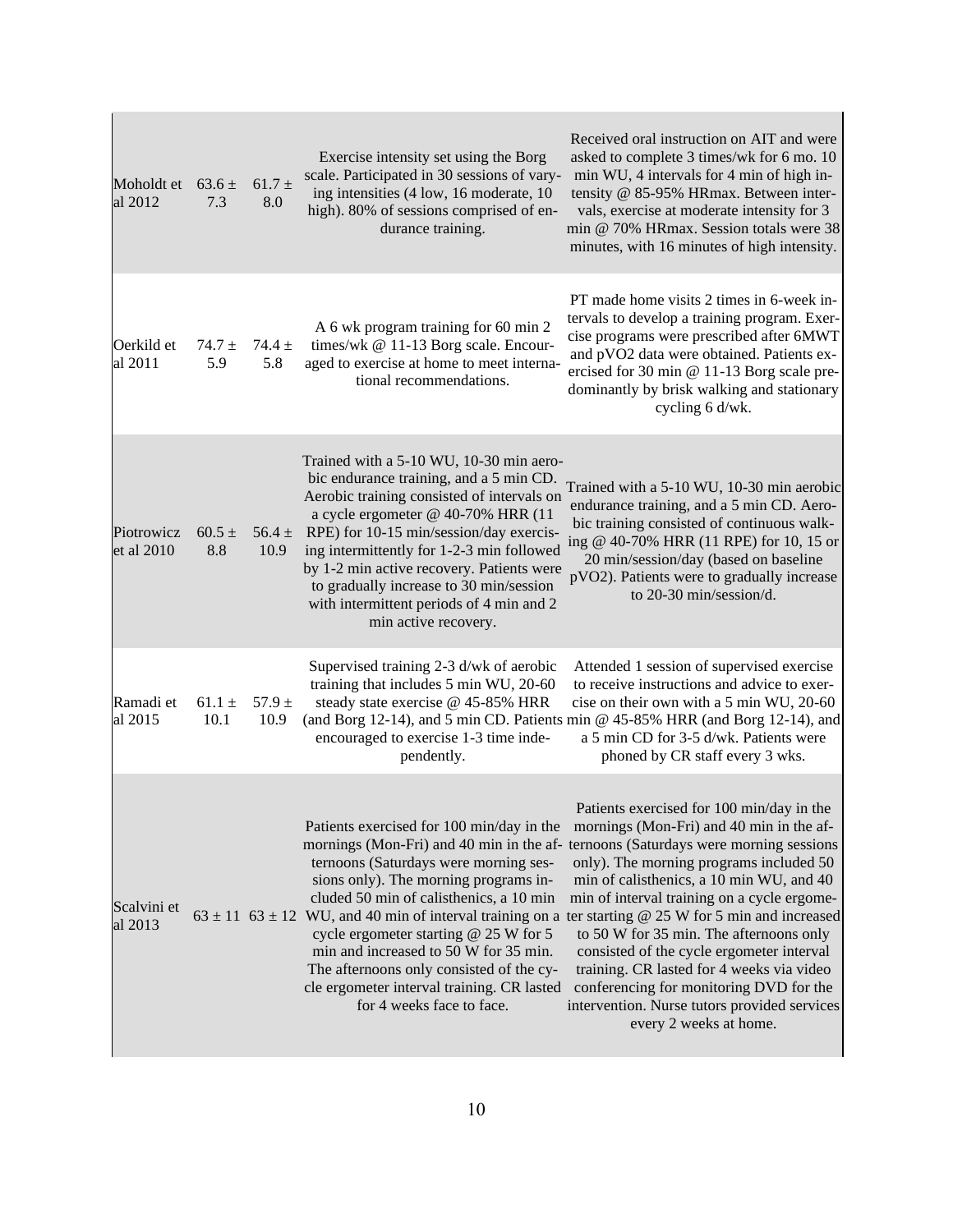| Schopfer et<br>al 2020                         | $65 \pm 8$         | $65 \pm 8$         | CR followed AHA protocols with 2-3<br>sessions/wk Participation assessed by<br>number of sessions attended. 12-36 ses-<br>sions over 6-12 wks.                                                  | Program included 6 weekly and 3 biweekly<br>phone calls from staff to provide coaching<br>and education. Participation assessed by<br>number of weekly phone calls, if they<br>lasted 15 min and included education. 9-12<br>sessions over 12 wks.                                                                                                                                                                                                                                                                                                                                                                                                                                        |
|------------------------------------------------|--------------------|--------------------|-------------------------------------------------------------------------------------------------------------------------------------------------------------------------------------------------|-------------------------------------------------------------------------------------------------------------------------------------------------------------------------------------------------------------------------------------------------------------------------------------------------------------------------------------------------------------------------------------------------------------------------------------------------------------------------------------------------------------------------------------------------------------------------------------------------------------------------------------------------------------------------------------------|
| Shagufta et $56.35 \pm 58.87 \pm 1$<br>al 2011 | 8.07               | 7.87               | Took part in 45 min exercise session that<br>inclueded ROM exercise, walking, and<br>stair climbing @ 4-6 Borg 10-point RPE<br>scale 3 times/wk for 4 weeks.                                    | Took part in 45 min exercise session that<br>inclueded ROM exercise, walking, and stair<br>climbing @ 4-6 Borg 10-point RPE scale 3<br>times/wk for 4 weeks. Updated by phone<br>weekly.                                                                                                                                                                                                                                                                                                                                                                                                                                                                                                  |
| Skobel et al 58 (52,<br>2017                   | 67)                | 60 (50,<br>65)     | Performed unspecified supervised TCR<br>program near patient-individualized tar-<br>get HR.                                                                                                     | Patients used the Gex system to synchro-<br>nize data collected from patients into a<br>web-based system for medical professionals<br>to prescribe exercise programs and provide<br>feedback about their sessions. Endurance<br>trained $2x/wk$ for 3 wks for 3 bouts of 10<br>min for 30 total min @ 11 RPE; endurance<br>and resistance trained2x/wk for 2 wks for 3<br>bouts of 10 min for 30 total min @ 12-13<br>min RPE; increased bout times by 5 min for<br>total of 45 min for 2 more wks; increased<br>training to 3x/wk for 2 more wks; and fi-<br>nally began a maintenance period of 12+<br>wks training 3x/wk for 3 bouts of 20 min<br>for a total of 60 min $@$ 12-13 RPE. |
| Smith et al<br>2004                            | $63.4 \pm$<br>8.8  | $65.1 \pm$<br>9.0  | Exercise sessions were $\sim$ 30-50 min<br>3x/wk @ 60-80% of HRR. Exercises in-<br>cluded TM, stationary cycling, arm er-<br>gometry, and stair climbing.                                       | Exercise sessions were $\approx 30-50$ min 3x/wk<br>@ 60-80% of HRR. Exercise consisted of<br>walking, but could include any exercise<br>equipment in participant possession.                                                                                                                                                                                                                                                                                                                                                                                                                                                                                                             |
| Smith et al<br>2011                            | $70.3 \pm$<br>8.26 | $70.2 \pm$<br>10.7 | Exercise sessions were $\sim$ 30-50 min<br>$3x/wk \& 60-80\%$ of HRR. Exercises in-<br>cluded TM, stationary cycling, arm er-<br>gometry, and stair climbing. LTF for one<br>3 hr session @ CR. | Exercise sessions were $\sim$ 30-50 min 3x/wk<br>@ 60-80% of HRR. Exercise consisted of<br>walking, but could include any exercise<br>equipment in participant possession. LTF<br>for one 3 hr session @ CR.                                                                                                                                                                                                                                                                                                                                                                                                                                                                              |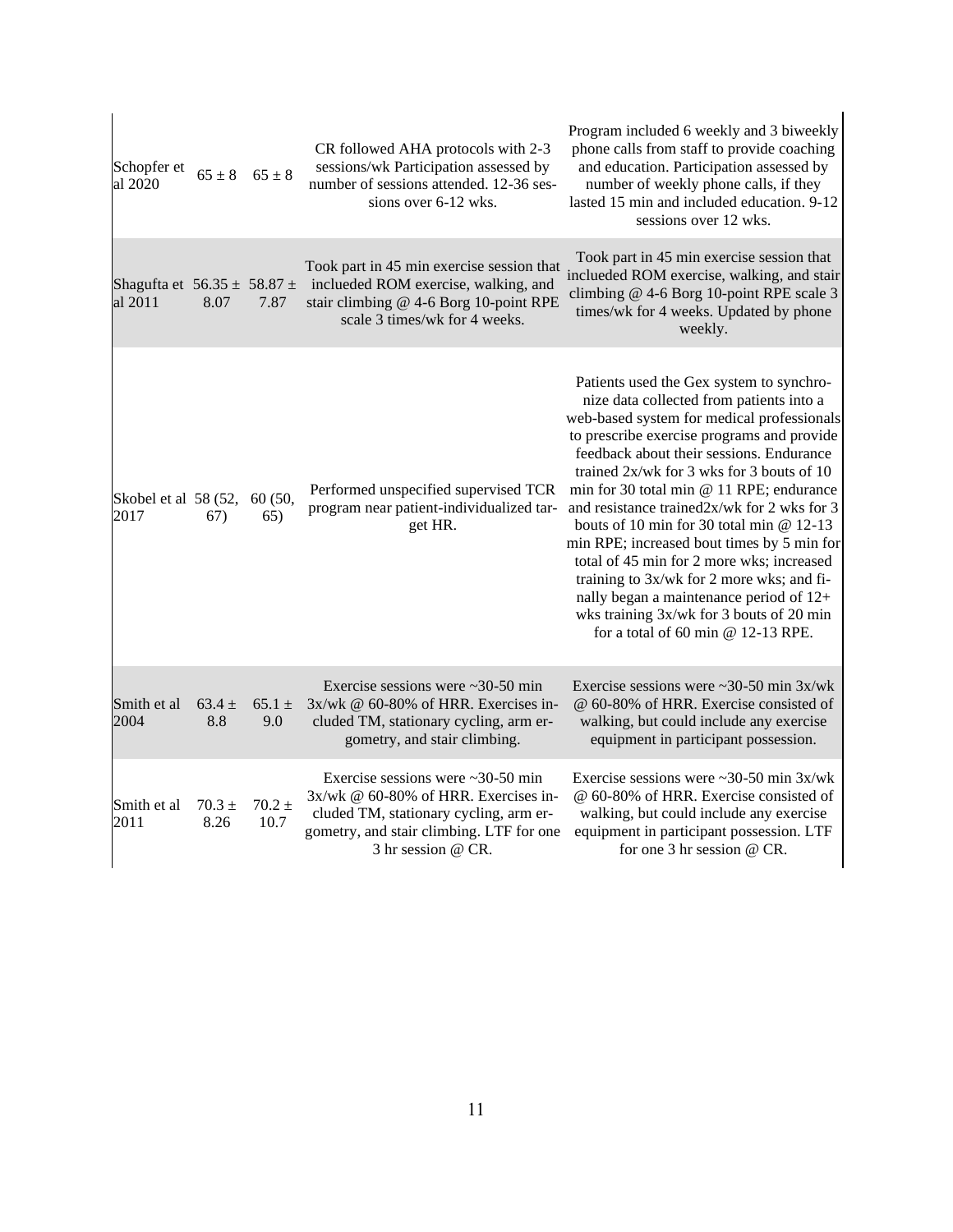| Stewart et<br>al 2012   |                    |                   | Performed unspecified supervised hospi-<br>tal rehabilitation, with a dedicated spe-<br>$73 \pm 13$ 70 $\pm 15$ cialist on CHF at their local hospital and<br>coordinated by an experienced CHF<br>nurse. 12-18 mo follow-up                                                                                                             | Received home visit from CHF nurse 7-14<br>days post-discharge. Visit entailed assess-<br>ment of clinical stability, application of<br>pharmacological and nonpharmacological<br>management, assessment of cognitive sta-<br>tus, assessment of home environment,<br>counseling of family or caregivers, assess-<br>ment of social support and coping skills, re-<br>view of current and past medication, assess-<br>ment of food and fluid intake, identification<br>of equipment, assessment of patient mobil-<br>ity, referral to community pharmacist, and<br>contact with family physician. 12-18 mo<br>follow-up |
|-------------------------|--------------------|-------------------|------------------------------------------------------------------------------------------------------------------------------------------------------------------------------------------------------------------------------------------------------------------------------------------------------------------------------------------|-------------------------------------------------------------------------------------------------------------------------------------------------------------------------------------------------------------------------------------------------------------------------------------------------------------------------------------------------------------------------------------------------------------------------------------------------------------------------------------------------------------------------------------------------------------------------------------------------------------------------|
| Varnfield<br>et al 2014 | $56.2 \pm$<br>10.1 | 54.9 $\pm$<br>9.6 | Consisted of 2 supervised and 1 hr educa-<br>tion sessions weekly for 6 wks. Followed<br>an individualized circuit program of light<br>to moderate intensity exercise on the<br>Borg scale (6-10 and 11-13 respectively).                                                                                                                | Used smartphone monitoring, education,<br>and weekly consultations for ~15 for 6 wks.<br>Exercised at least 30 min of moderate inten-<br>sity activity (Borg 11-13) most days of the<br>week with walking as the main exercise<br>modality.                                                                                                                                                                                                                                                                                                                                                                             |
| Wakefield<br>et al 2014 | $63.8 \pm$<br>5.3  | 8.2               | 63.7 $\pm$ Attended a phase 2 CR program based on<br>proximity to home.                                                                                                                                                                                                                                                                  | Telephoned each week for 12 wks to review<br>program. Individualized programs were<br>given via ACSM guidelines, and partici-<br>pants exercised at least 30 min 3x/wk using<br>RPE.                                                                                                                                                                                                                                                                                                                                                                                                                                    |
| Wu et al<br>2006        | $62.8 \pm$<br>6.9  | 7.6               | Performed 30-60 min aerobic exercise via<br>60.9 $\pm$ stationary cycling or TM @ 60-85% PHR<br>36 sessions.                                                                                                                                                                                                                             | Performed home exercise @ 60-85% PHR<br>(Borg 11-13) for 30-60 min of aerobic<br>training (fast walk or jog) with a 10 min<br>along with 10 min WU and CD 3x/wk for WU and CD. Exercise was documented for<br>adherence by giving updates by office or<br>phone every 2 wks.                                                                                                                                                                                                                                                                                                                                            |
|                         |                    |                   | Table 1. The summary of all studies examined in which TCR and HBCR are compared to one another in terms of<br>age group and exercise prescription of each intervention. CR - Cardiac Rehabilitation, TCR - Traditional Cardiac<br>Heart Rate Maximum, ECG – Electrocardiography, ACSM – American College of Sports Medicine, HRR – Heart | Rehabilitation, HBCR – Home-Based Cardiac Rehabilitation, HIIT – High-Intensity Interval Training, WU – Warm-<br>up, CD – Cool down, PHR – Peak Heart Rate, PT – Physiotherapist/Physical Therapist, TM – Treadmill, HRmax –                                                                                                                                                                                                                                                                                                                                                                                            |

Rate Reserve, HR – Heart Rate, ROM – Range of Motion, pVO2 – Peak VO2, MI – Myocardial Infarction, RPE –

Rating of Perceived Exertion, AIT – Aerobic Interval Training, BP – Blood Pressure.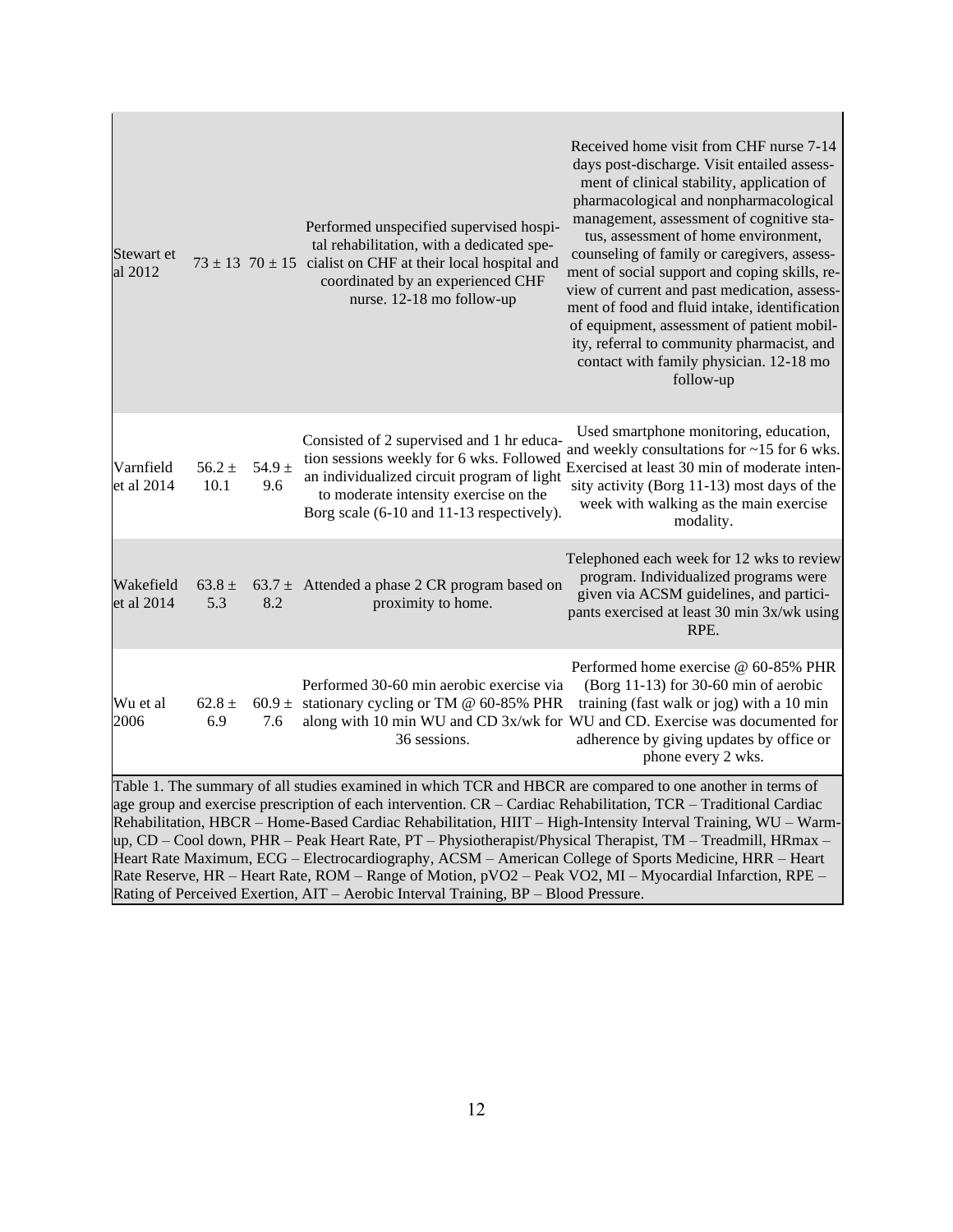#### **Changes in Exercise Capacity with Home-Based Cardiac Rehabilitation**

The standard measure that is used to determine cardio-pulmonary exercise capacity is VO<sub>2</sub>max, commonly quantified as peak  $VO<sub>2</sub>$ . One study examining a home group that performed HBCR for 3 months at 60-80% peak heart rate 3 times per week for 30 minutes on nonconsecutive days with biweekly telephone monitoring showed a significant increase in peak  $VO<sub>2</sub>$  $(28.8 \pm 6.4 \text{ vs } 31.7 \pm 8.1 \text{ m}$ /kg/min, P < 0.05) while the usual care control showed a significant decrease in peak VO<sub>2</sub> (28.6  $\pm$  6.6 vs 26.8  $\pm$  7.2 ml/kg/min, P < 0.05) (Salvetti, Oliveira, Servantes, & Vincenzo de Paola, 2008). Another study followed a similar protocol with the exception being that participants who performed 1 week of traditional CR followed by 3 months of HBCR also showed a significant increase in peak  $VO<sub>2</sub>$  in the intervention group (18.2  $\pm$  4.1 vs  $20.9 \pm 6.6$  ml/kg/min, P = 0.02) and a significant decrease in the usual care control (18.7  $\pm$  4.2 vs  $16.5 \pm 3.7$  ml/kg/min, P < 0.01) (Chen et al., 2018). In 2015, a study had HBCR patients complete initial training in a rehabilitation unit and transitioned to 8 weeks of telemonitored training 5 days per week (Smolis-Bąk et al., 2015). After 3-4 months of training, the HBCR showed a significantly greater peak VO<sub>2</sub> than the control group (17.2  $\pm$  3.9 ml/kg/min vs 13.4  $\pm$ 4.2 ml/kg/min,  $P = 0.0324$ ). Piotrowicz and colleagues in 2015 trained participants via Nordic walking based on 40-70% heart rate reserve (HRR) and functional capacity of the participants at baseline until they could reach 45-60 minutes 5 days per week over eight weeks with results showing a significant increase in peak VO<sub>2</sub> in the training group (16.1  $\pm$  4.0 vs 18.4  $\pm$  4.1 ml/kg/min,  $P = 0.0001$ ), no significant changes in the control group (17.4  $\pm$  3.3 vs 17.2  $\pm$  3.4 ml/kg/min), and a significant difference between groups ( $P = 0.0004$ ) (Piotrowicz et al., 2015). Piotrowicz also presented a more recent study after 9 weeks of telerehabilitation (1 week in the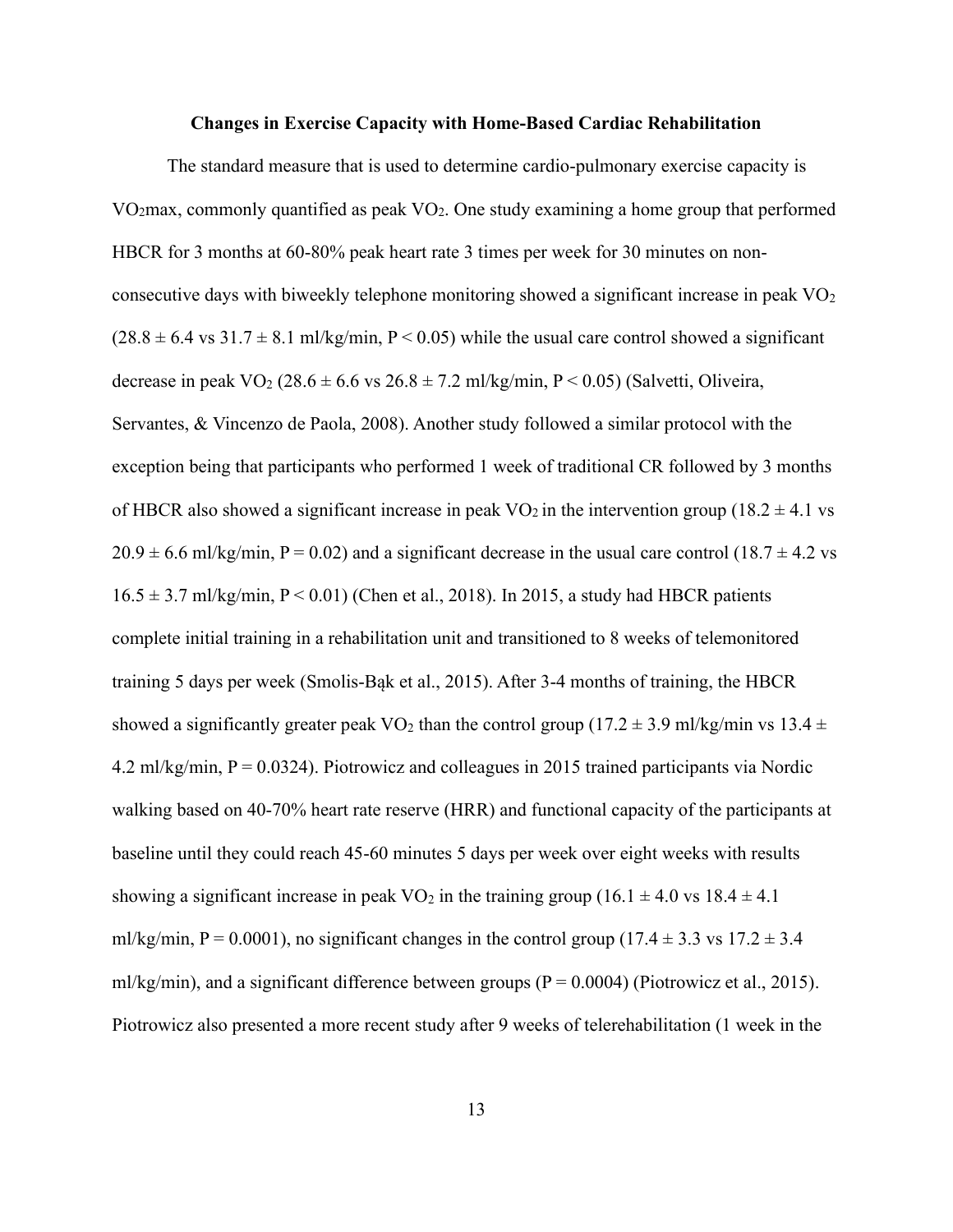hospital and 8 weeks at home). The telerehabilitation portion of the study incorporated exercise training via "tele-ECG" which included an EHO mini device, blood pressure device and a body weight scale that would transmit data via mobile telephone technology. The study consisted of exercise for 5 days per week and showed a significant difference  $(P < 0.001)$  between the intervention group (16.9  $\pm$  6.0 ml/kg/min to 17.9  $\pm$  6.2 ml/kg/min) and the usual care control group (16.6  $\pm$  6.0 ml/kg/min to 16.7  $\pm$  5.9 ml/kg/min) (Piotrowicz et al., 2020). When compared to usual care, results have been mixed over time as there have been various studies showing no significant differences within or between groups (Claes et al., 2020; Corvera-Tindel, Doering, Woo, Khan, & Dracup, 2004; Dracup et al., 2007; Oka et al., 2000; Oka, DeMarco, & Haskell, 2005; Y. T. Wu et al., 2008).

Primary consideration would be the comparison of peak VO<sub>2</sub> between traditional CR and HBCR. In a study in 2000, intervention participants exercised beginning with a telephone call to a nurse coordinator along with other patients for 15-25 minutes of exercise at 65% heart rate maximum (HRmax) and gradually increased to 85% HRmax to reach a total cycling session of 35-40 minutes while traditional CR participants performed treadmill exercise for 25-30 minutes as well as other machines such as cycle, rowing, and arm ergometers for total session times of 40-50 minutes (Ades et al., 2000). As presented in Table 1, exercise prescription was comparable to the traditional CR control. After 36 sessions, all participants were measured again, and data had shown that there were no significant differences in peak  $VO<sub>2</sub>$  between the HBCR and traditional rehab groups. Another study in 2002 took record of patients from baseline to 3 months and 6 months after beginning their home based (telephoned every 2 weeks by an exercise specialist) or hospital programs (Arthur, Smith, Kodis, & McKelvie, 2002). After the home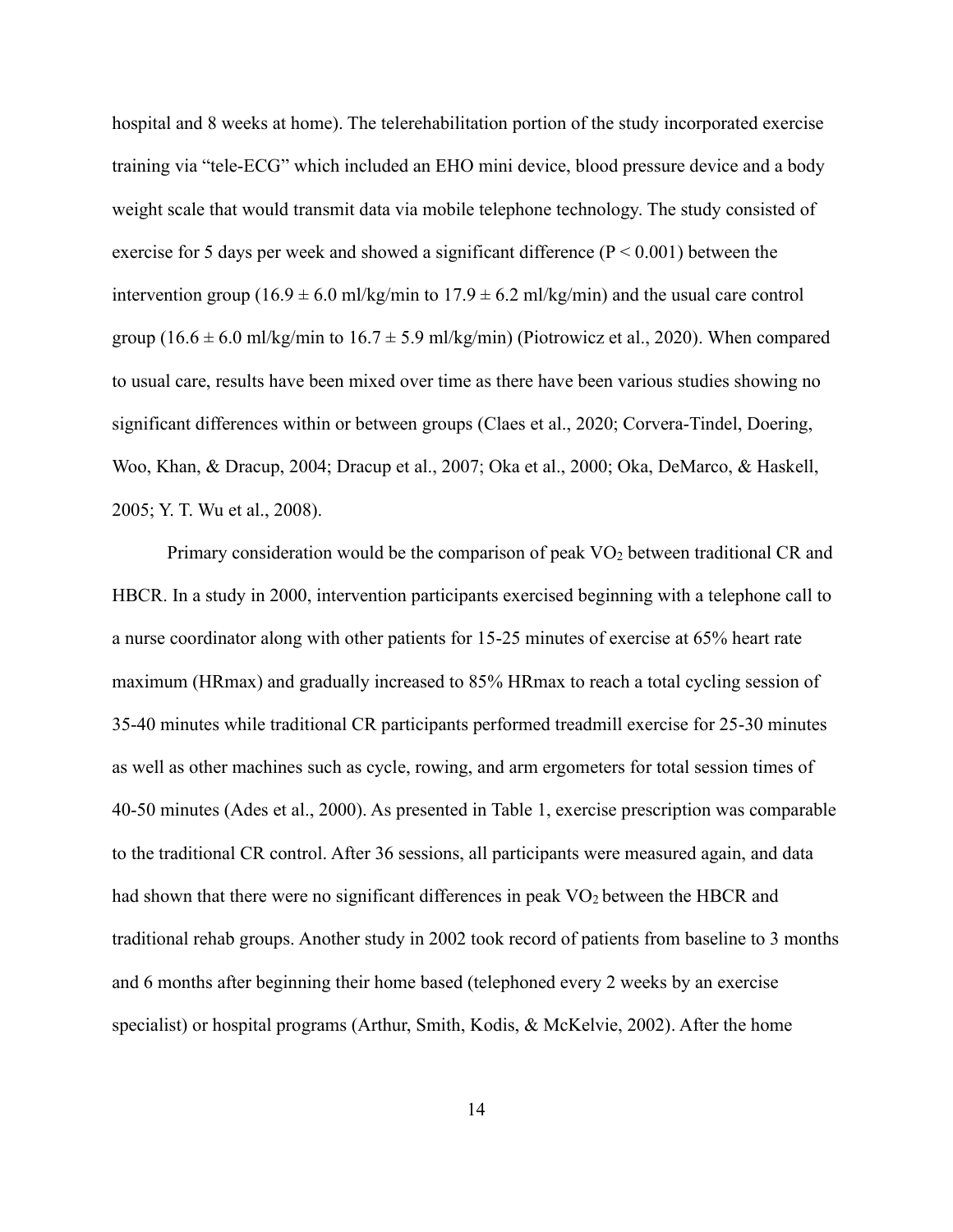group had followed the American College of Sports Medicine (ACSM) recommendations for exercise as described in Table 1, peak  $VO<sub>2</sub>$  was assessed at 3 months and 6 months and both the home group and hospital group showed significant changes in peak  $VO<sub>2</sub>$  within their groups  $(1260.3 \pm 306.5 \text{ to } 1433.4 \pm 589.7 \text{ m} \times 0.05; 1222.1 \pm 269.0 \text{ to } 1497.2 \pm 594.3 \text{ m} \times 0.05; 1222.1 \pm 269.0 \text{ to } 1497.2 \pm 594.3 \text{ m} \times 0.005; 1222.1 \pm 269.0 \text{ to } 1497.2 \pm 594.3 \text{ m} \times 0.005; 1222.1 \pm 269.0 \text{ to } 1497.$ < 0.0001), but did not show significant differences between each other.

In extension to this understanding about improvements in peak  $VO<sub>2</sub>$  comparing traditional CR and HBCR, Smith et al recruited individuals 6-8 weeks after CABG to participate in a 6-month home or hospital rehabilitation and a 12-month follow-up investigation (Smith, Arthur, Mckelvie, & Kodis, 2004). Following ACSM guidelines, as presented in Table 1, exercise prescriptions were based on peak  $65-70\%$  VO<sub>2</sub>, and patients were encouraged to exercise 5 times per week using a target heart rate based on their resting heart rate plus 65-70% of their HRR. Both groups showed increases in peak  $VO<sub>2</sub>$  from baseline to discharge, however, there was a drop in peak  $VO<sub>2</sub>$  in the hospital group at the 12-month follow-up compared to the home group, leading to a significant difference between groups (1535  $\pm$  426 ml/min vs 1565  $\pm$ 437 ml/min,  $P < 0.05$ ). Another study in 2009, as presented in Table 1, showed in heart failure (HF) patients that were being directed at home by a physician 3 days per week that there was a significant increase in peak VO<sub>2</sub> in both hospital and home groups (17.85  $\pm$  4.44 to 19.43  $\pm$  4.59 ml/kg/min and  $17.48 \pm 6.09$  to  $18.12 \pm 6.00$  ml/kg/min respectively, P < 0.05 for both), but there were no significant differences between groups (Karapolat et al., 2009). The following year in another study with HF patients, all patients underwent 8 weeks of CR with the HBCR group receiving an EHO device and a mobile phone to send ECG data to the monitoring center and to communicate with center staff (Piotrowicz et al., 2010). In their study, the data had shown that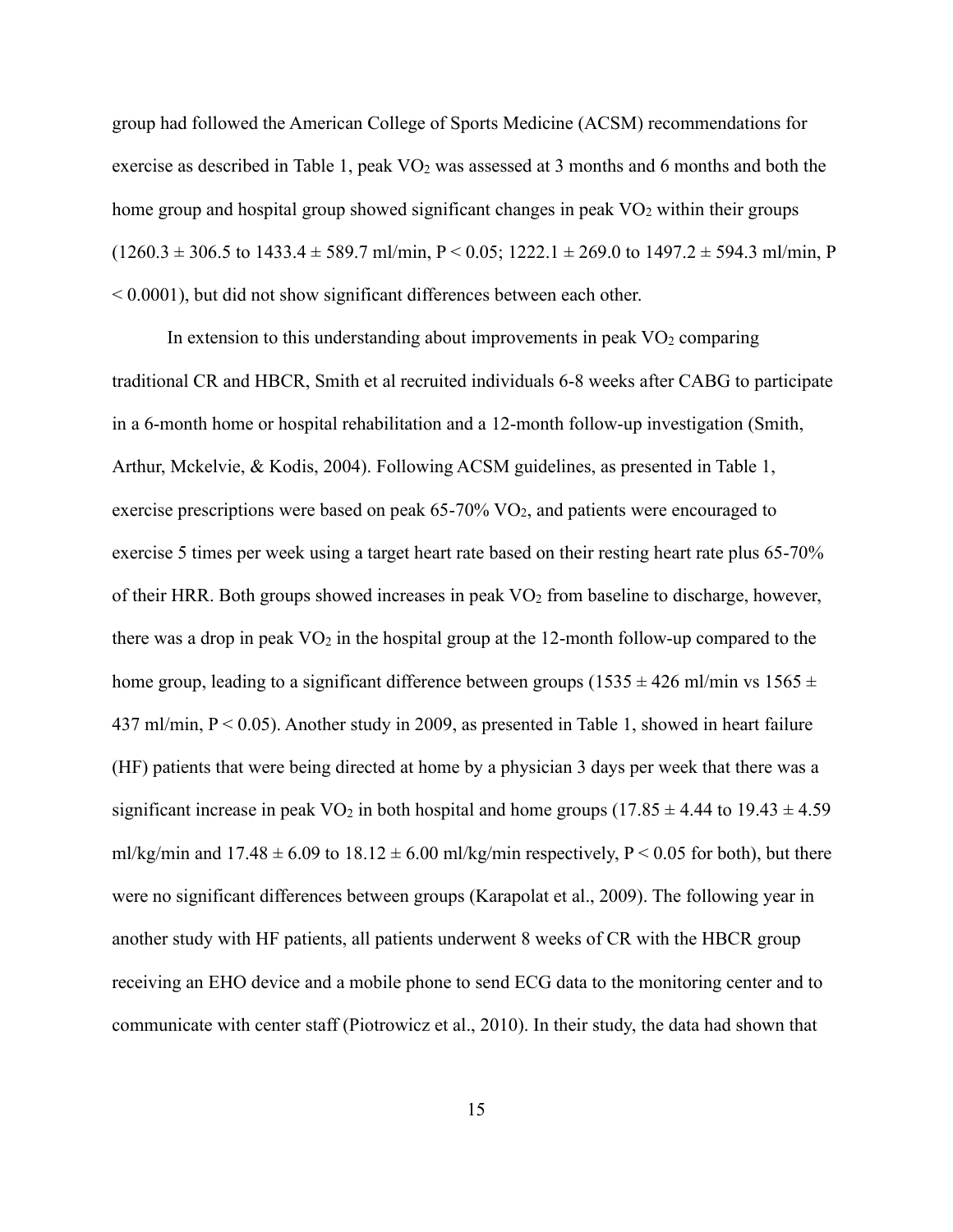both the standard group and the HBCR group showed significant increases in peak VO<sub>2</sub> (17.9  $\pm$ ) 4.4 to  $19.0 \pm 4.6$  ml/kg/min and  $17.8 \pm 4.1$  to  $19.7 \pm 5.2$  ml/kg/min respectively, both p = 0.0001), but there was also no significance between groups.

With further consideration to improvements in peak  $VO<sub>2</sub>$ , Oerkild et al in 2011 used an intervention with a physiotherapist making home visits twice with a 6-week interval to create a training program based on the six-minute walk test (6MWT) and exercise capacity test from a cycle ergometer measuring peak  $VO<sub>2</sub>$  (Oerkild et al., 2011). Three months after the intervention, the HBCR showed a significant increase in peak VO<sub>2</sub> by 1.2 ml/kg/min ( $P < 0.05$ ), the center group showed no significant changes at 0.4 ml/kg/min ( $P = 0.46$ ), and there were no significant differences between groups. In a six-year follow-up study, Smith et al examined data collected over a six-year period from 196 patients who participated in home or hospital-based rehabilitation for 6 months (Smith, McKelvie, Thorpe, & Arthur, 2011).

The profile data showed no significant differences between groups regarding peak  $\rm VO_2$  at baseline, discharge, or 1 year after rehabilitation, but in the six-year long term follow-up HBCR patients maintained a significantly higher peak VO<sub>2</sub> than hospital patients (1543  $\pm$  444 vs 1412  $\pm$ 438,  $P \le 0.05$ ) despite habitual physical activity scores being lower in the HBCR group than the hospital group (26% vs 19% decline,  $P = 0.042$ ). A study in 2012, as presented in Table 1, set HBCR patients on an aerobic interval training (AIT) program to perform intervals at 85-95% HRmax four times for 4 minutes each with a rest of 3 minutes of moderate intensity at 70% HRmax (Moholdt, Bekken Vold, Grimsmo, Slørdahl, & Wisløff, 2012). Both the HBCR and the residential rehabilitation group showed significant increases from baseline at their six-month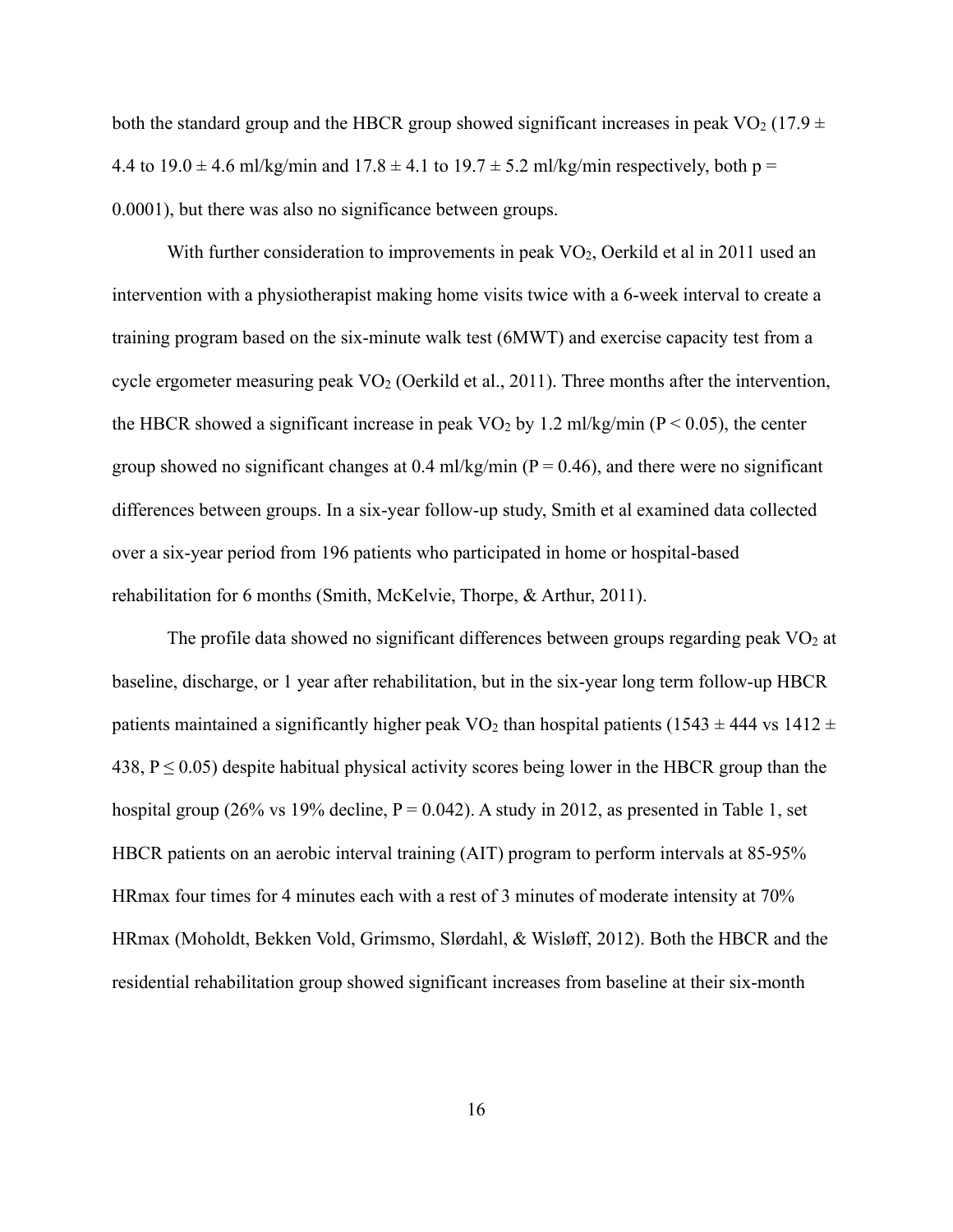follow-up (23.8  $\pm$  5.4 to 27.7  $\pm$  6.5 ml/kg/min and 25.6  $\pm$  4.0 to 30.2  $\pm$  4.3 ml/kg/min respectively,  $P < 0.05$ ) and with no significant differences between groups.

Regarding further observations of improvements in peak VO<sub>2</sub>, Aamot and colleagues' intervention was to have a traditional CR group, a treadmill exercise group, and a HBCR group perform high-intensity interval training (HIIT) twice a week for 12 weeks at 85-95% peak HR as detailed in Table 1 (Aamot et al., 2014). After the 12 weeks, peak  $VO<sub>2</sub>$  increased in all groups significantly from  $34.7 \pm 7.3$  to  $39.0 \pm 8.0$  ml/kg/min,  $32.7 \pm 6.5$  to  $36.0 \pm 6.2$  ml/kg/min, and  $34.4 \pm 4.8$  to  $37.2 \pm 5.2$  ml/ kg/min in the treadmill, traditional, and HBCR groups respectively  $(P \le 0.001)$  with only the treadmill group showing a significant increase between groups (P < 0.05). In 2017 Kraal et al had HBCR patients complete 3 months of training with telemonitored guidance with at least 2 sessions per week for a duration of 45-60 minutes at an intensity of 70- 85% HRmax (Kraal et al., 2017). The data indicated that both the center and HBCR groups showed significant increases in peak VO<sub>2</sub> at discharge ( $24.0 \pm 5.6$  to  $26.5 \pm 7.1$  ml/kg/min and 24.4  $\pm$  6.7 to 27.9  $\pm$  7.5 ml/kg/min respectively, P < 0.001) and at a one year follow-up (24.0  $\pm$ 5.6 to  $27.5 \pm 8.1$  ml/kg/min and  $24.4 \pm 6.7$  to  $27.7 \pm 6.9$  ml/kg/min, P < 0.001), but there was no significant difference between groups at discharge and follow-up ( $P = 0.308$  and  $P = 0.865$ ).

With continued evidence of improvements in peak VO<sub>2</sub>, Batalik et al in 2020 had participants complete rehabilitation either in a regular outpatient training group or a HBCR group via telerehabilitation with physiotherapists checking in on patients once each week (Batalik, Dosbaba, Hartman, Batalikova, & Spinar, 2020). As presented in Table 1, patients were given a wrist HR monitor and uploaded their HR, time, training mode, duration, and distance of training to a web application. After training 3 times a week for 12 week with a 10 minute warm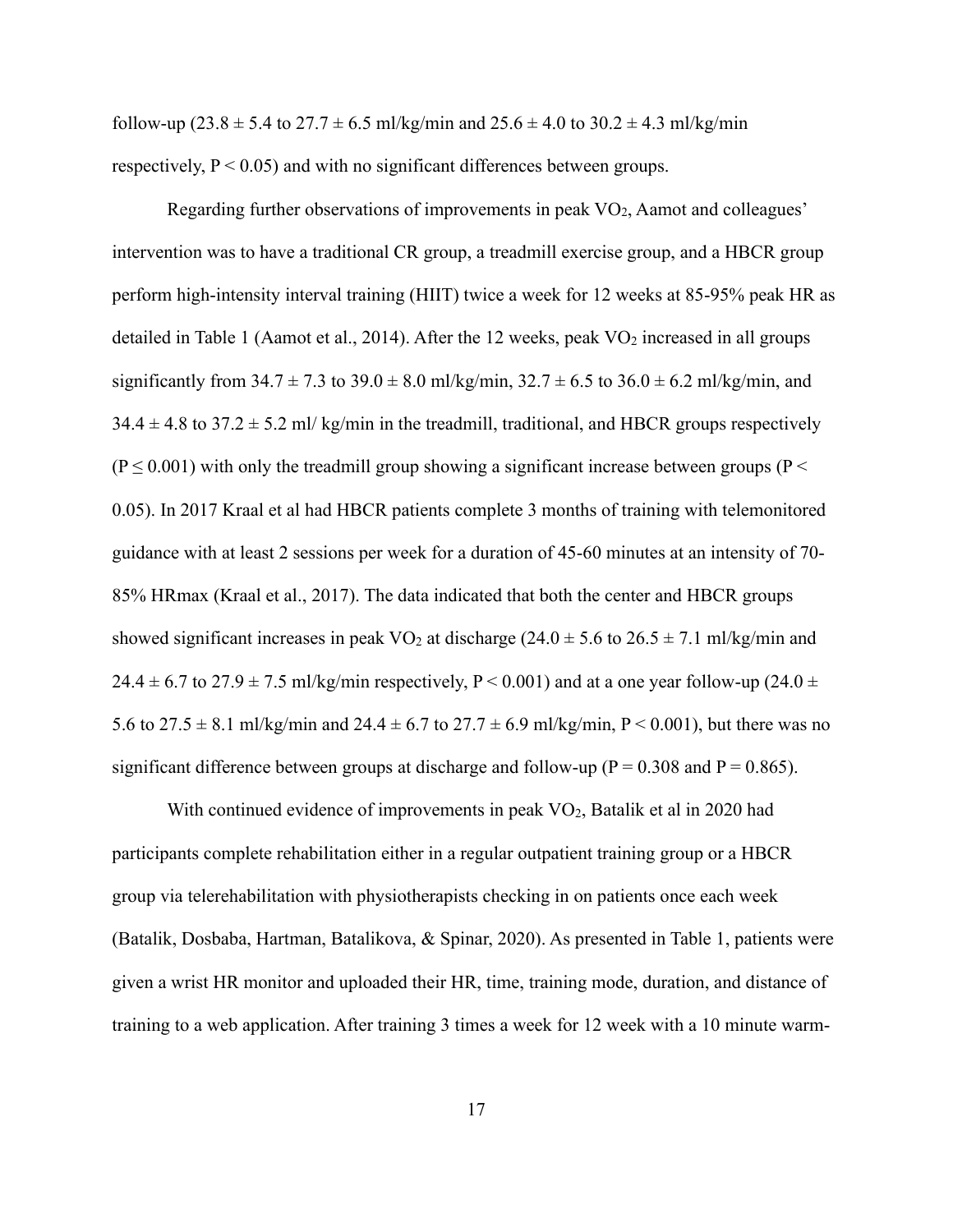up, 60 minutes of aerobic activity at 70-80% HRR, and 10 minutes of cool-down, the data reported that both the regular training group and the HBCR group showed significant increases in peak VO<sub>2</sub> (23.4  $\pm$  3.3 to 25.9  $\pm$  4.1 ml/kg/min, P = 0.02; and 23.7  $\pm$  4.1 to 26.5  $\pm$  5.7 ml/kg/min,  $P = 0.04$ ) and there was no significant difference between groups ( $P = 0.59$ ). Despite indications that there are no significant differences in follow-ups post intervention in many of the studies, there are some cases that indicate center-based rehabilitation may have better outcomes (Karapolat et al., 2007; Kim et al., 2017). Another method that used to examine increases in exercise capacity is the six-minute walk test (6MWT).

Corvera-Tindel et al (2004) reported after 3 months from baseline collection with a HBCR group exercising for 5 days per week progressively increasing from 10 minutes at 40% HRmax to 60 minutes at 65% HRmax during the last 6 weeks of the program that there were significant differences in six-minute walk distance (6MWD) between the HBCR group and the usual care control  $(1219.0 \pm 241.5 \text{ to } 1337.1 \pm 272.2 \text{ ft and } 1273.2 \pm 249.2 \text{ to } 1263.9 \pm 254.5 \text{ ft}$ respectively,  $P < 0.008$ ). Another study in the same year targeted older women with diastolic heart failure (DHF) and used a 12-week walking program with a 5-minute warm-up, an individualized endurance training period, and a 5-minute cool-down at 40% intensity based on target HR and gradually increased to 60% intensity by the end of the program (Gary et al., 2004). In a study from Gary et al, there was found to be a significant difference in 6MWD between the HBCR and the usual care control group (840  $\pm$  366 to 1043  $\pm$  317 ft and 824  $\pm$  367 to 732  $\pm$  408 ft,  $P = 0.02$ ). After a 6-month intervention of exercising at 12-14 on the RPE scale for five days per week over ground (emphasized to not be on treadmill), there was shown to be a significant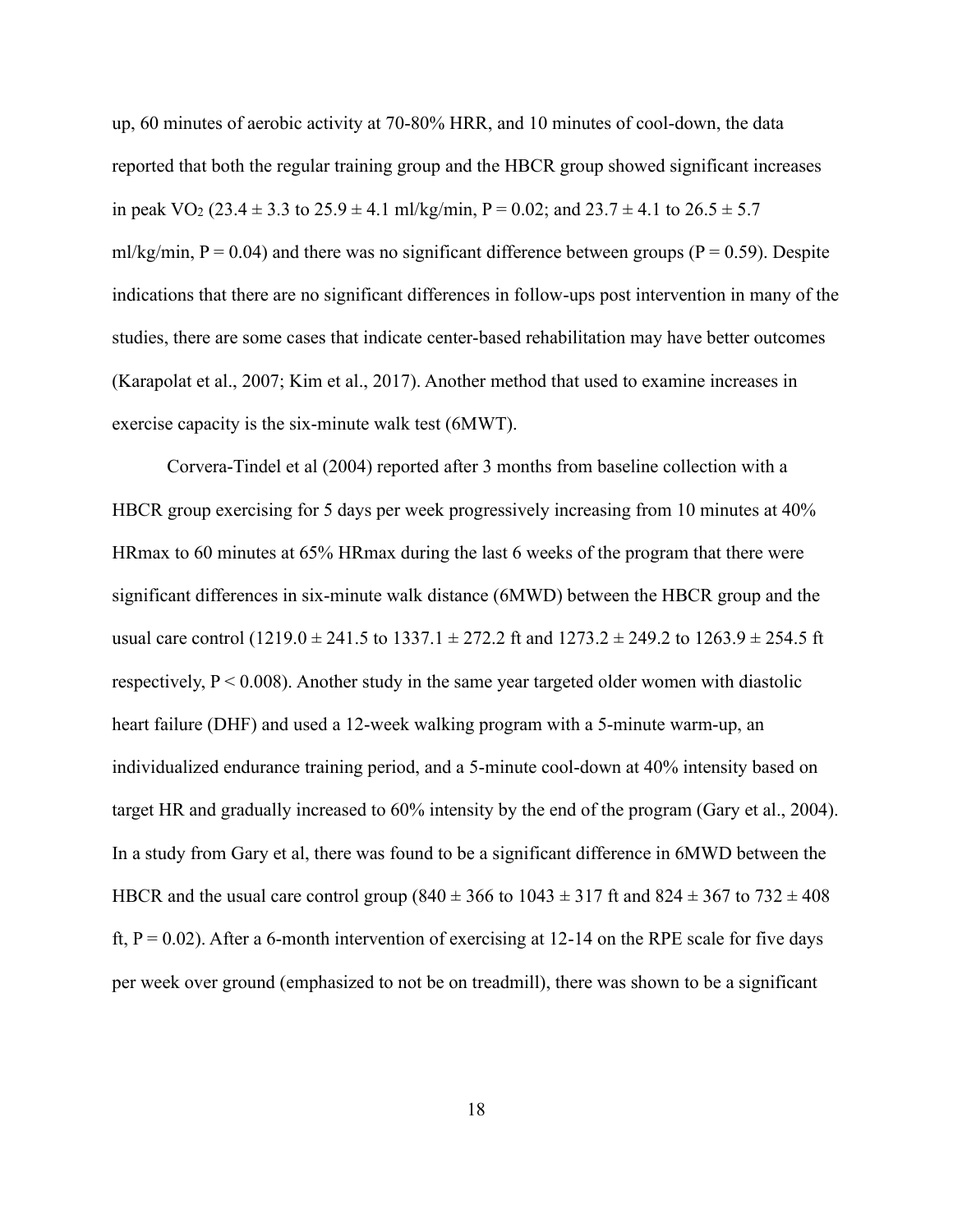increase in 6MWD in the HBCR group compared to the usual care control  $(357.4 \pm 97.6$  to 399.8  $\pm$  101.6 m vs 353.3  $\pm$  91.9 to 342.2  $\pm$  110.8 m, P < 0.001) (McDermott et al., 2013).

Additional information regarding improvements in 6MWD from the 2015 Piotrowicz et al study revealed there to be a significant increase in  $6MWD$  in the HBCR group alone (P = 0.0001) and a significant difference between the HBCR group and the usual care control (428  $\pm$ 93 to  $480 \pm 87$  m vs  $439 \pm 76$  to  $465 \pm 91$  m, P = 0.0483) (Piotrowicz et al., 2015). Bernocchi et al in 2018 had a HBCR group undergo 4 months of telerehabilitation with weekly phone calls to the patient and started a program at 15-25 minutes of mini-ergometer exercise and 30 minutes of callisthenic exercises 3 times per week and free walking twice per week and gradually rose to 30-45 minutes with an incremental workload of 0-60 W on the mini-ergometer, 30-40 min of muscle reinforcement exercise with 0.5 kg weights and pedometer walking 3-7 days per week (Bernocchi et al., 2018). After 4 months, the HBCR group showed a change in 6MWD by 60 m, the usual care control showed no significant improvements (-15 m), and there was a significant difference between groups ( $P = 0.0040$ ). In the 2018 Chen et al study mentioned above, there was shown to be a significant increase in 6MWD in the HBCR group (421  $\pm$  90 to 462  $\pm$  74 m, P  $= 0.03$ ), but no significant difference in the usual care control (350  $\pm$  107 to 344  $\pm$  121 m, P = 0.43).

In extension to the understanding of improvements in 6MWD, a study by Peng et al (2018) had the HBCR group use text-based, audio, and video conversations to have their training conducted under supervision in a 2-month exercise training program with the first 4 weeks focusing on endurance with three 20-minute sessions per week and another 4 weeks incorporating resistance and muscle strengthening in 5 30-minute sessions per week. At the end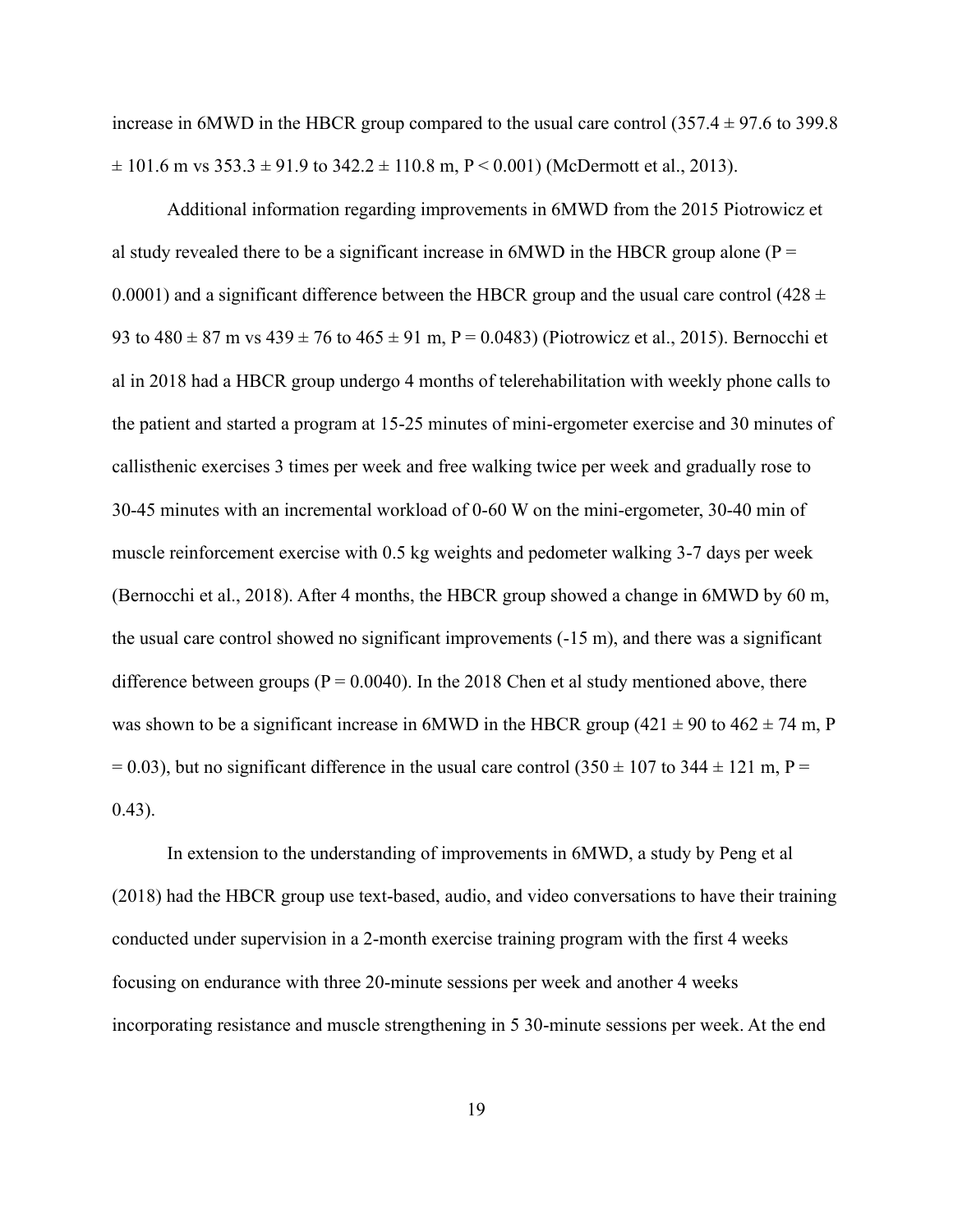of the study and 4 months after the program, there was shown to be a significant difference between the HBCR and control groups in both cases (posttest:  $407.09 \pm 12.27$  to  $419.23 \pm 9.67$ m vs  $406.05 \pm 12.35$  to  $406.55 \pm 12.54$  m,  $P = 0.000$ ). The previously mentioned Piotrowicz study in 2020 also produced results showing a significant difference between a HBCR and a usual care control group  $(419 \pm 100.3 \text{ to } 450 \pm 109.5 \text{m} \text{ vs } 409 \pm 100.0 \text{ to } 432 \pm 106.7 \text{ m}, P =$ 0.01) (Piotrowicz et al., 2020). Despite the evidence, there have been some studies indicating that there is no significant difference between groups (Dracup et al., 2007).

Regarding observations of improvements in 6MWD between HBCR and traditional CR, the HBCR versus hospital-based rehabilitation study by Karapolat et al in 2009 indicated there was a significant increase in both the HBCR and hospital groups (374.34  $\pm$  79.06 to 418.72  $\pm$ 50.43 m and 383.97  $\pm$  82.39 to 423.78  $\pm$  76.89m, both P < 0.05), but no significant differences between groups  $(P > 0.05)$  (Karapolat et al., 2009). Piotrowicz et al (2010) showed a significant increase in both the HBCR and standard rehabilitation groups (418  $\pm$  92 to 462  $\pm$  91 m and 399  $\pm$ 91 to  $462 \pm 92$  m, both P = 0.0001) and a significantly greater increase in the standard group compared to the HBCR group ( $P = 0.0469$ ). Scalvini et al (2013), as described in Table 1, had a HBCR group perform their exercise training via video conferencing (monitored by physiotherapists once a week) at home for a maximum for 4 weeks (24 sessions maximum) with nurse tutors servicing providing service at home every 2 weeks. Sessions consisted of 100 minutes in the morning and 40 minutes in the afternoon Monday-Friday and Saturdays consisted of only morning sessions. Both the HBCR group and the hospital group of the study showed significant increases in their 6MWD (334  $\pm$  90 to 449 no standard deviation (SD) given and 354  $\pm$  102 to 442 no SD given, P < 0.001), but no significant difference between groups.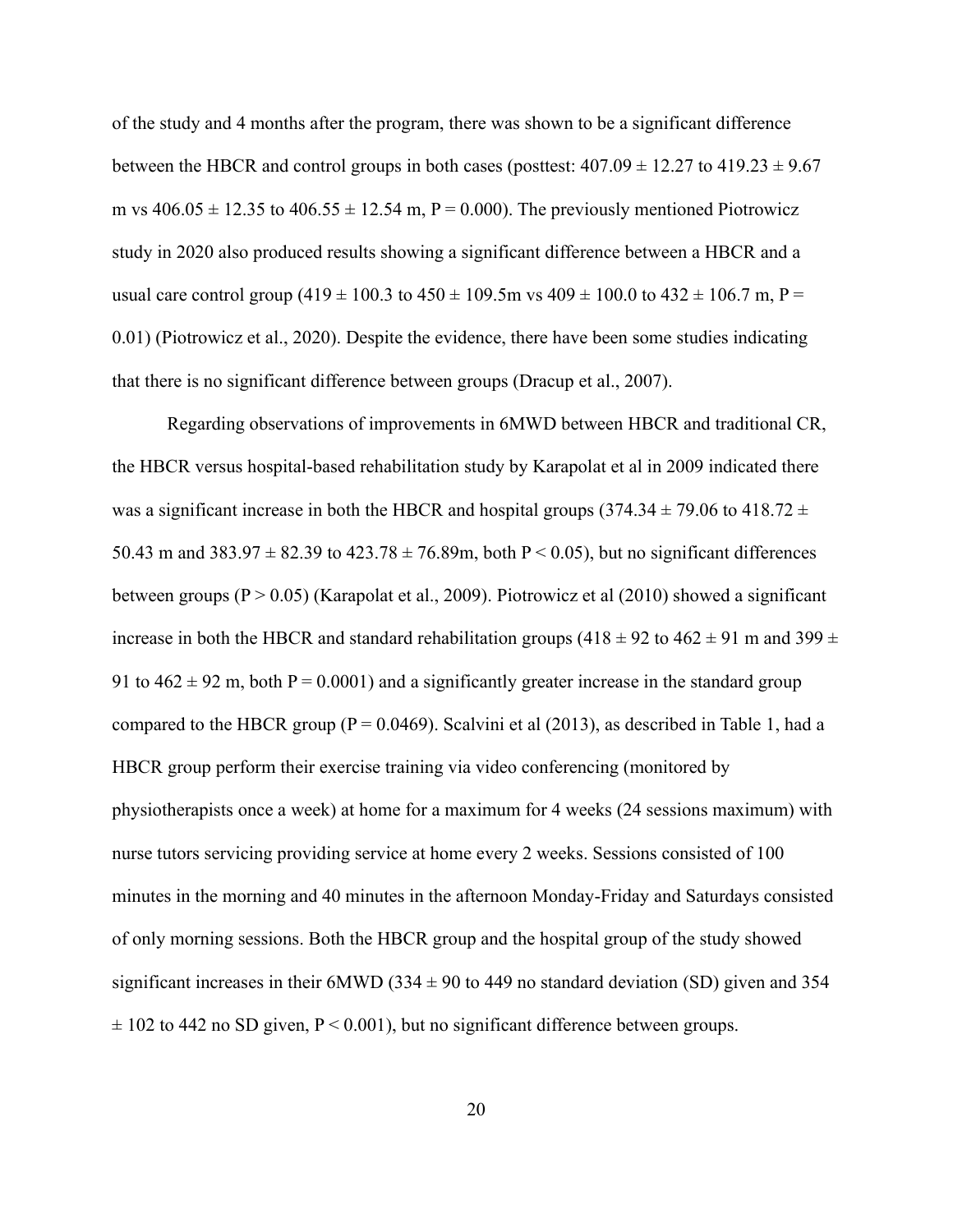In further understanding improvements of 6MWD, Varnfield et al (2014) used a smartphone based HBCR model with moderate intensity walking (11-13 RPE) for at least 30 minutes as the primary exercise mode over 6 weeks with weekly consultations over the phone for approximately 15 minutes and recorded daily weight, blood pressure, sleep duration and quality, exercise, steps, stress, meals, alcohol consumption, and smoking. Results showed both the HBCR and traditional CR groups had a significant increase in 6MWD from baseline to 6 weeks  $(510 \pm 77)$  to  $570 \pm 80$  m and  $537 \pm 86$  to  $584 \pm 99$  m, P < 0.05) which was maintained in both groups after 6 months, but there was no significant difference between groups. Schopfer et al (2020) compared a HBCR group and facility-based group in which the HBCR group were enrolled in a shorter time window than the facility group (25 vs 77 days). Detailed in Table 1, the HBCR group had 6 weekly followed by 3 biweekly telephone calls from staff to provide coaching individually and they completed at least 15 minutes of physical activity and education. The results showed that there was no significant difference at baseline between the HBCR and facility groups (346 m vs 349 m,  $P = 0.82$ ), but there was a significant difference between groups in a 3 month follow up with the HBCR group showing a greater increase in 6MWD (+95 m vs  $+45$  m,  $P < 0.001$ ). With evidence that there could be comparable 6MWD changes with no significance between groups, some have found that there are greater increases in a traditional setting (Oerkild et al., 2011).

An additional method that is used to determine exercise capacity is via Metabolic Equivalents (METs). Senuzun et al (2006) compared a HBCR group with usual care, with the HBCR group completed three 45–60-minute sessions per week for 12 weeks. Both groups were comparable at baseline (10.5  $\pm$  2.0 vs 10.6  $\pm$ 1.8 METs, P = 0.949), but showed a significant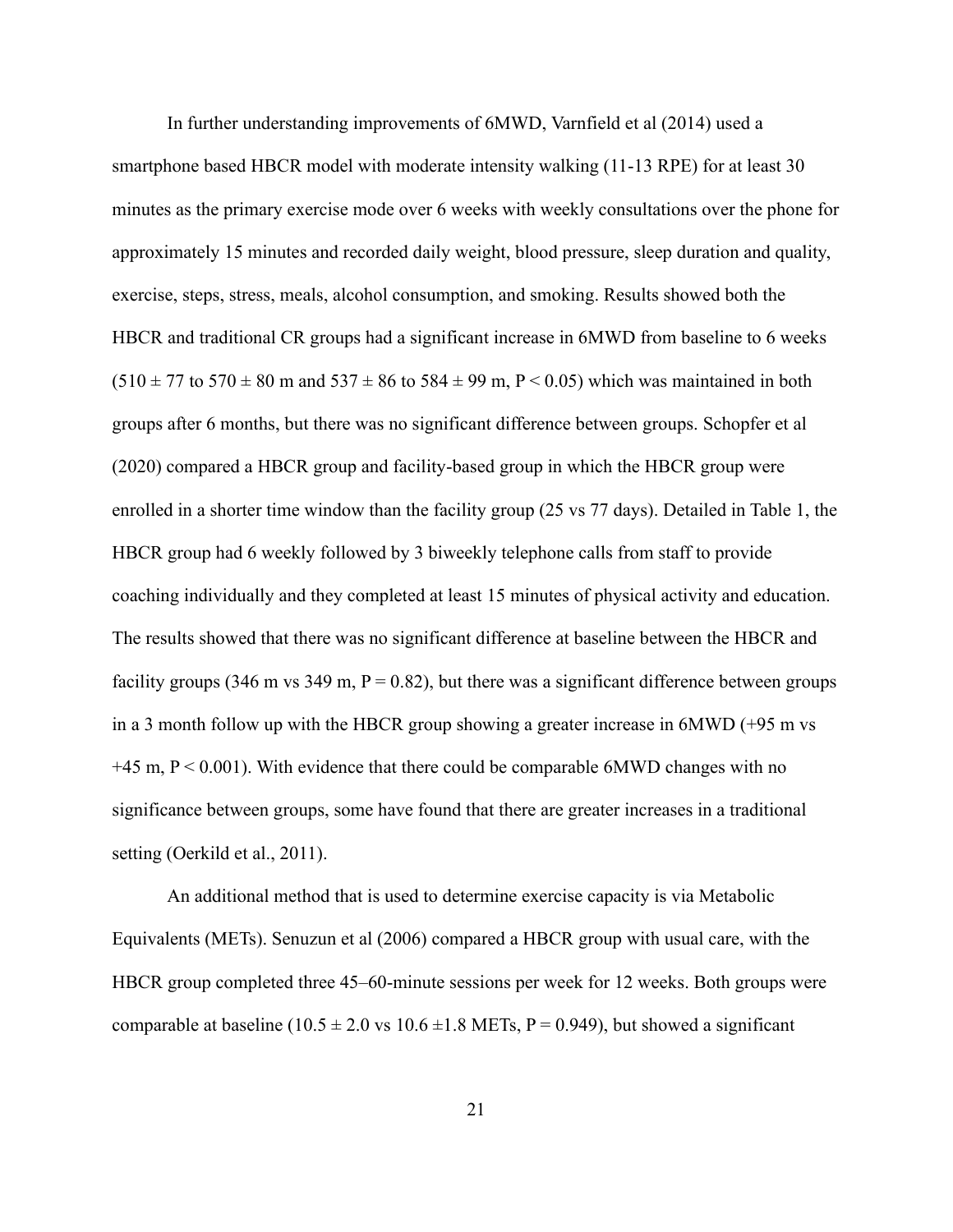difference in the HBCR versus the usual care control  $(13.0 \pm 1.5 \text{ vs } 10.6 \pm 2.1 \text{ METs}, P = 0.000)$ . Lee et al (2013) reported on a HBCR group compared to a usual care group that completed exercise at home 4-5 times weekly for 50 minutes with 20 minutes of flexibility exercise and 30 minutes of gait exercise. With weekly phone calls and ECG monitoring equipment, exercise intensity was increase gradually from 40-80% HRR with 40% in weeks 2 and 4, 50% in weeks 5 and 6, and so on until 80% was achieved in weeks 11 and 12. Results showed both the HBCR group and the usual care group significantly increased their METs after 12 weeks  $(7.14 \pm 1.86$  to  $9.61 \pm 1.80$  METs and  $7.07 \pm 2.07$  to  $8.50 \pm 2.05$  METs, both P < 0.001), and there was a significant difference between groups ( $P = 0.021$ ). The previously stated study by Smolis-Bak et al (2015) reported that there were no significant differences in METs achieved between the HBCR and the control group at 3-4 months  $(4.15 \pm 1.41$  to  $5.47 \pm 1.76$  METs and  $3.06 \pm 1.70$  to  $4.13 \pm 1.80$  METs) and at 12 months (5.74  $\pm$  2.22 METs vs 4.62  $\pm$  2.38 METs). Despite the information provided with HBCR versus usual care, there are some that have shown results with no significant differences between the two (Chen et al., 2018; Oka et al., 2000).

In addition to this knowledge of improvements in METs, the previously mentioned study by Arthur et al (2002) comparing HBCR and hospital rehabilitation contained data that showed that in both groups there was a significant increase in METs after 6 months  $(4.6 \pm 0.94$  to  $5.22 \pm 1.0)$ 2.1 METs vs  $4.3 \pm 0.85$  to  $5.21 \pm 2.0$  METs, both P < 0.0001) with baseline HBCR METs being significantly different from the hospital baseline  $(P < 0.05)$ , but with no significant changes between groups after 6 months. Smith et al (2004) showed in their study that there was a significant increase in METs in the 12-month follow-up only in the HBCR group and not the hospital group (4.66  $\pm$  0.97 to 5.79  $\pm$  1.6 METs vs 4.41  $\pm$  0.86 to 5.44  $\pm$  1.5 METs, HBCR P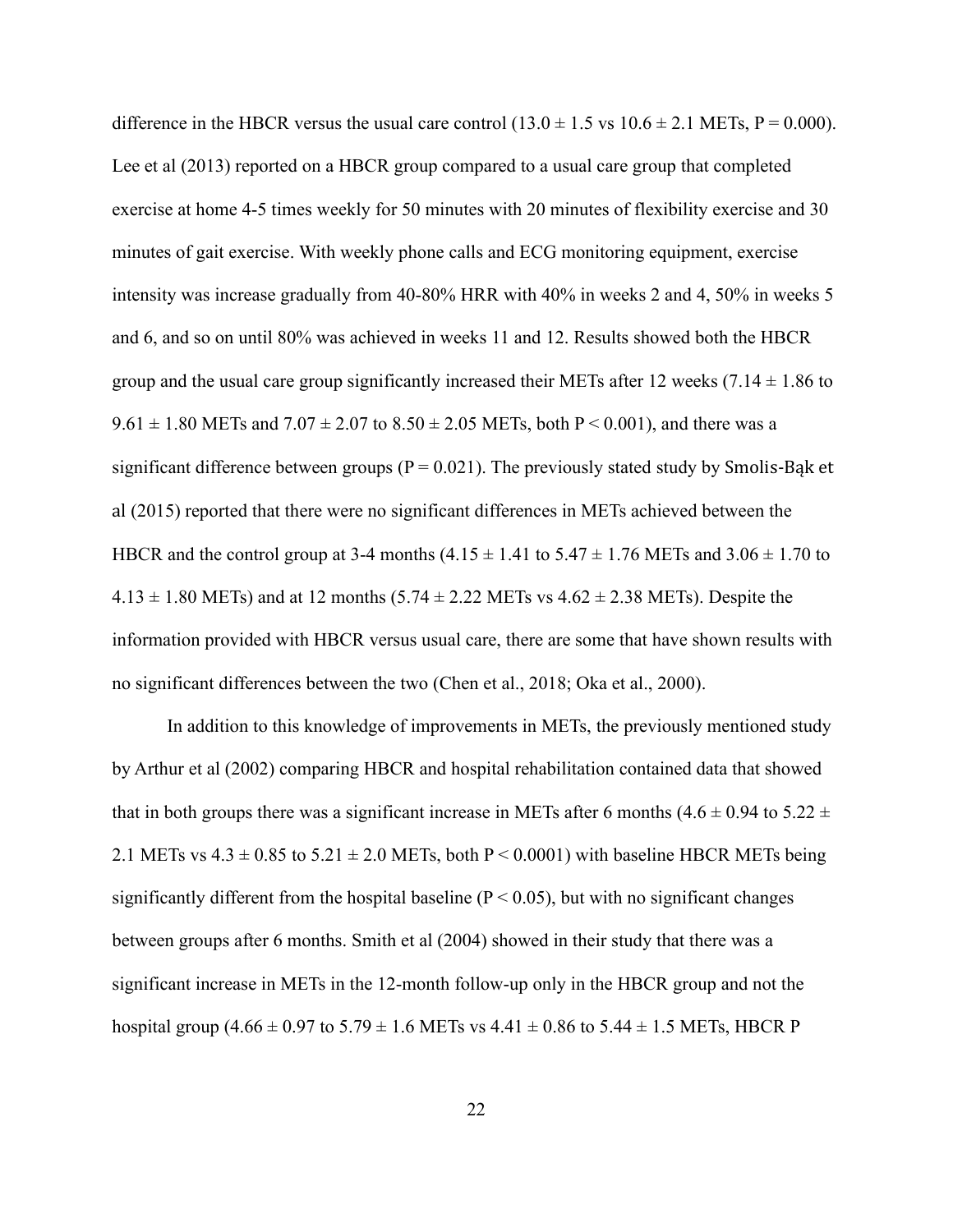<0.001), however, there was no significant differences between groups in at 12 months. Smith et al (2011) showed data that indicated there was a significant difference in peak METs in the long term between the HBCR group, and the hospital group  $(5.07 \pm 0.9 \text{ to } 5.4 \pm 1.3 \text{ METs vs } 4.5 \pm 0.9 \text{)}$ to  $4.9 \pm 1.2$  METs,  $P \le 0.01$ ). Ramadi et al (2015) reported retrospective results from a HBCR group versus a center-based group with the HBCR group attending 1 supervised exercise session for advice to exercise on their own for 20-60 minutes 3-5 days per week to a target HR of 45- 85% HRR and 12-14 RPE, as presented in Table 1. The results of the study showed that peak METs achieved by the HBCR and center-based group showed significant increases from baseline to 12 weeks of the intervention  $(8.56 \pm 2.03 \text{ to } 9.29 \pm 2.08 \text{ METs}$  and  $7.91 \pm 1.91 \text{ to } 8.86 \pm 1.96$ METs, both P < 0.05) and at a 1-year follow-up  $(8.56 \pm 2.03 \text{ to } 9.24 \pm 2.24 \text{ METs and } 7.91 \pm 1.00 \text{ MHz}$ 1.91 to  $8.74 \pm 2.12$  METs, both P < 0.05), but there was no significant difference between groups.

Regarding understanding of improvements in METs, Bravo-Escobar et al (2017) compared HBCR to traditional CR after 6 months from discharge with having the HBCR group attending a single mixed surveillance group session once per week. The HBCR group otherwise exercised following a walking program for 1 hour, 30 minutes being treadmill or stationary bike activity alternating each day along with both a 15-minute warm up and cool down, at 70% HRR for 1 month and 80% for a second month for at least 2 days a week with encouragement to exercise daily, as presented in Table 1. Both the HBCR and traditional CR groups showed significant increases in METs (7.55  $\pm$  2.77 to 8.28  $\pm$  2.62 METs vs 7.10  $\pm$  1.97 to 8.45  $\pm$  1.71 METs, both  $P = 0.03$ , but there were no significant differences between groups.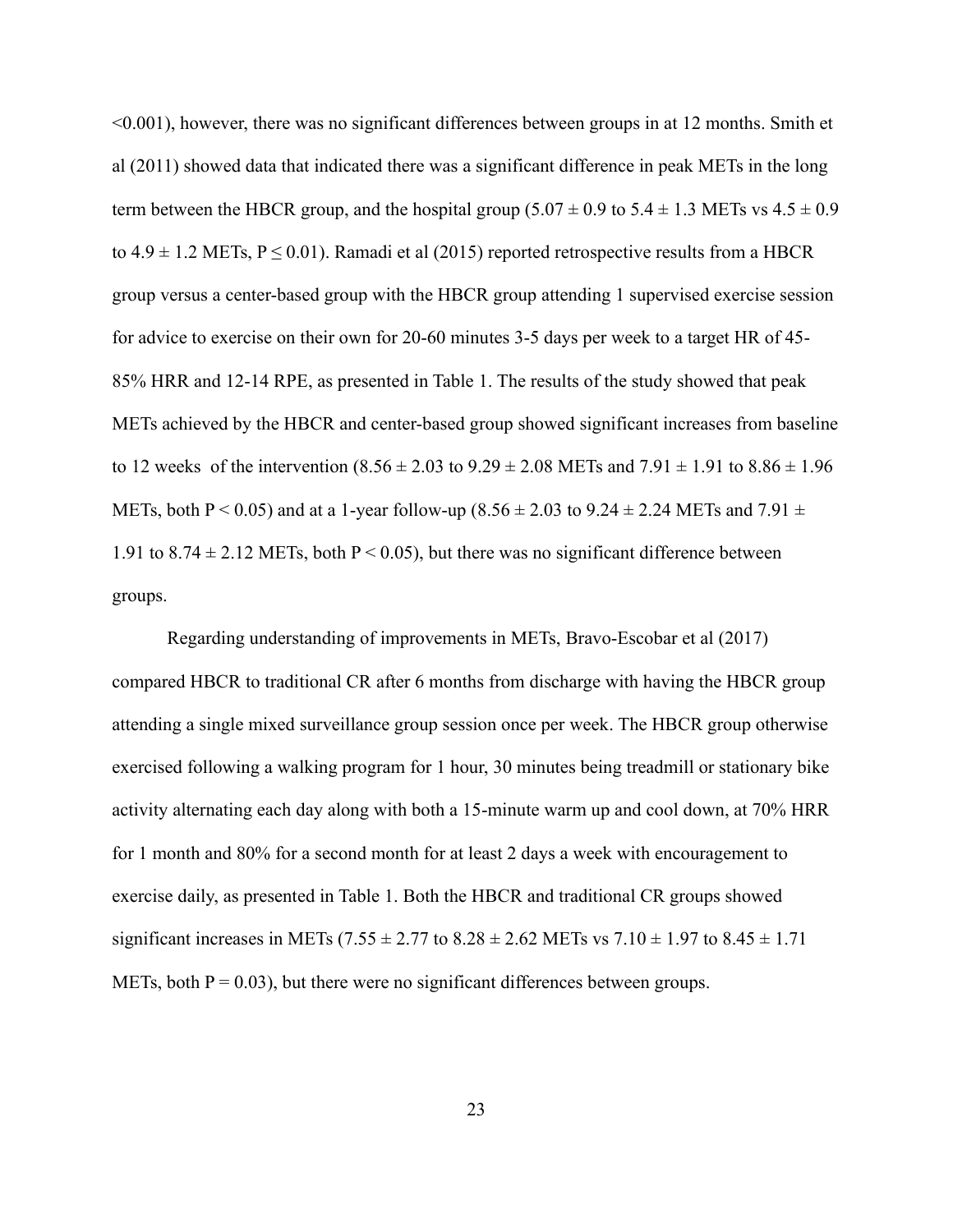In summary, comparing HBCR to usual care controls, there were five studies reporting significant differences between groups in terms of peak  $VO<sub>2</sub>$  with HBCR showing a greater increase (Chen et al., 2018; Piotrowicz et al., 2020, 2015; Salvetti et al., 2008; Smolis-Bąk et al., 2015), and six studies reporting no significant differences within or between groups (Claes et al., 2020; Corvera-Tindel et al., 2004; Dracup et al., 2007; Oka et al., 2000, 2005; Wu et al., 2008). Seven studies reported HBCR showing a significantly greater increase in 6MWD compared to usual care controls (Bernocchi et al., 2018; Corvera-Tindel et al., 2004; Gary et al., 2004; McDermott et al., 2013; Peng et al., 2018; Piotrowicz et al., 2020, 2015), and only one study reported no significant differences within or between groups (Dracup et al., 2007). Three studies reported HBCR showing significantly greater METs post-intervention compared to usual care controls (Lee et al., 2013; Senuzun et al., 2006; Smolis-Bąk et al., 2015), and two other studies reported no significant difference within or between groups (Chen et al., 2018; Oka et al., 2000). Comparing traditional CR to HBCR, ten studies reported no significant differences between groups in regard to peak VO<sup>2</sup> (Aamot et al., 2014; Ades et al., 2000; Arthur et al., 2002; Batalik et al., 2020; Karapolat et al., 2009; Kraal et al., 2017; Moholdt et al., 2012; Oerkild et al., 2011; Piotrowicz et al., 2010; Smith et al., 2011), one study reported significantly greater peak  $\rm VO_2$  in HBCR (Smith et al., 2004), and two additional studies reported no significant differences within or between groups (Karapolat et al., 2007; Kim et al., 2017). Regarding 6MWD, three studies reported no significant differences between groups between HBCR and traditional CR (Karapolat et al., 2009; Scalvini et al., 2013; Varnfield et al., 2014), two studies reported evidence of traditional CR showing a significantly greater increase (Oerkild et al., 2011; Piotrowicz et al., 2010), and one other study reported a significantly greater increase in HBCR (Schopfer et al.,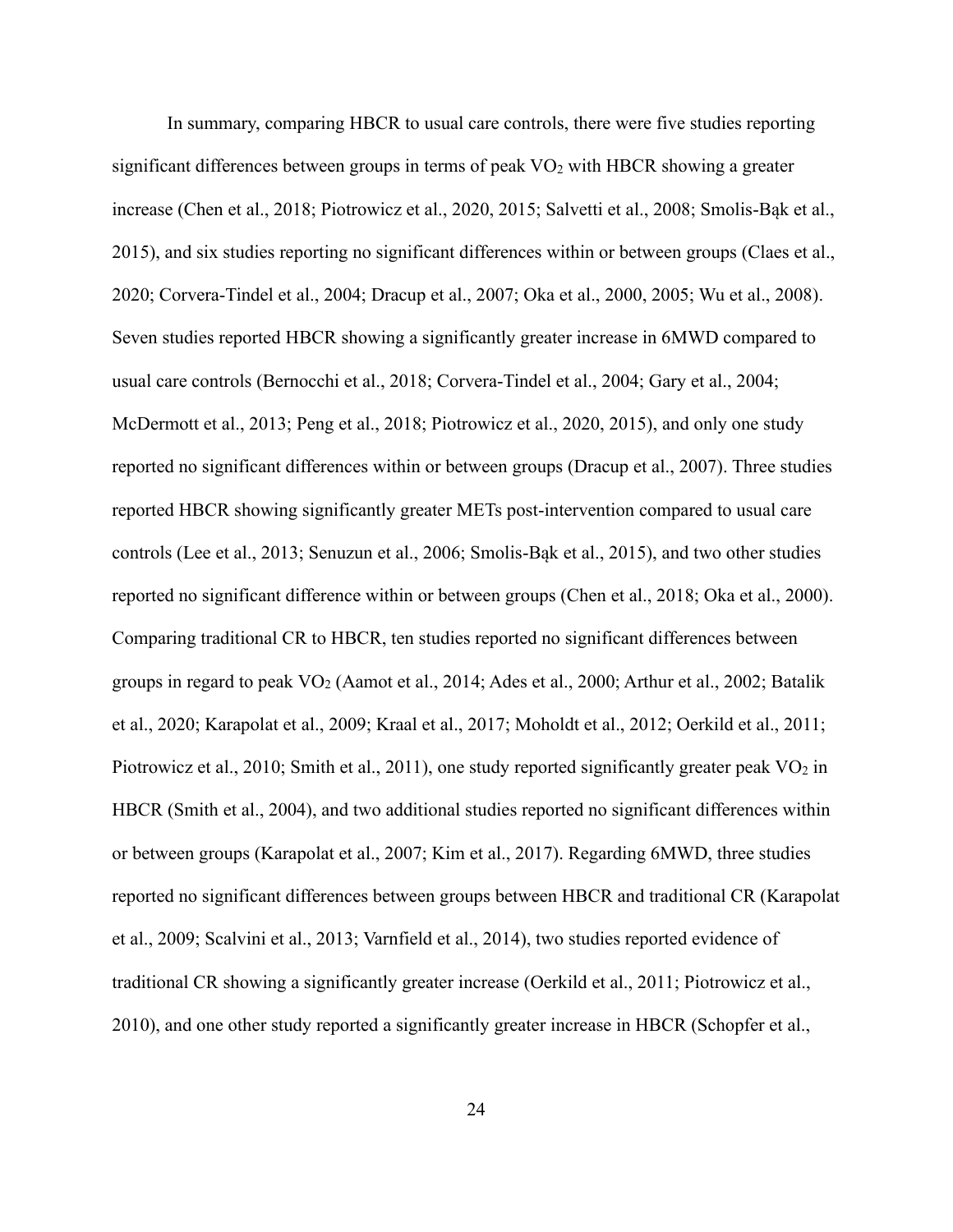2020). Finally, regarding METs, four studies reported no significant difference between HBCR and traditional CR (Arthur et al., 2002; Bravo-Escobar et al., 2017; Ramadi et al., 2015; Smith et al., 2004), and only one study reported a significantly greater change in HBCR (Smith et al., 2011).

#### **Changes in Cardiac Function with Home-Based Cardiac Rehabilitation**

First regarding observations in resting blood pressure, the previously disclosed study by Senuzun et al (2006) examined HBCR and usual care and showed that after CR there was a significant difference in both resting systolic and diastolic blood pressures between groups (SBP:  $139.0 \pm 11.0$  to  $129.5 \pm 15.6$  mmHg vs  $140.0 \pm 18.7$  to  $136.2 \pm 3.4$  mmHg, P = 0.036; DBP: 86.2  $\pm$  8.6 to 79.3  $\pm$  7.6 mmHg vs 85.3  $\pm$  9.5 to 85.5  $\pm$  6.0 mmHg, P = 0.041). Salvetti et al (2008) compared HBCR and a usual care control showing that resting SBP significantly decreased only in the HBCR group after 3 months ( $133 \pm 15$  to  $125 \pm 12$  mmHg, P < 0.05). Oerkild et al (2012) reported with a study design of HBCR patients completing exercise with two home visits by a physiotherapist in a 6-week interval to alter the program. Exercise programs were individualized with 30 minutes per day including a 5-10 min warm-up and 10-minute cool down at a frequency of 6 days per week at an intensity of 11-13 RPE. While there was data on both a 3 month and 12 month follow up after the program, only during the 3 month follow up did any significant changes occur with the HBCR group showing a significant decrease in resting SBP  $($  $\Delta$ 0 $-$ 3 months -12.9 mmHg; CI 95%; -24.2, -1.6;  $P < 0.05$ ). In HBCR and usual care comparisons, there have been several studies that found no significant differences in resting SBP or DBP within or between groups (Heron et al., 2017; Houle et al., 2011; Lee et al., 2013; Oka et al., 2000, 2005; Wang, Jiang, He, & Koh, 2016; Wu et al., 2008; Xu et al., 2016).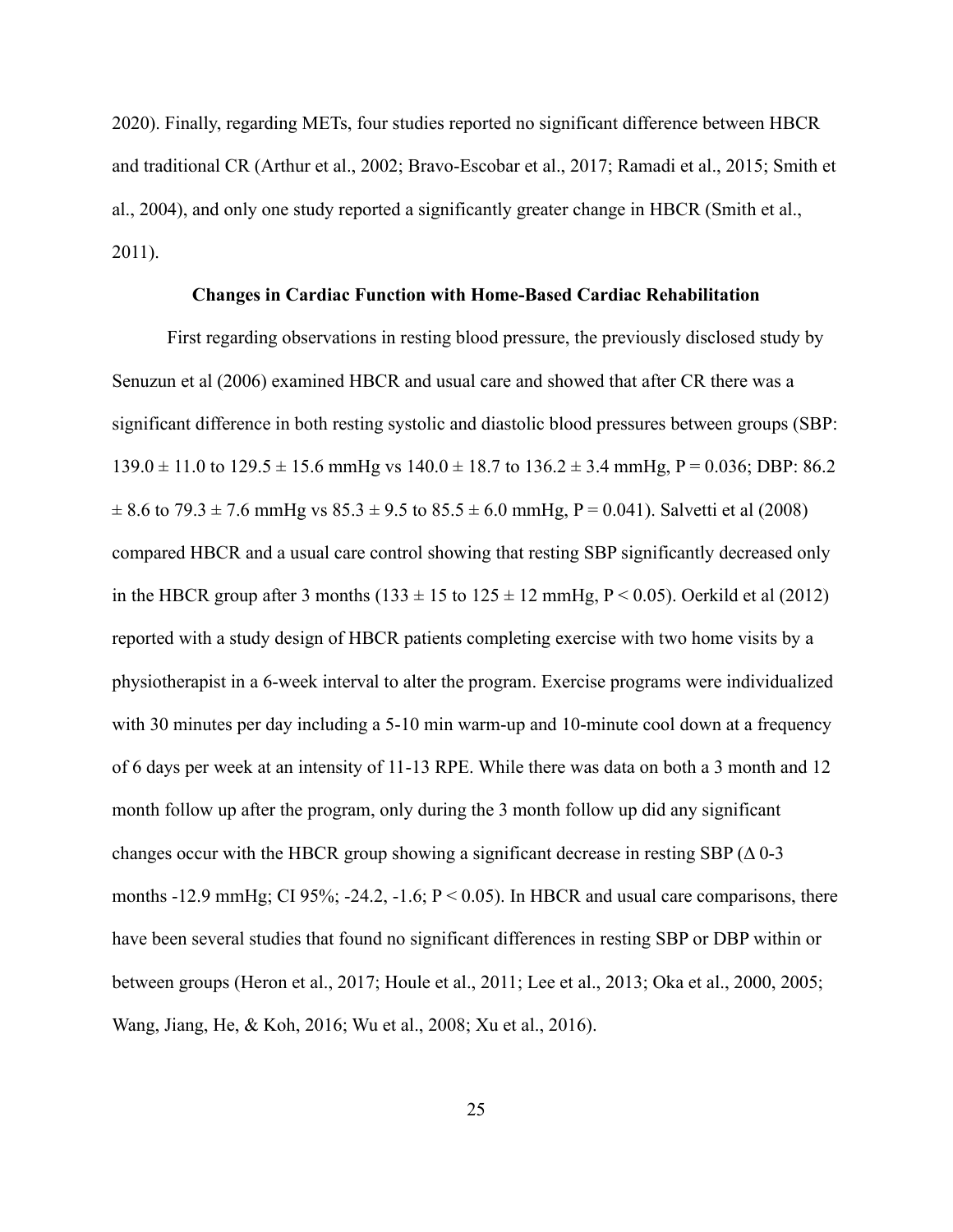With comparisons of HBCR to traditional CR, Oerkild and colleagues in the 2011 study reported a significant decrease in resting DBP in the HBCR group after 3 months ( $\Delta$ 0-3 months  $-4.2$  mmHg; CI 95%;  $-8.1$ ,  $-0.3$ ; P  $\leq 0.01$ ) with no significance between groups (Oerkild et al., 2011). In the same study, there was shown to be a significant difference between groups after 12 months ( $\Delta$  12 months 6.0 mmHg; CI 95%; 0.3, 11.6; P < 0.05), but not within groups. Varnfield et al (2014) study reported a significant decrease in resting DBP in the HBCR group (74.2  $\pm$  8.7) to  $71.7 \pm 8.9$  mmHg,  $P = 0.05$ ) and a significant difference in resting DBP between groups (Adjusted mean difference CI 95%, 4.19 mmHg, 0.44 to 7.93,  $P = 0.03$ ).

With further consideration to improvements in resting BP, Jolly et al had a design with a HBCR group and a center-based group with the HBCR group having a manual, 3 home visits (at 10 days, 6 weeks, and 12 weeks), and a phone call at 3 weeks with the manual instructing patients to gradually build to achieving a minimum of 15 minutes of moderate intensity exercise daily, as described in Table 1 (Jolly et al., 2009). Outcome measures between baseline and 12 months revealed that both resting SBP and DBP significantly increased in both the HBCR and center-based group (SBP:  $124.0 \pm 17.3$  to  $133.8 \pm 18.3$  mmHg and  $124.1 \pm 18.8$  to  $132.5 \pm 21.5$ mmHg,  $P < 0.001$ ; DBP:  $72.3 \pm 11.2$  to  $75.0 \pm 9.8$  mmHg and  $72.3 \pm 10.5$  to  $74.3 \pm 10.7$  mmHg, HBCR  $P < 0.001$ , center  $P = 0.008$ ) and there was a significant difference between groups with mean SBP being lower at 12 months in the HBCR group than the center-based group  $(P < 0.01)$ . Skobel et al (2017) used a web-based system to give HBCR patients feedback on safety of exercise and used the frequency, intensity, time, and type (FITT) principle after a cycle ergometer exercise test to determine individual exercise prescription. The findings showed at a 6 month follow up that the traditional CR control had a significant decrease in DBP from baseline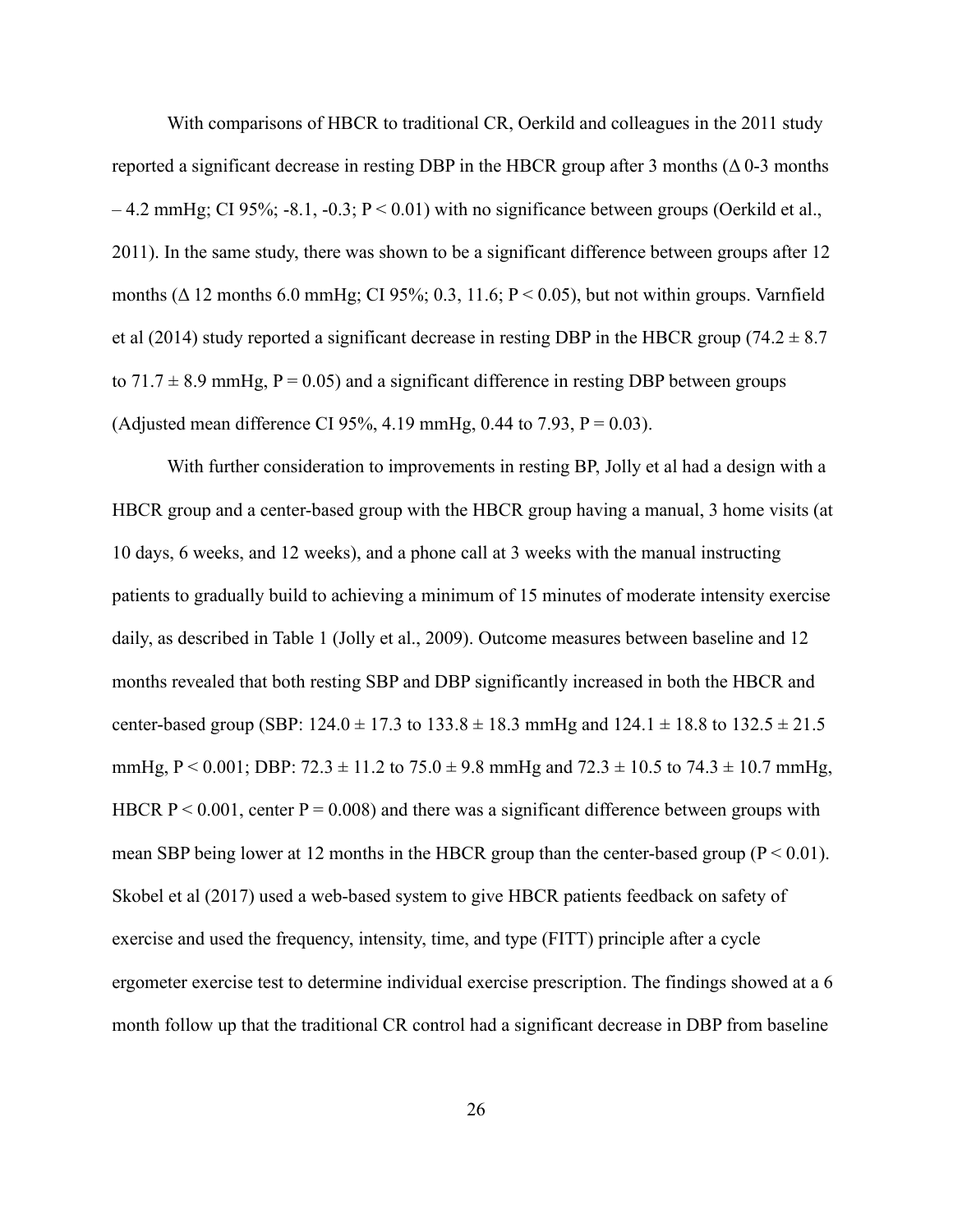to 6 months (77 (70,83) to 72.6  $\pm$  9.5, P = 0.03) and a significant difference in the change in DBP between the HBCR and control group was found  $(1.8 \pm 9 \text{ mmHg vs } -5 \pm 9 \text{ mmHg}, P = 0.01)$ . There was also found to be a significant difference in the change in SBP between groups ( $6 \pm 16$ ) mmHg vs  $-8 \pm 12$  mmHg, P = 0.003). Several studies reported no significant changes within groups or between groups (Bravo-Escobar et al., 2017; Dalal et al., 2007; K. W. Lee, Blann, Jolly, & Lip, 2006; Maddison et al., 2019; Wakefield et al., 2014).

Comparing HBCR and usual care in terms of resting HR (RHR), Houle et al (2011) had patients randomized into either a HBCR or usual care control group, with the HBCR group possessing a pedometer, diary, and information on physical activity after acute coronary syndrome. Patients walked at moderate intensity according to the RPE scale with type, duration, and intensity of exercise being recorded in the diary along with a target number of steps per day. Patients received a follow-up phone call within 2 weeks after discharge and 5 face-to-face consultations at 6 weeks as well as 3, 6, 9, and 12 months in an outpatient setting for 30-60 minutes, as presented in Table 1. Following the program, the HBCR group showed significant changes from baseline to 6 months compared to the control group (69  $\pm$  11 to 60  $\pm$  7 bpm vs 66  $\pm$ 9 to  $63 \pm 8$  bpm, P = 0.048), but not from base line to 12 months  $(69 \pm 11$  to  $61 \pm 8$  bpm vs  $66 \pm 10$ 9 to  $65 \pm 9$  bpm, P = 0.064). In the Lee study (2013), the findings indicated that both the HBCR and usual care groups showed significant decreases in RHR from baseline to 12 weeks (78.20  $\pm$ 11.84 to  $70.76 \pm 7.89$  bpm vs  $78.62 \pm 10.93$  to  $73.14 \pm 11.81$  bpm, both P < 0.05), but there were no significant differences between groups. Peng et al (2018) showed after their 4-month post-test that the HBCR group had a significantly different RHR (80.51  $\pm$  4.21 to 77.52  $\pm$  3.65 bpm vs  $80.52 \pm 4.34$  to  $80.54 \pm 4.41$  bpm, P = 0.046). Despite the evidence of HBCR compared to usual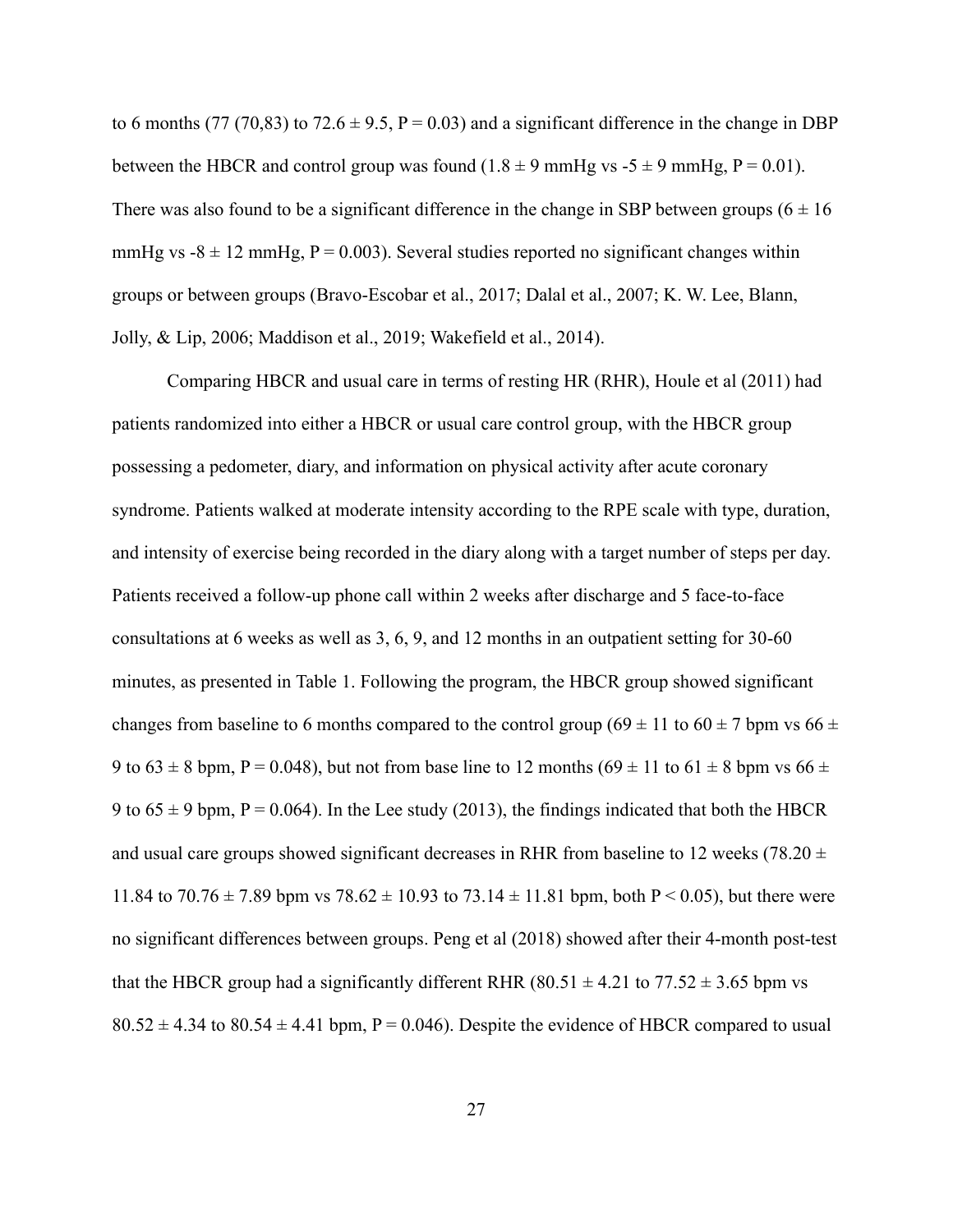care, there are several studies that indicate no significant differences between groups postintervention (de Mello Franco et al., 2006; Dracup et al., 2007; Piotrowicz et al., 2015; Wu et al., 2008; Xu et al., 2016).

Regarding comparisons to traditional CR, Arthur et al found that both the HBCR and hospital groups showed significant decreases in RHR from baseline to 6 months (80.6  $\pm$  16.0 to 74.0  $\pm$  15.8 bpm and 84.2  $\pm$  15.9 to 77.8  $\pm$  14.8 bpm, both P < 0.0001) with no significant differences between groups (Arthur et al., 2002). The Aamot study in 2014 showed a significant decrease in RHR only within the HBCR group (59  $\pm$  9 to 54  $\pm$  7 bpm, P < 0.05) with no significant differences between groups. Skobel et al (2017) showed in their study that RHR significantly changed in both the HBCR and traditional CR groups (72 (46, 107) to 64  $\pm$  10 bpm vs 71.7 (44, 103) to  $64 \pm 10$  bpm, P = 0.007 and 0.004 respectively), but not significant difference between groups ( $P = 0.1$ ). Wu et al (2006) examined all three scenarios with a traditional group, an HBCR group, and a usual care control. The HBCR group exercised at an intensity of 60-85% of peak HR (PHR), that was determined via stress test and RPE 11-13, 3 times per week with each session including a 10-minute warm-up, 30-60 minutes of aerobic training by fast walking or jogging, and a 10-minute cool-down, which was all documented in a record book to be given to the office or discussed by phone consultation every 2 weeks for 12 weeks, as presented in Table 1. Results indicated that all groups (traditional CR, HBCR, and the control group) showed significant decreases in RHR (86.1  $\pm$  6.2 to 76.1  $\pm$  6.8 bpm vs 85.4  $\pm$  6.5 to 78.5  $\pm$  5.4 bpm vs 87.2  $\pm$  7.2 to 83.9  $\pm$  6.0 bpm, all P < 0.05) with only the traditional CR group and the control group showing significant difference between one another ( $P < 0.05$ ).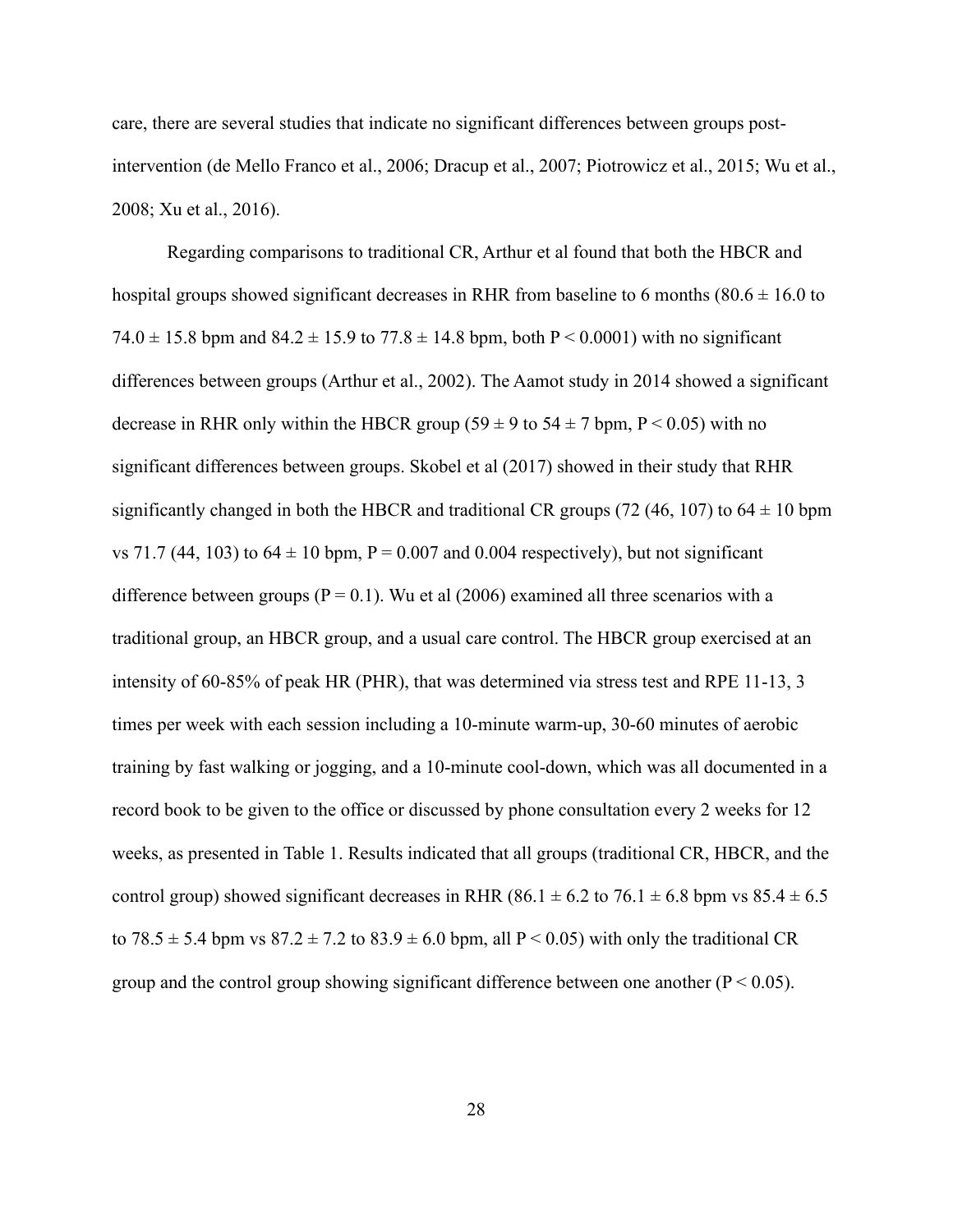Despite the evidence, there are some studies that show no significant difference either before or after both traditional CR and HBCR (Shagufta, Moiz, & Aggarwal, 2011; Varnfield et al., 2014).

In examining HRmax and PHR comparing HBCR and usual care, Lee et al found after exercise training, the HBCR group of their study showed a significant increase in HRmax  $(121.96 \pm 16.38$  to  $128.56 \pm 16.47$ , P < 0.05), however, there was no significant differences between groups (Lee et al., 2013). Piotrowicz et al found a significant increase before and after training in their HBCR group (113  $\pm$  16 to 122  $\pm$  18 bpm, P = 0.0001) and a significant difference between HBCR and the usual care control  $(113 \pm 16$  to  $122 \pm 18$  bpm vs  $120 \pm 19$  to  $117 \pm 14$  bpm, P = 0.0088) (Piotrowicz et al., 2015). Other methods to record a higher HR were via PHR. In studies comparing HBCR and usual care PHR, there were none that showed any significant differences within or between groups (Oka et al., 2000, 2005; Wu et al., 2008).

In measures of HRmax between HBCR and traditional CR, Bravo-Escobar et al showed a significant difference between the two groups as HRmax increased in the HBCR group and decreased in the traditional group after intervention  $(107.23 \pm 32.58$  to  $123.84 \pm 22.61$  bpm vs  $132.84 \pm 16.11$  to  $123.88 \pm 17.38$  bpm, P = 0.009) (Bravo-Escobar et al., 2017). Kraal et al reported that the only significant change was a significant increase in HRmax in their centerbased group at their 1-year follow-up with no significant differences otherwise between groups  $(142.6 \pm 16.7 \text{ to } 149.6 \pm 23.8 \text{ bpm}, P < 0.01)$  (Kraal et al., 2017). Examining PHR, Arthur et al reported that in the hospital group from baseline to 6 months there was a significant increase  $(126.4 \pm 20.6 \text{ to } 136.7 \pm 24.3 \text{ bpm}, P < 0.0001)$ , but there were no significant differences in the HBCR group or between groups (Arthur et al., 2002). Wu et al examining PHR in traditional CR, HBCR, and a usual care control found that all showed a significant increase in PHR from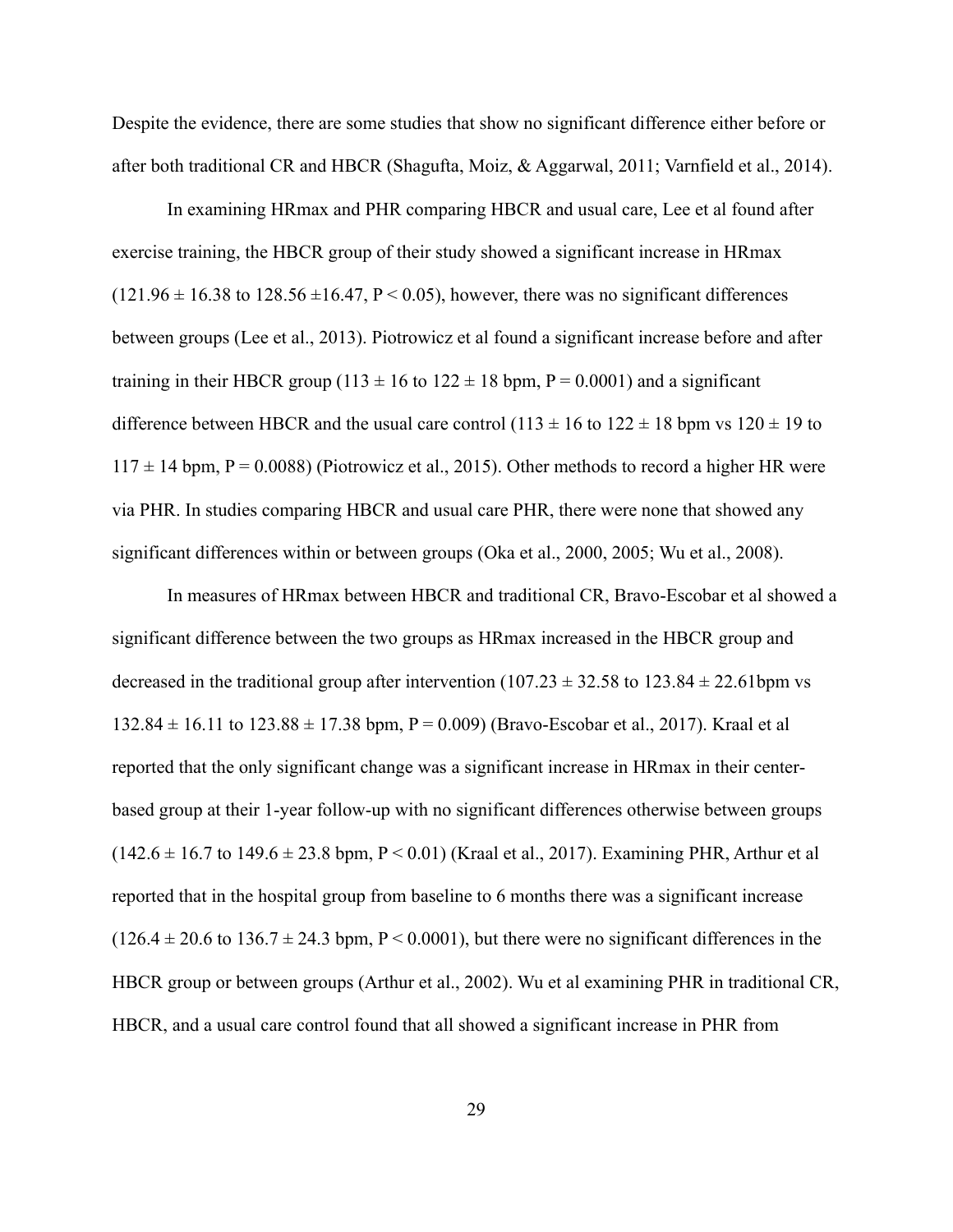baseline to their 12 week follow up (123.2  $\pm$  9.5 to 143.0  $\pm$  9.7 bpm vs 125.6  $\pm$  10.1 to 139.8  $\pm$ 10.7 bpm vs  $125.3 \pm 11.1$  to  $132.6 \pm 12.6$ , all P < 0.05), and there was only a significant difference between traditional CR and the control group  $(P < 0.05)$  (Wu et al., 2006). Oerkild et al showed no significant differences within or between groups by HRmax, and Shagufta and Avila showed no significant differences within or between groups by PHR (Avila et al., 2020; Oerkild et al., 2011; Shagufta et al., 2011).

Left ventricular ejection fraction (LVEF) is an important measure that is examined in cardiac function of heart patients. In a study from Xu et al with a HBCR group and usual care control, the HBCR group was in an inpatient phase for 1 week and an outpatient phase for 4 weeks with the inpatient phase being exercise estimated at 2-4 METs and the outpatient phase being a 5-minute warm-up, 20 minutes of aerobic exercise, and a 5-minute cool down, as presented in Table 1 (Xu et al., 2016). There were no significant differences between the HBCR and usual care control groups in LVEF at baseline  $(52.5 \pm 7.7 \text{ vs } 53.3 \pm 10.9 \text{ %}, P = 0.752)$ , but at the end of the trial at 4 weeks, there was shown to be a significant difference between the groups  $(56.6 \pm 9.2 \text{ vs } 51.6 \pm 8.6, P = 0.008)$ . Despite the previous information, there is only one study showing significant difference in LVEF following HBCR, while other evidence shows there is no significant difference between HBCR and usual care (Chen et al., 2018; de Mello Franco et al., 2006; Dracup et al., 2007; Peng et al., 2018).

Comparing HBCR and traditional CR regarding LVEF, Karapolat et al found a significant increase in LVEF in both groups (29.24  $\pm$  11.11 to 31.16  $\pm$  10.14 % vs 27.05  $\pm$  6.93 to 29.00  $\pm$ 9.26 %, both  $P < 0.05$ ), but there was no significant difference between groups ( $P > 0.05$ ) (Karapolat et al., 2009). Smolis-Bąk et al found a significant increase in both the HBCR and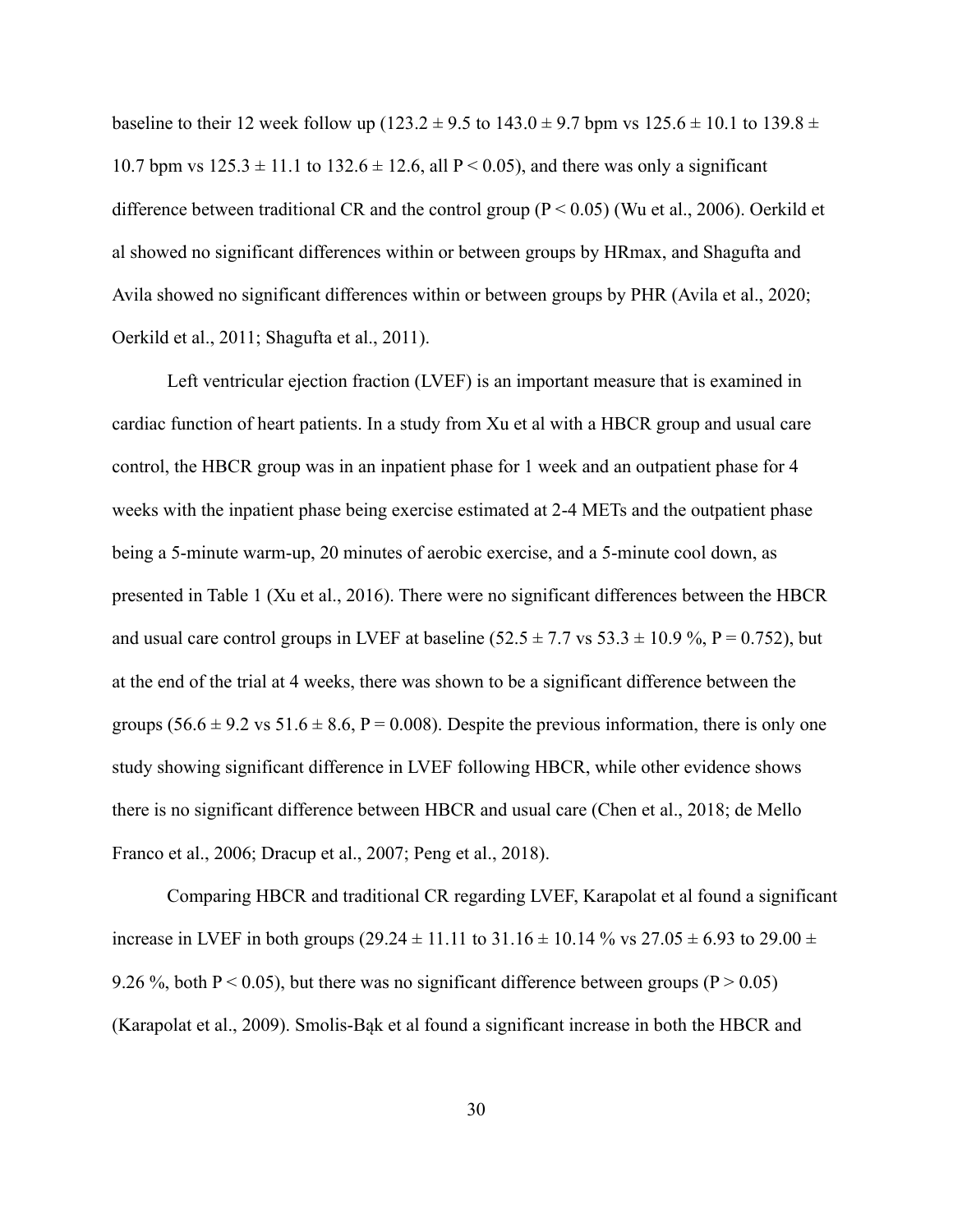center-based groups from baseline to the 12-month follow-up in their study (25.3  $\pm$  7.4 to 28.9  $\pm$ 9.1% and  $24.9 \pm 7.2$  to  $31.7 \pm 10.6$ , P = 0.0213 and P = 0.0001 respectively) and found no significant difference between groups at baseline or 12 months ( $P = 0.8320$  and  $P = 0.3273$ ) respectively) (Smolis-Bąk et al., 2015). Scalvini et al found no significant difference within or between groups in LVEF in their study (Scalvini et al., 2013). Only two studies indicated that HBCR can increase LVEF in a similar way to the traditional method.

To summarize comparisons between HBCR and usual care controls, only three studies reported a significant decrease in resting BP in the HBCR group (Oerkild et al., 2012; Salvetti et al., 2008; Senuzun et al., 2006), and eight studies reported no significant differences within or between groups (Heron et al., 2017; Houle et al., 2011; Lee et al., 2013; Oka et al., 2000, 2005; Wang et al., 2016; Wu et al., 2008; Xu et al., 2016). Regarding RHR, only one study reported a significant decrease in HBCR (Peng et al., 2018), and five studies reported no significant differences within or between groups (de Mello Franco et al., 2006; Dracup et al., 2007; Piotrowicz et al., 2015; Wu et al., 2008; Xu et al., 2016). Concerning PHR, only one study reported a significant increase in HBCR (Piotrowicz et al., 2015), while four studies reported no significant differences within or between groups (Lee et al., 2013; Oka et al., 2000, 2005; Wu et al., 2008). Regarding LVEF, only one study reported a significant increase in HBCR (Xu et al., 2016), and four studies reported no significant difference within or between groups (Chen et al., 2018; de Mello Franco et al., 2006; Dracup et al., 2007; Peng et al., 2018).

To summarize comparisons between HBCR and traditional CR, two studies reported a significant decrease in BP in HBCR (Jolly et al., 2009; Varnfield et al., 2014), one study reported a significantly greater decrease in traditional CR (Skobel et al., 2017), and five studies reported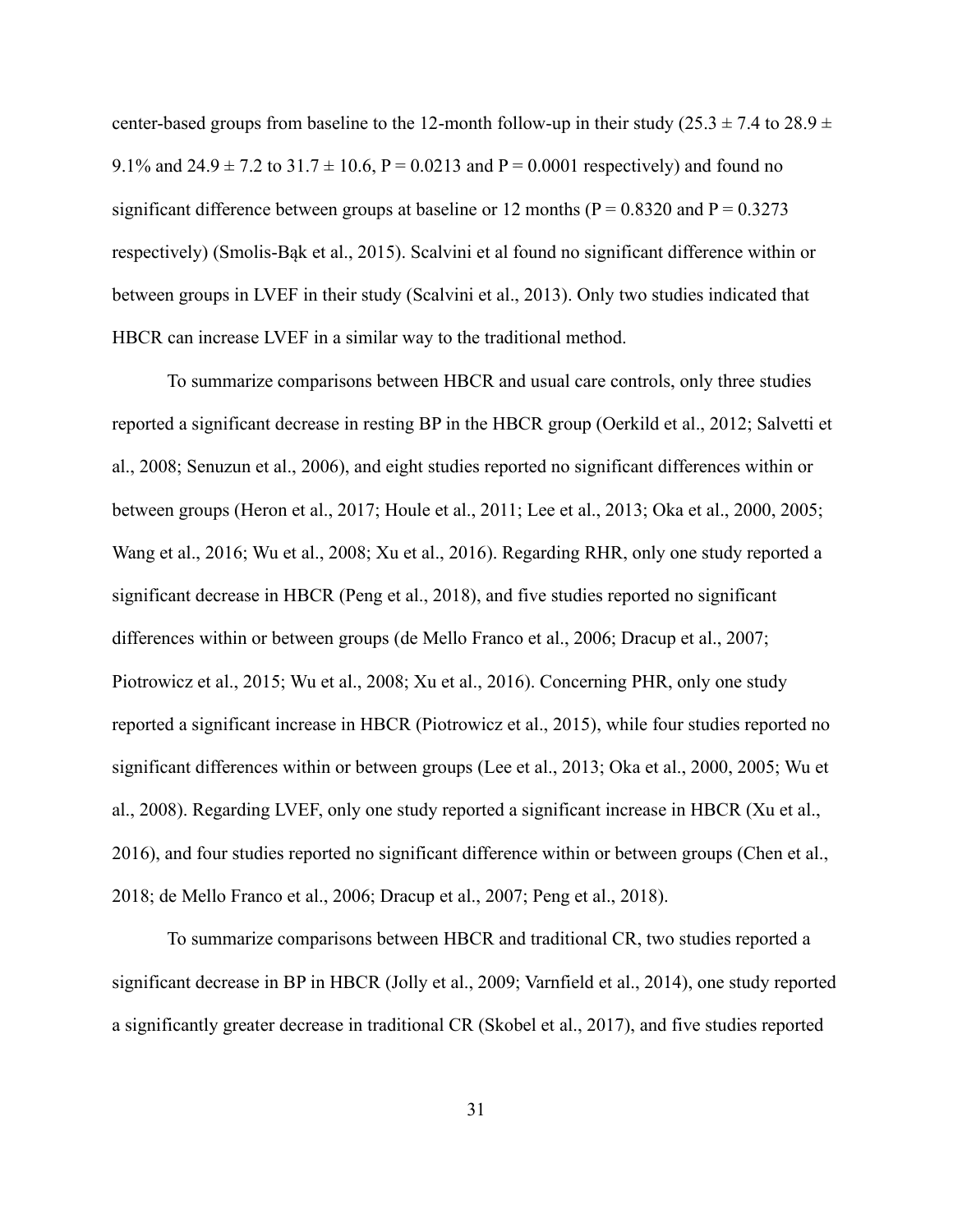no significant differences within or between groups (Bravo-Escobar et al., 2017; Dalal et al., 2007; K. W. Lee et al., 2006; Maddison et al., 2019; Wakefield et al., 2014). With respect to RHR, four studies reported no significant differences between groups (Aamot et al., 2014; Arthur et al., 2002; Skobel et al., 2017; Wu et al., 2006), and two other studies reported no significant differences within or between groups (Shagufta et al., 2011; Varnfield et al., 2014). Regarding PHR, one study reported a significant increase in HBCR (Bravo-Escobar et al., 2017), three studies reported no significant differences between groups (Arthur et al., 2002; Kraal et al., 2017; S. K. Wu et al., 2006), and three additional studies reported no significant differences within or between groups (Avila et al., 2020; Oerkild et al., 2011; Shagufta et al., 2011). Finally, regarding LVEF, two studies reported no significant differences between groups (Karapolat et al., 2009; Smolis-Bąk et al., 2015), and only one study reported no significant differences within or between groups (Scalvini et al., 2013).

#### **Risk Factor Modifications in Home-Based Cardiac Rehabilitation**

Modifiable risk factors are an outcome target for cardiac rehabilitation interventions throughout the world. Among these risk factors are cholesterol profiles. Exercise capacity can affect modifiable risk factors such as total cholesterol (TC), high-density lipoprotein (HDL), low-density lipoprotein (LDL), and triglycerides. Senuzun et al showed no significant differences at baseline for TC, HDL, and LDL, but after the HBCR intervention they reported a significant difference between HBCR and usual care in all three (TC:  $187.7 \pm 30.2$  vs  $197.2 \pm 49.7$  mg/dl, P  $= 0.0004$ ; HDL:  $42.2 \pm 7.1$  vs  $38.4 \pm 5.2$  mg/dl, P = 0.001; LDL:  $93.3 \pm 23.4$  vs  $109.7 \pm 29.3$ , P = 0.039) (Senuzun et al., 2006). Senuzun and colleague's study was the only study to report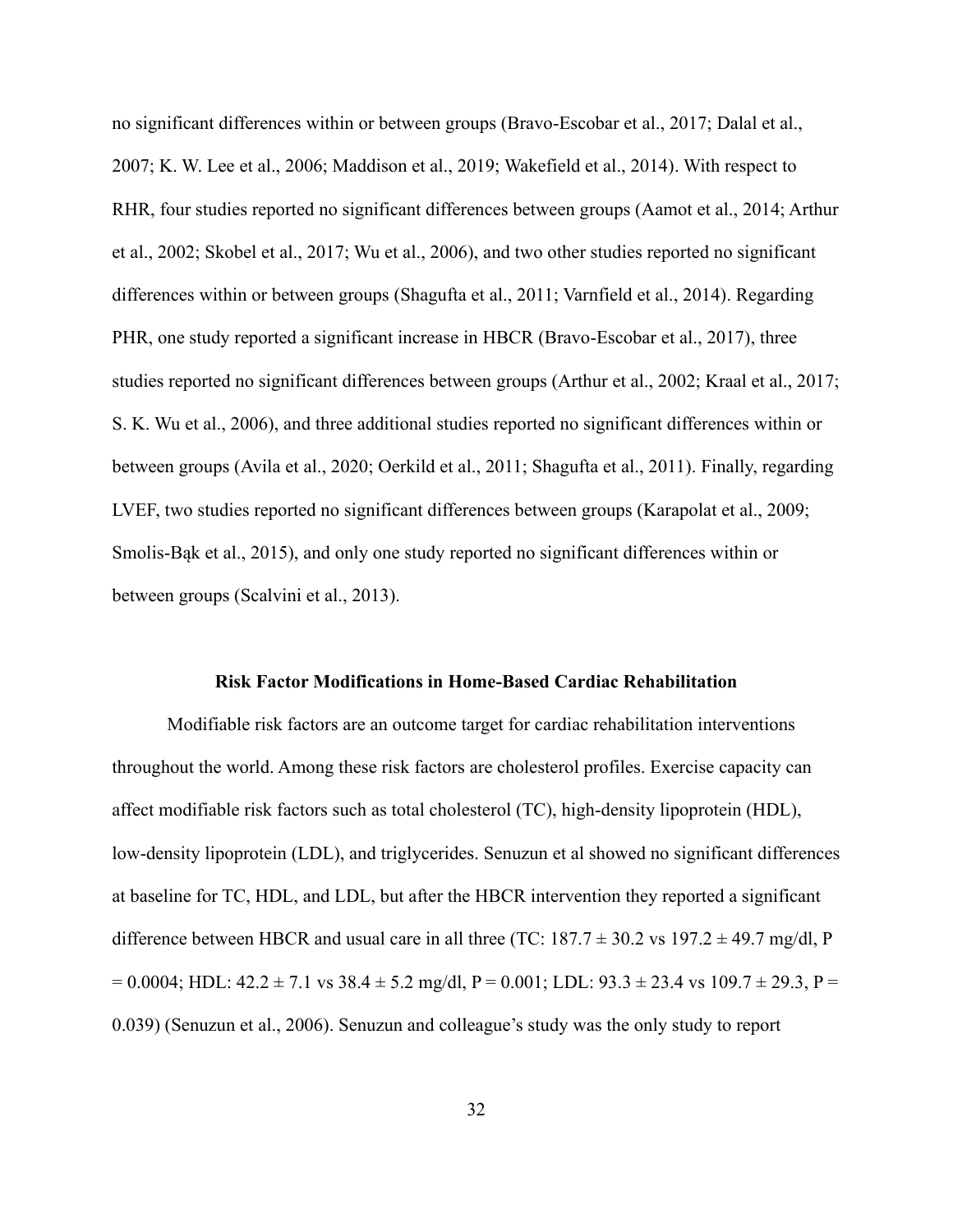significant differences in TC, HDL, or LDL in HBCR versus usual care. All other studies found comparing HBCR and usual care showed no significant differences within or between groups (Claes et al., 2020; Houle et al., 2011; Oerkild et al., 2012; Wang et al., 2016).

In comparing HBCR and traditional CR regarding improvements in blood lipids, Jolly et al showed a significant difference within groups for both the HBCR and center-based group in TC and HDL at 12 months (TC:  $4.76 \pm 1.28$  to  $3.99 \pm 0.90$  mmol/l and  $4.83 \pm 1.31$  to  $3.90 \pm 0.83$ mmol/l, both P < 0.001; HDL:  $1.17 \pm 0.28$  to  $1.30 \pm 0.39$  mmol/l and  $1.20 \pm 0.34$  to  $1.27 \pm 0.34$ , both P < 0.001), but no significant difference between groups (Jolly et al., 2009). Oerkild et al reported only one significant difference between the HBCR and center-based CR with centerbased CR having a greater decrease change in TC from 0-3 months  $(\Delta 0$ -3 months HBCR 0.2; -0.2, 0.5; Center -0.3; -0.6, 0.001;  $\Delta$  3 months between home and center 0.5; 0.02, 0.9; P < 0.05) (Oerkild et al., 2011). Varnfield et al stated that only the TC significantly decreased from baseline to 6 weeks in the traditional CR group and not the HBCR group (3.59  $\pm$  1.13 to 2.96  $\pm$ 0.66 mmol/l vs  $3.48 \pm 1.16$  to  $3.22 \pm 0.81$  mmol/l, P = 0.04 and P = 0.07 respectively) (Varnfield et al., 2014). Wakefield et al (2014) used a telerehabilitation method with HBCR patients completing 12 weeks of rehabilitation with a workbook to record exercise, diet, instructions on equipment use and exercised according to ACSM guidelines for at least 30 minutes three times per week using the RPE scale, as presented in Table 1. Patients were called weekly to assess progress and adjust their exercise prescription.

The HBCR group showed significant improvements in TC and LDL (169  $\pm$  42 to 150  $\pm$ 34 mg/dl and  $101 \pm 31$  to  $83 \pm 28$  mg/dl, both  $P \le 0.01$ ), and there were no significant differences between HBCR and the traditional CR group (TC:  $P = 0.15$ , HDL:  $P = 0.49$ , LDL:  $P = 0.87$ ).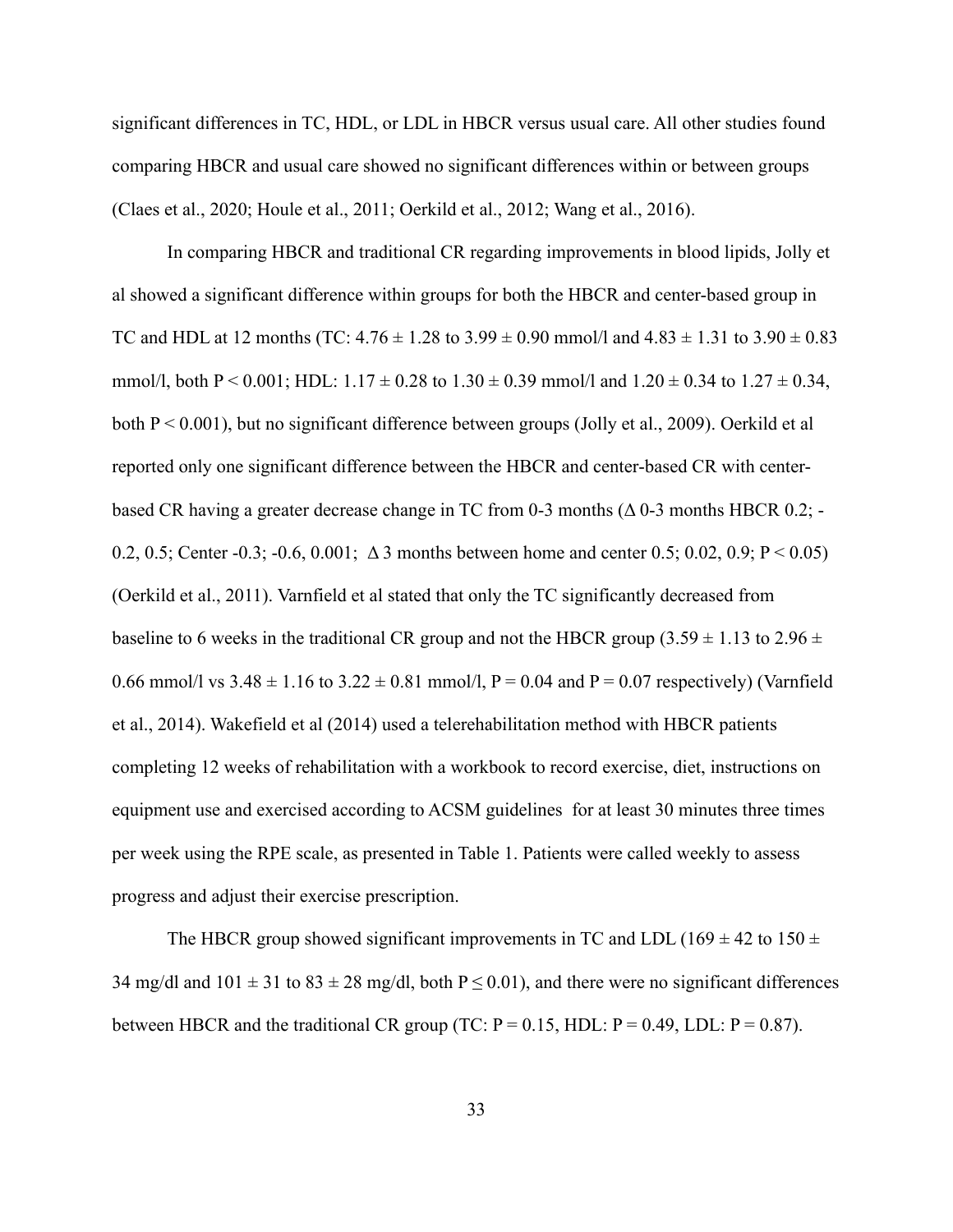Ramadi et al reported a significant change in both the HBCR and center-based groups of their study in TC at 12 weeks  $(3.46 \pm 0.92 \text{ to } 3.58 \pm 0.92 \text{ mmol/l}$  and  $3.51 \pm 0.99 \text{ to } 3.53 \pm 0.87$ mmol/l, both P < 0.05) and at 1 year  $(3.69 \pm 0.93 \text{ mmol/l}$  and  $3.74 \pm 0.93 \text{ mmol/l}$ , both P < 0.05), but no significant differences between groups (Ramadi et al., 2015). The researchers also reported a significant change in HDL in both HBCR and center groups at 12 weeks  $(1.15 \pm 0.36$ to 1.22  $\pm$  0.37 mmol/l and 1.15  $\pm$  0.31 to 1.21  $\pm$  0.31 mmol/l, both P < 0.05) and at 1 year (1.26  $\pm$ 0.37 mmol/l and  $1.24 \pm 0.32$  mmol/l, both P < 0.05), but no significant differences between groups. Regardless of the reported evidence, there are still some studies that report no significant differences within or between groups for TC, HDL, or LDL (Aronov, Bubnova, Iosseliani, & Orekhov, 2019; Avila et al., 2020; Bravo-Escobar et al., 2017).

Regarding information highlighting fasting blood glucose (FBG), no studies within the group of investigations found significant differences within or between groups before or after HBCR compared to usual care in FBG (Claes et al., 2020; Houle et al., 2011; Wang et al., 2016). There were also no studies showing significant differences within or between groups in FBG comparing HBCR and traditional CR (Avila et al., 2020; Bravo-Escobar et al., 2017; Ramadi et al., 2015; Skobel et al., 2017). There were no studies that found significant differences within or between groups comparing waist-hip ratio (WHR) in HBCR and usual care (Claes et al., 2020; Oerkild et al., 2012). In comparing HBCR and traditional CR however, Smith et al observed that in HBCR patients only that there was a significant improvement in WHR from discharge to the 12-month follow up  $(0.91 \pm 0.06 \text{ to } 0.90 \pm 0.06, P < 0.05)$  (Smith et al., 2004). Smith and colleague's study was the only one to indicate that HBCR specifically could improve WHR, as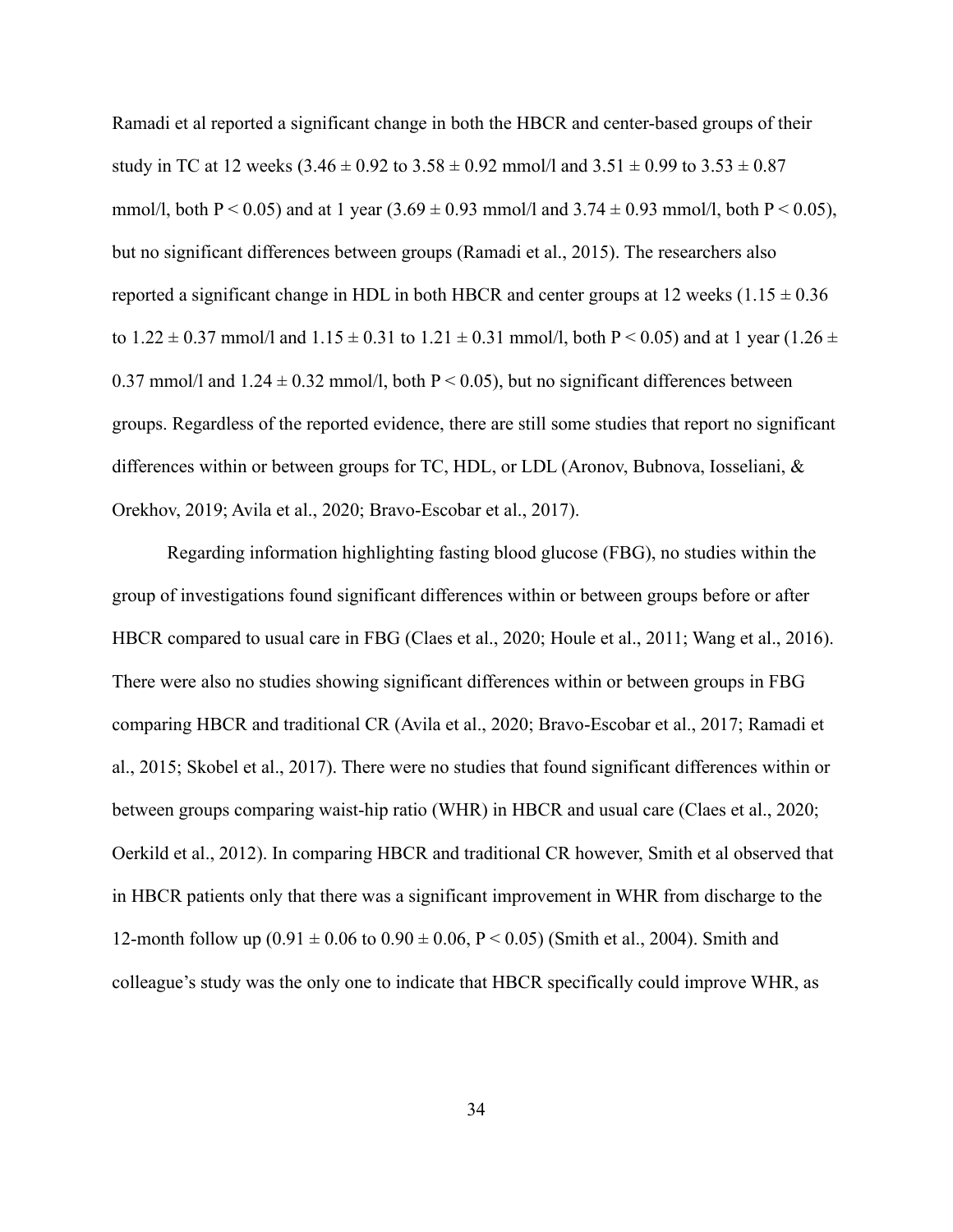other studies have not found any significant differences within or between groups when comparing to traditional CR (Bravo-Escobar et al., 2017; Oerkild et al., 2011; Smith et al., 2011).

Regarding potential improvements in body mass index (BMI) between HBCR and usual care, Senuzun et al found after 12 weeks of exercise that the HBCR group showed significant improvements  $(25.9 \pm 2.7 \text{ to } 25.5 \pm 2.5 \text{ kg/m}^2, P < 0.05)$ , but no stated significant difference between HBCR and usual care (Senuzun et al., 2006). In a study by Wang et al, a HBCR program was given 40 minutes of education with a research assistant and received a Heart Recovery Education Booklet (HREB) and together set goals with each participant, as presented in Table 1 (Wang et al., 2016). Following directions in the booklet, participants altered their behaviors and received weekly phone calls for 4 weeks to reinforce compliance. After the study, the findings indicated that at the 16-week follow-up the HBCR group showed significant improvement over the usual care control group (23.62  $\pm$  3.67 kg/m<sup>2</sup> vs 25.53  $\pm$  2.69 kg/m<sup>2</sup>, P = 0.04). No other studies showed any significant differences within or between groups between HBCR and usual care (Xu et al., 2016). Regarding HBCR and traditional CR, Smith et al reported throughout their study that HBCR patients reported significantly lower BMI ( $P = 0.041$ ) (Smith et al., 2011). The previously mentioned study was the only one with such results, as no other study comparing HBCR and traditional CR showed significant differences within or between groups (Avila et al., 2020; Bravo-Escobar et al., 2017; Kraal et al., 2017; Oerkild et al., 2011; Skobel et al., 2017; Smith et al., 2004; Wakefield et al., 2014).

To summarize comparisons between HBCR and usual care controls regarding cholesterol: one study reported decreases in TC and LDL, and increases in HDLin HBCR (Senuzun et al., 2006); and four studies reported no significant differences within or between groups (Claes et al.,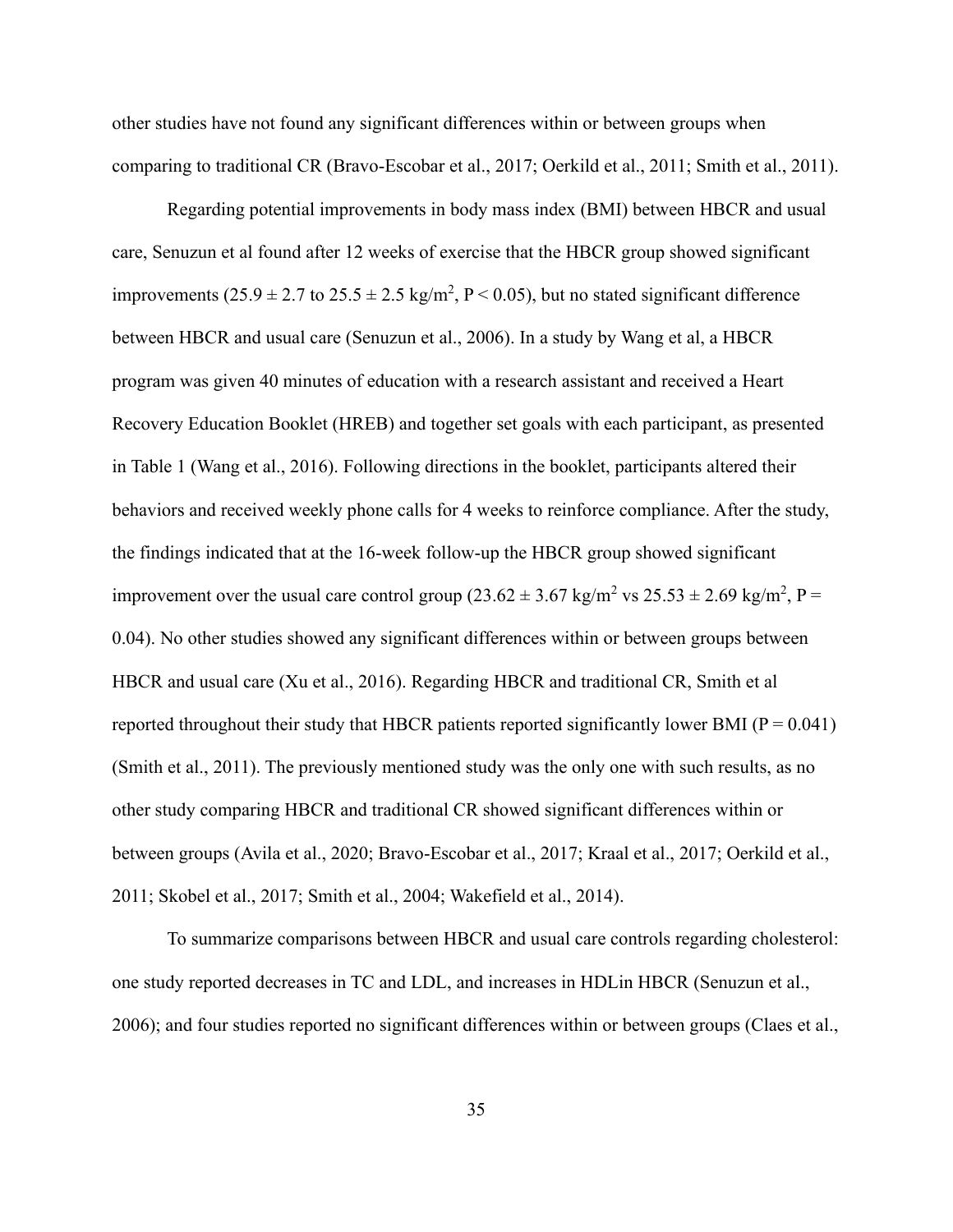2020; Houle et al., 2011; Oerkild et al., 2012; Wang et al., 2016). All three studies found regarding FBG reported no significant differences within or between groups (Claes et al., 2020; Houle et al., 2011; Wang et al., 2016). In comparing WHR, both studies found reported no significant differences within or between groups (Claes et al., 2020; Oerkild et al., 2012). Regarding BMI, one study reported a significant decrease in HBCR (Wang et al., 2016), and one other study reported no significant differences within or between groups (Xu et al., 2016).

In summary of HBCR and traditional CR in regard to cholesterol profiles, one study reported a significant decrease in TC in HBCR (Oerkild et al., 2011), one study showed a significant decrease in TC in traditional CR (Varnfield et al., 2014), three studies reported no significant differences between groups (Jolly et al., 2009; Ramadi et al., 2015; Wakefield et al., 2014), and three additional studies reported no significant differences within or between groups (Aronov et al., 2019; Avila et al., 2020; Bravo-Escobar et al., 2017). Concerning FBG, all four studies found reported no significant differences within or between groups (Avila et al., 2020; Bravo-Escobar et al., 2017; Ramadi et al., 2015; Skobel et al., 2017). Regarding WHR, only one study reported a significant improvement in HBCR (Smith et al., 2004), while three other studies reported no significant differences within or between groups (Bravo-Escobar et al., 2017; Oerkild et al., 2011; Smith et al., 2011). Lastly, with respect to BMI, only one study reported a significant decrease in HBCR (Smith et al., 2011), and seven studies reported no significant differences within or between groups (Avila et al., 2020; Bravo-Escobar et al., 2017; Kraal et al., 2017; Oerkild et al., 2011; Skobel et al., 2017; Smith et al., 2004; Wakefield et al., 2014).

## **Hospitalization and Mortality in Home-Based Cardiac Rehabilitation**

36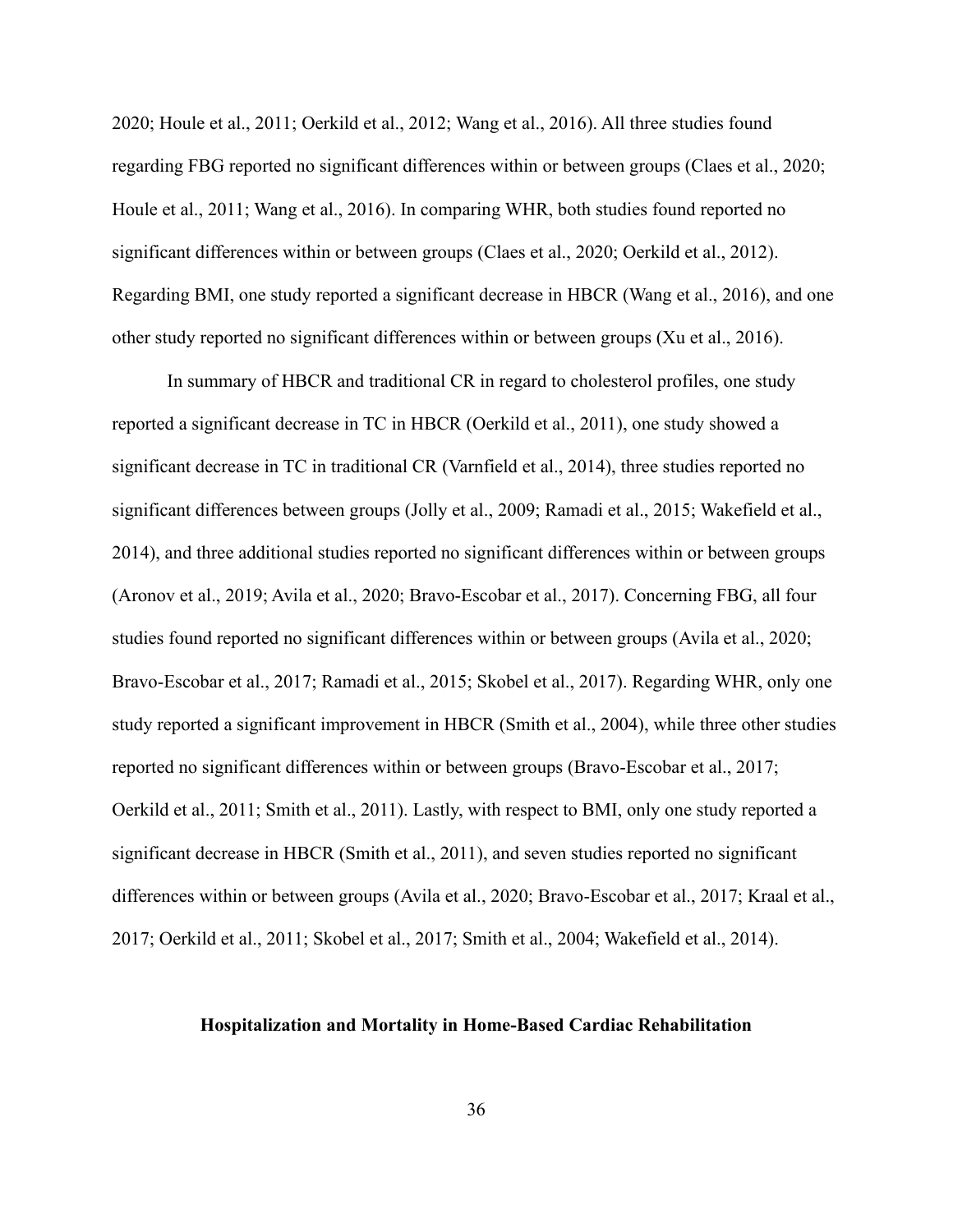With respect to improvements in mortality in cardiac patients, Dracup et al  $(2007)$ randomized patients with systolic HF to a usual care control or HBCR group with the HBCR group performing low-level exercise four times weekly by aerobic training starting at 10 minutes at 40% HRmax and gradually increased up to 45 minutes at 60% HRmax for the remainder of the program. After 6 weeks of aerobic training, 2 sets of 10 repetitions were added at a workload of 80% 1 RM and was completed three times weekly on days the participants did not train aerobically. Nurses made home visits weekly for the first 2 weeks and then monthly to assess adherence to protocol. At the 1-year follow-up there was shown to be a significant difference between HBCR and the usual care control for hospitalizations per patient  $(0.56 \pm 0.8 \text{ vs } 0.99 \pm 0.000)$ 1.5 per patient/1 year, P = 0.024) and in total number of hospitalizations in patients having  $\geq$  2 rehospitalizations  $(0.60 \pm 0.89 \text{ vs } 1.05 \pm 1.5, P = 0.002)$ . The lower incidence of multiple hospitalizations came to be 12.8% in the HBCR group and 26.6% in the control ( $P = 0.018$ ).

With further consideration to improvements in mortality, Wang et al (2016) found that there was no significant difference between the HBCR and usual care control groups on unplanned cardiac-related hospital readmissions ( $P = 0.602$ ), but they did find significant differences on unplanned cardiac-related emergency room (ER) visits (1 vs 9 total visits  $P =$ 0.036) and medical consultations (9 vs 22 total consultations  $p = 0.046$ ) at the 16-week time point with the HBCR group reporting significantly fewer ER visits and medical consultations than the control. Bernocchi et al comparing HBCR and a usual care control found that the time from hospitalization/death was significant between groups (113.4 vs 104.7 days,  $P = 0.0484$ ) and further increased in the next two months  $(P = 0.0387)$  (Bernocchi et al., 2018). Total hospitalizations were 21 in the HBCR group (11 for CVD, 6 for respiratory diseases, and 5 for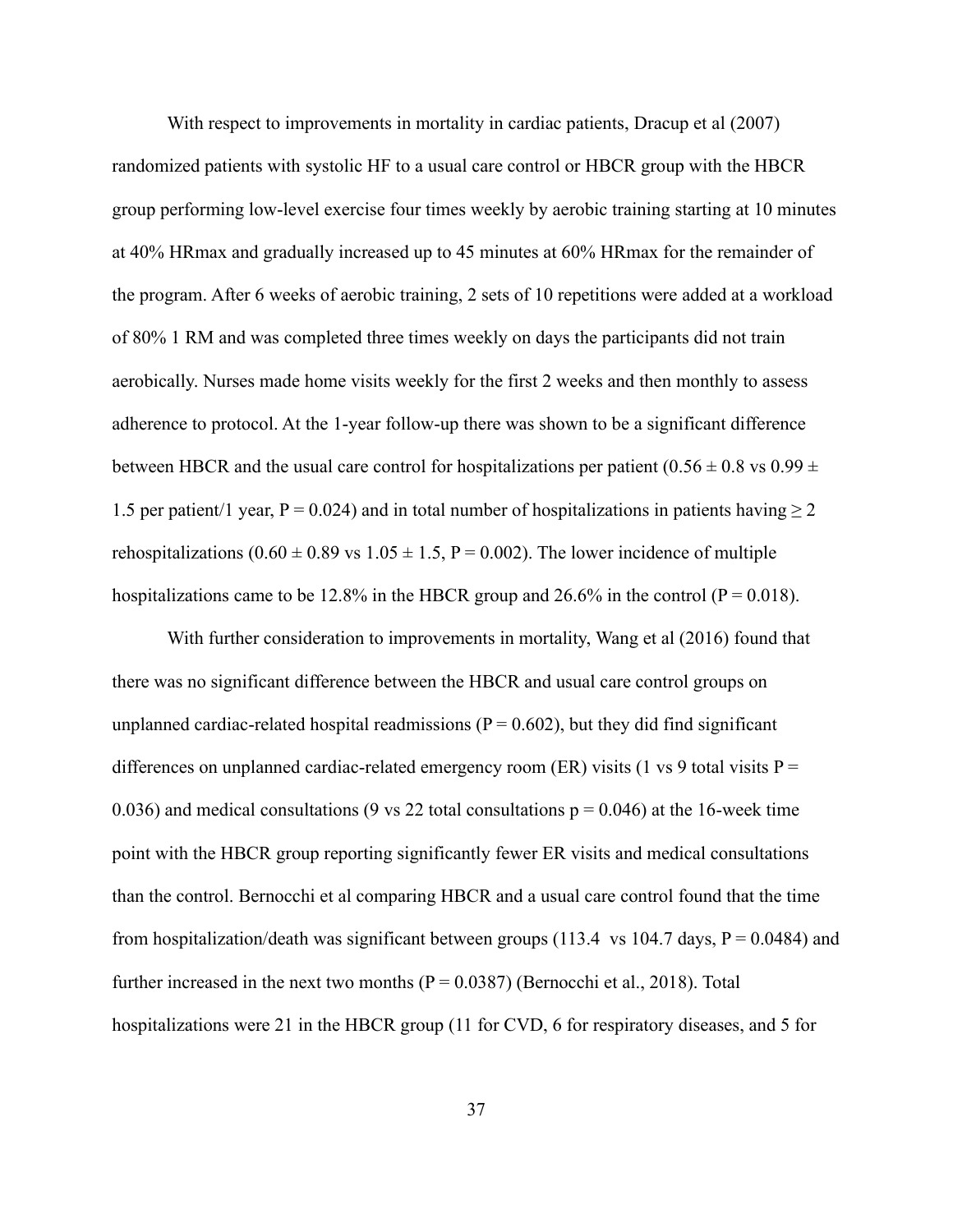other causes) and 37 in the control group (25 CVD, 11 respiratory, and 1 other cause). According to hospital records, Chen et al found that readmission rate for HF within 1 year was 34%, and 14% within 90 days from 2011-2012, and at the 3- month follow-up, the HBCR group showed a significant reduction (no P value given) in readmission within 90 days with an average of 5% instead of 14% (Chen et al., 2018). Despite the evidence presented in the case of HBCR versus usual care, there are some studies that show no significant difference between the two groups and rehospitalization (Dalal et al., 2019; Piotrowicz et al., 2014).

In comparing HBCR and traditional CR improvements in mortality, Smith et al (2011) reported a significantly lower number of hospitalizations in the HBCR group compared to the hospital-based CR (42 vs 79 hospitalizations,  $P = 0.001$ ) and a significantly different distribution between HBCR and hospital by number of hospitalizations (1 hospitalization: 29 vs 22; 2 hospitalizations: 5 vs 15;  $3+$  hospitalizations: 9 vs 1;  $P = 0.025$ ). Stewart et al (2012) reported on a multicenter trial with CHF patients and compared HBCR and clinic-based CR by unplanned hospitalization or death, as presented in Table 1. During the 18 month follow-up, there was no significant difference between HBCR and clinic-based CR in unplanned hospitalization or death (71% vs 76% of patients,  $p = 0.861$ ); no significant differences in  $\ge 1$  unplanned hospitalizations  $(62\% \text{ vs } 55\%, P = 0.194)$ ; a significantly lower number length of days in the hospital for unplanned hospitalizations in HBCR (median: 4.0, IQR: 2.0 to 7.0 days vs 6.0, QR: 3.5 to 13 days,  $P = 0.004$ ); a significantly lower number of total hospitalizations in HBCR (938 days less,  $P = 0.003$ ); significantly fewer days of cardiovascular-related hospitalization in HBCR (588 days less,  $P = 0.025$ ), but not CHF-related hospitalization (257 days less,  $P = 0.218$ ). The data had also shown there were significantly greater days alive out of hospital from unplanned hospitalization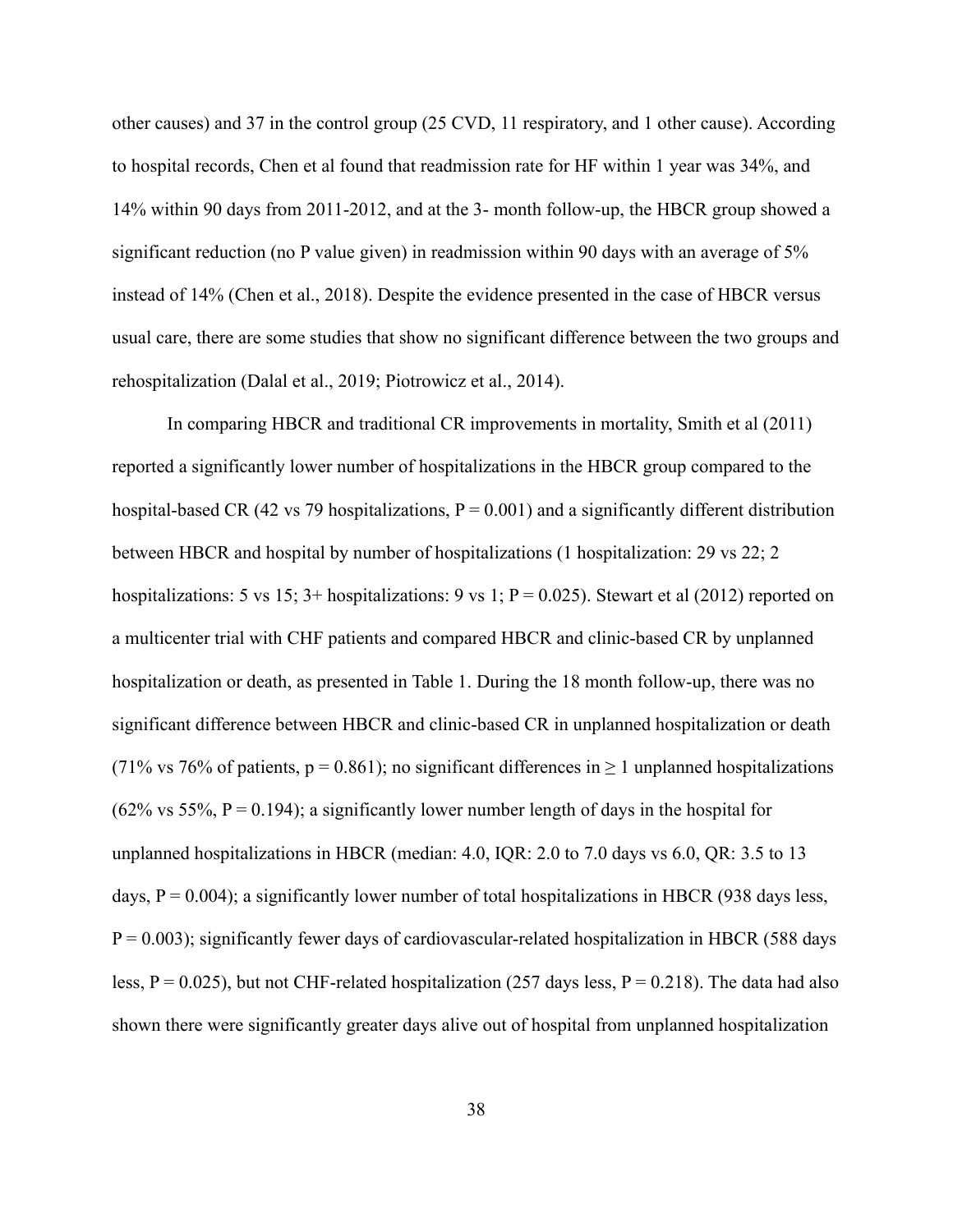in HBCR (452  $\pm$  158 days vs 418  $\pm$  173 days, P = 0.019); and significantly greater all days out of hospital in HBCR(451  $\pm$  158 days vs 414  $\pm$  172 days, P = 0.009).

To summarize mortality comparing HBCR and usual care controls, one study reported HBCR had a lower total number of hospitalizations in patients having  $\geq 2$  hospitalizations (Dracup et al., 2007), one reported significant differences in unplanned cardiac-related ER visits and medical consultations in HBCR (Wang et al., 2016), one reported significantly greater time from hospitalization to death (Bernocchi et al., 2018), and another reported a significantly reduced readmission rate within 90 days (Chen et al., 2018). There were two studies that reported no significant differences within or between groups (Dalal et al., 2019; Piotrowicz et al., 2014). In summarizing comparisons of HBCR and traditional CR, one study reported significantly lower hospitalizations in HBCR and a significantly different distribution between HBCR and traditional CR by number of hospitalizations (Smith et al., 2011). Lastly, one other study reported no significance between groups in unplanned hospitalization or death and no significance in  $\geq 1$  hospitalization, but also reported a significantly number of days in the hospital from unplanned hospitalizations, a lower total number of hospitalizations, fewer days of cardiovascular-related hospitalization, greater days alive out of hospital from unplanned hospitalization, and greater all days out of hospital (Stewart et al., 2012).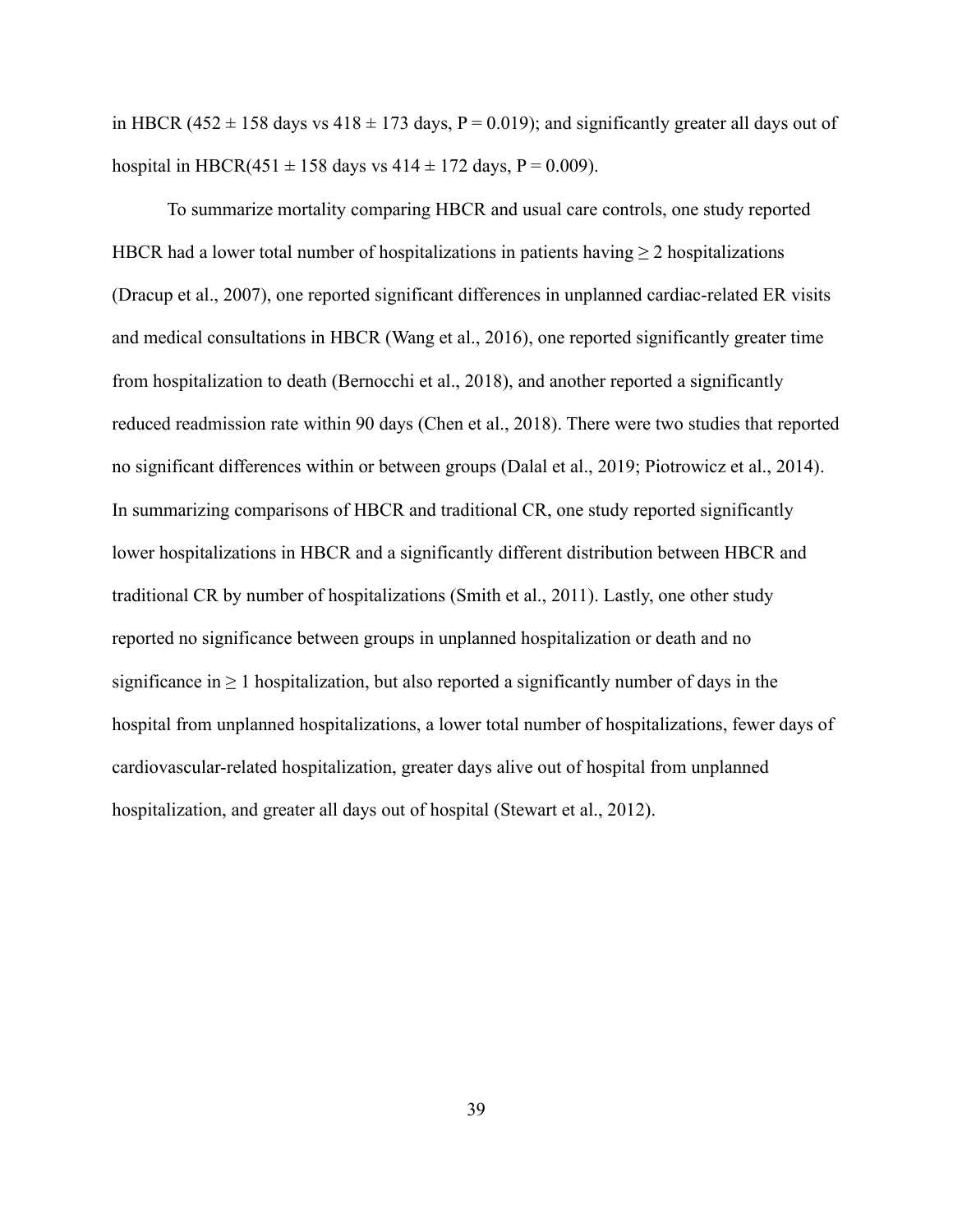| <b>Summary of TCR vs HBCR Studies</b> |                        |                 |                                          |                      |                        |
|---------------------------------------|------------------------|-----------------|------------------------------------------|----------------------|------------------------|
|                                       | # TCR studies with im- | # HBCR improve- | when both improve, $\lt$ , $\gt$ , $=$ ? |                      |                        |
|                                       | provement              | ment            | TCR <<br><b>HBCR</b>                     | TCR ><br><b>HBCR</b> | $TCR =$<br><b>HBCR</b> |
| <b>Mortality</b>                      | 2/2                    | 2/2             |                                          |                      | 2/2                    |
| <b>Risk Factor Modifica-</b><br>tion  |                        |                 |                                          |                      |                        |
| <b>Total Cholesterol</b>              | 4/7                    | 3/7             |                                          |                      | 3/3                    |
| <b>HDL</b>                            | 2/7                    | 2/7             |                                          |                      | 2/2                    |
| <b>LDL</b>                            | 1/6                    | 1/6             |                                          |                      | 1/1                    |
| <b>FBG</b>                            | 0/4                    | 0/4             |                                          |                      |                        |
| <b>WHR</b>                            | 0/4                    | 1/4             |                                          |                      |                        |
| <b>BMI</b>                            | 0/8                    | 1/8             |                                          |                      |                        |
| <b>Exercise Capacity</b>              |                        |                 |                                          |                      |                        |
| Peak $VO2$                            | 10/14                  | 11/14           |                                          |                      | 8/8                    |
| 6MWD                                  | 6/7                    | 5/7             | 2/5                                      |                      | 3/5                    |
| <b>METs</b>                           | 4/6                    | 6/6             |                                          |                      | 4/4                    |
| <b>Cardiac Function</b>               |                        |                 |                                          |                      |                        |
| <b>Rest SBP</b>                       | 1/8                    | 2/8             |                                          |                      | 1/1                    |
| <b>Rest DBP</b>                       | 1/9                    | 1/9             |                                          |                      |                        |
| <b>RHR</b>                            | 4/6                    | 5/6             |                                          |                      | 4/4                    |
| <b>PHR</b>                            | 3/8                    | 1/8             |                                          |                      | 1/1                    |
| <b>LVEF</b>                           | 1/2                    | 1/2             |                                          |                      | 1/1                    |

Table 2. The summary of all studies in which TCR and HBCR are compared to one another. The first columns summarize the number of studies in which TCR and HBCR showed improvements out of the total number of studies that each outcome was measured. The latter columns indicate out of the number of studies in which both TCR and HBCR showed improvements whether there were significant improvements in favor of HBCR  $(\le)$ , in favor of TCR  $(\ge)$ , or whether there was no significance between interventions  $(=)$ . TCR – Traditional Cardiac Rehabilitation, HBCR – Home-Based Cardiac Rehabilitation, HDL – High-Density Lipoprotein, LDL – Low-Density Lipoprotein, FBG – Fasting Blood Glucose, WHR – Waist-Hip Ratio, BMI – Body Mass Index, 6MWD – Six Minute Walk Distance, SBP – Systolic Blood Pressure, DBP – Diastolic Blood Pressure, RHR – Resting Heart Rate, PHR – Peak Heart Rate, LVEF – Left Ventricular Ejection Fraction.

### **Conclusions**

In contrast to the majority of patients who receive usual care (no exercise intervention,

e.g. non-participants or non-referrals to CR); less than 20% of eligible participants are referred to

CR (Aragam et al., 2015). Evaluating outcome measures in exercise-based CR, HBCR is

equivalent, with respect to Peak VO<sub>2</sub>, 6MWD, METs, resting SBP, RHR, LVEF, TC, HDL, LDL,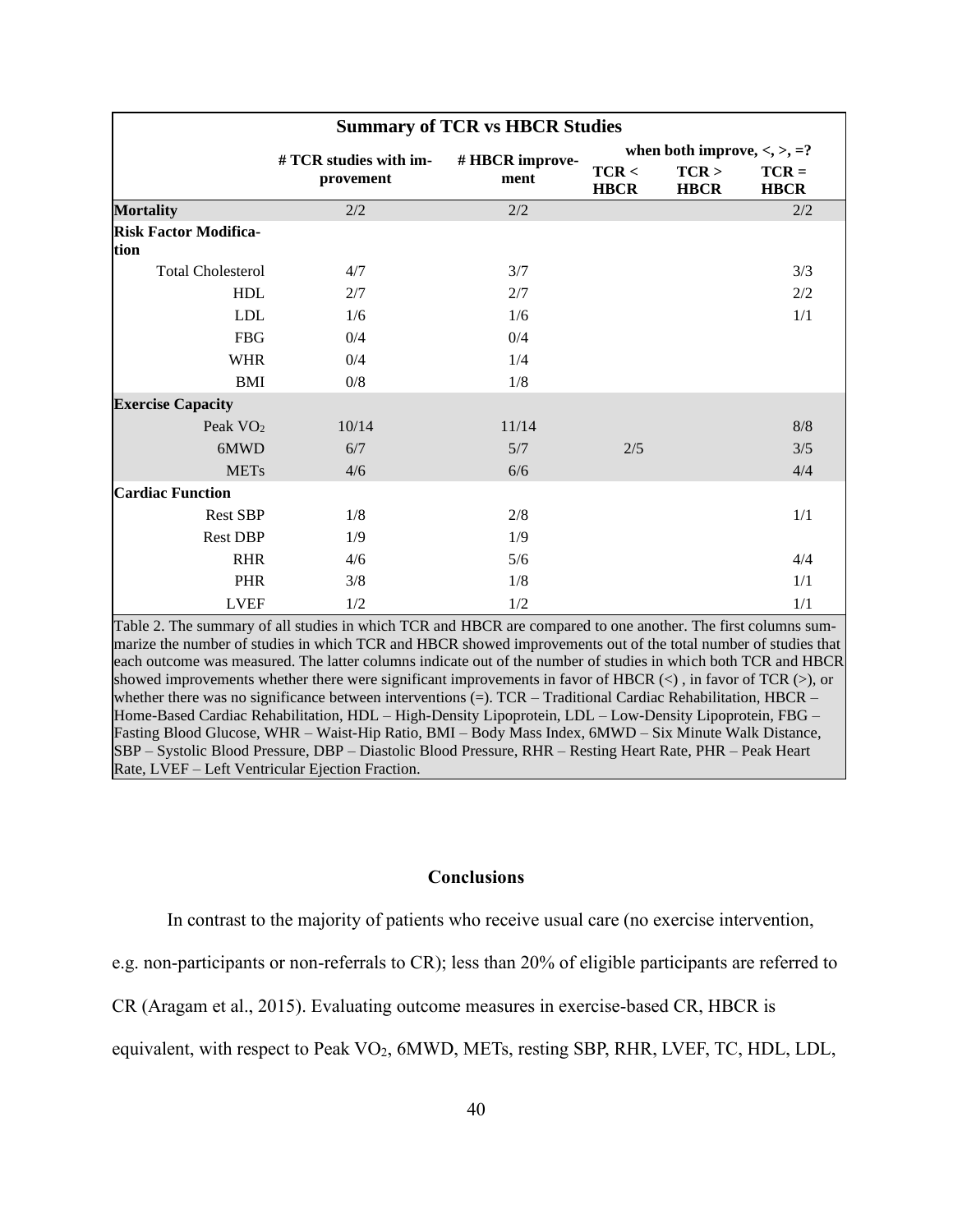and mortality to a traditional outpatient phase II CR program in eliciting a response due to exercise. As indicated in Table 2, this evidence is preliminary in nature. By virtue of this finding, HBCR has distinct advantages which are related to barriers to participation in a phase II outpatient CR program. The advantages that HBCR possess include overcoming participation barriers regarding distance or transportation, frailty due to advancing age, and additional comorbidities and health-related issues.

Nonetheless, traditional phase II outpatient CR maintains its inherent advantages such as adherence and safety due to direct patient monitoring, coverage and reimbursement of health care, and standardized guidelines. Constant supervision provides a safer environment for which patients can exercise with the knowledge that, should a cardiac event occur, help is more readily within reach. A HBCR program could be at a disadvantage due to the intervention being administered off-site. If a patient lives further away, it will still take time for medical professionals to arrive if a cardiac event were to occur and is magnified if a patient lives in a rural community. Regarding adherence, some individuals might not have the motivation to participate in a HBCR due to lack of supervision to ensure exercise in a safe environment.

In the United States, while some insurance programs such as Medicare and Medicaid may cover up to 36 sessions of traditional CR, coverage does not include HBCR programs unless offered with home health services (Feinberg et al., 2018). Patients who receive HBCR are those who are unable to leave home without a sizable effort and are typically under the supervision of a visiting nurse or therapist. A traditional program is advantageous, as patients could take up to the full 36 sessions of CR to further reduce risk of mortality. As traditional CR has been wellestablished over several decades (Balady et al., 2007; Hamm et al., 2011; Thomas et al., 2010),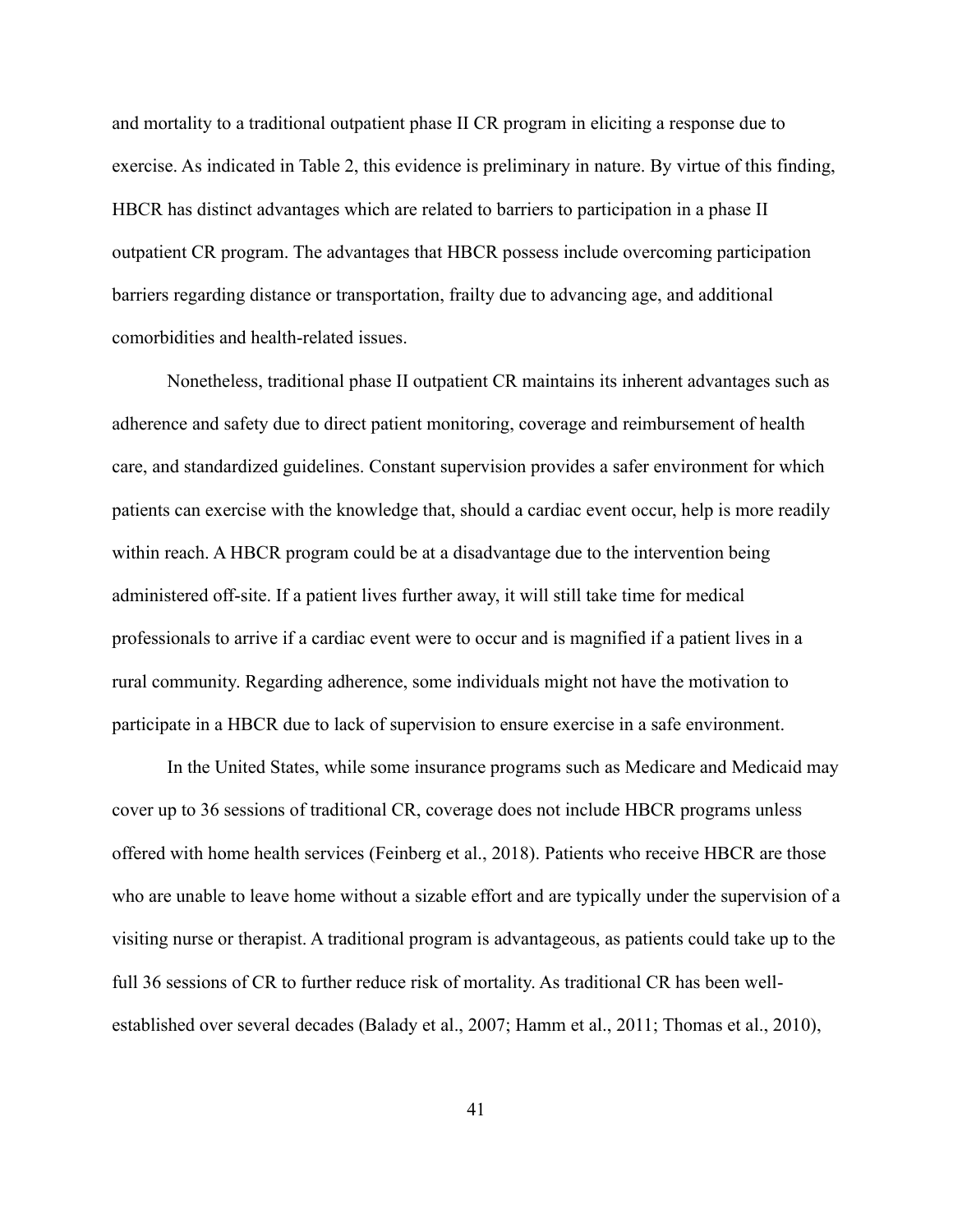there is no primary standard that has been established for a HBCR program. Knowing that a multitude of different methods by which HBCR can be administered to the patient population, there is not one standard of care given by this intervention other than to mimic a traditional outpatient phase II CR program. The reason HBCR likely has no standard of care is due to the lack of evidence for this intervention until the most recent decades.

In conclusion, there is emergent evidence which indicates that HBCR is equivalent to a traditional outpatient phase II CR program in eliciting an exercise response in outcome measures of exercise capacity, cardiac function, risk factor modification, and mortality (e.g., Peak VO2, 6MWD, METs, resting SBP, RHR, LVEF, TC, HDL, LDL, and mortality). Traditional outpatient phase II CR has several advantages regarding adherence and safety due to direct patient monitoring, coverage and reimbursement of health care, patient education, and standardized guidelines. HBCR may possess advantages in situations regarding barriers to adherence or participation such as travel, frailty due to advancing age, and additional comorbidities or health issues.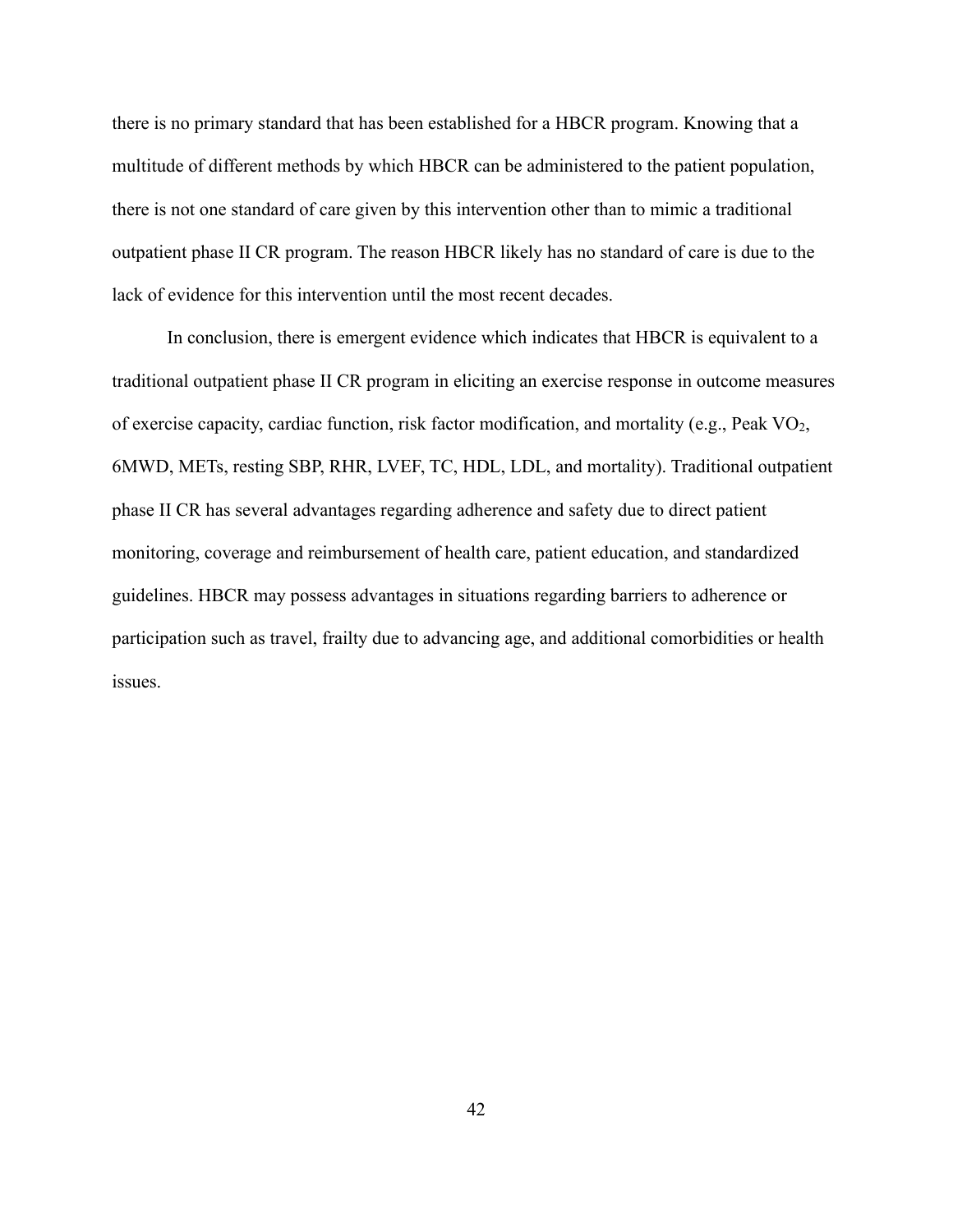## **References**

- Aamot, I. L., Forbord, S. H., Gustad, K., Løckra, V., Stensen, A., Berg, A. T., … Støylen, A. (2014). Home-based versus hospital-based high-intensity interval training in cardiac rehabilitation: A randomized study. *European Journal of Preventive Cardiology*, *21*(9), 1070–1078. https://doi.org/10.1177/2047487313488299
- Ades, P. A., Pashkow, F. J., Fletcher, G., Pina, I. L., Zohman, L. R., & Nestor, J. R. (2000). A controlled trial of cardiac rehabilitation in the home setting using electrocardiographic and voice transtelephonic monitoring. *American Heart Journal*, *139*(3), 543–548. https://doi.org/10.1016/S0002-8703(00)90100-5
- Ades, P. A., Savage, P. D., Cress, M. E., Brochu, M., Lee, N. M., & Poehlman, E. T. (2003). Resistance training on physical performance in disabled older female cardiac patients. *Medicine and Science in Sports and Exercise*, *35*(8), 1265–1270. https://doi.org/10.1249/01.MSS.0000079044.21828.0E
- Ali, A., Mehra, M. R., Lavie, C. J., Malik, F. S., Murgo, J. P., Lohmann, T. P., … Milani, R. V. (1998). Modulatory impact of cardiac rehabilitation on hyperhomocysteinemia in patients with coronary artery disease and "normal" lipid levels. *American Journal of Cardiology*, *82*(12), 1543–1545. https://doi.org/10.1016/S0002-9149(98)00710-3
- Aragam, K. G., Dai, D., Neely, M. L., Bhatt, D. L., Roe, M. T., Rumsfeld, J. S., & Gurm, H. S. (2015). Gaps in referral to cardiac rehabilitation of patients undergoing percutaneous coronary intervention in the United States. *Journal of the American College of Cardiology*, *65*(19), 2079–2088. https://doi.org/10.1016/j.jacc.2015.02.063
- Araya-Ramírez, F., Briggs, K. K., Bishop, S. R., Miller, C. E., Moncada-Jiménez, J., & Grandjean, P. W. (2010). Who is likely to benefit from phase II cardiac rehabilitation? *Journal of Cardiopulmonary Rehabilitation and Prevention*, *30*(2), 93–100. https://doi.org/10.1097/HCR.0b013e3181d0c17f
- Aronov, D., Bubnova, M., Iosseliani, D., & Orekhov, A. (2019). Clinical Efficacy of а Medical Centre- and Home-based Cardiac Rehabilitation Program for Patients With Coronary Heart Disease after Coronary Bypass Graft Surgery. *Archives of Medical Research*, *50*(3), 122– 132. https://doi.org/10.1016/j.arcmed.2019.07.007
- Artham, S. M., Lavie, C. J., & Milani, R. V. (2008). Cardiac rehabilitation programs markedly improve high-risk profiles in coronary patients with high psychological distress. *Southern Medical Journal*, *101*(3), 262–267. https://doi.org/10.1097/SMJ.0b013e318164dfa8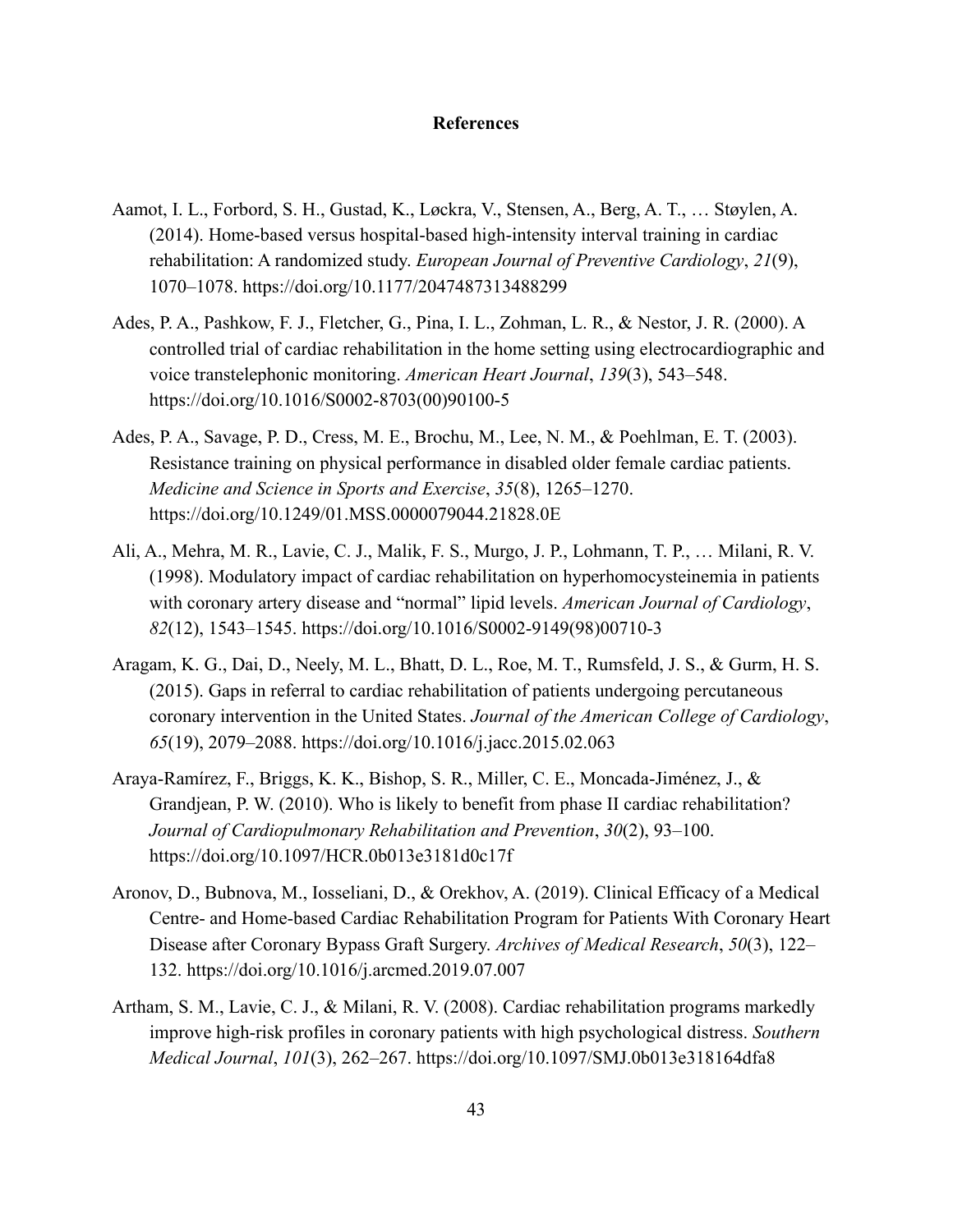- Arthur, H. M., Smith, K. M., Kodis, J., & McKelvie, R. (2002). A controlled trial of hospital versus home-based exercise in cardiac patients. *Medicine and Science in Sports and Exercise*, *34*(10), 1544–1550. https://doi.org/10.1097/00005768-200210000-00003
- Avila, A., Claes, J., Buys, R., Azzawi, M., Vanhees, L., & Cornelissen, V. (2020). Home-based exercise with telemonitoring guidance in patients with coronary artery disease: Does it improve long-term physical fitness? *European Journal of Preventive Cardiology*, *27*(4), 367–377. https://doi.org/10.1177/2047487319892201
- Balady, G. J., Williams, M. A., Ades, P. A., Bittner, V., Comoss, P., Foody, J. A. M., … Southard, D. (2007). Core components of cardiac rehabilitation/secondary prevention programs: 2007 update - A sci. statement from the Am. Heart Assoc. exercise, cardiac rehabilitation, and prevention comm., the council on clinical cardiology; the councils on cardiovascular nu. *Circulation*, *115*(20), 2675–2682. https://doi.org/10.1161/CIRCULATIONAHA.106.180945
- Batalik, L., Dosbaba, F., Hartman, M., Batalikova, K., & Spinar, J. (2020). Benefits and effectiveness of using a wrist heart rate monitor as a telerehabilitation device in cardiac patients: A randomized controlled trial. *Medicine*, *99*(11), Article e19556. https://doi.org/10.1097/MD.0000000000019556
- Beckie, T. M., Beckstead, J. W., Kip, K. E., & Fletcher, G. (2014). Improvements in heart rate recovery among women after cardiac rehabilitation completion. *Journal of Cardiovascular Nursing*, *29*(1), 38–47. https://doi.org/10.1097/JCN.0b013e31827324e2
- Bernocchi, P., Vitacca, M., La Rovere, M. T., Volterrani, M., Galli, T., Baratti, D., … Scalvini, S. (2018). Home-based telerehabilitation in older patients with chronic obstructive pulmonary disease and heart failure: A randomised controlled trial. *Age and Ageing*, *47*(1), 82–88. https://doi.org/10.1093/ageing/afx146
- Blair, J., Corrigall, H., Angus, N. J., Thompson, D. R., & Leslie, S. (2011). Home versus hospital-based cardiac rehabilitation: A systematic review. *Rural and Remote Health*, *11*(2), 1–17. https://doi.org/10.22605/rrh1532
- Bravo-Escobar, R., González-Represas, A., Gómez-González, A. M., Montiel-Trujillo, A., Aguilar-Jimenez, R., Carrasco-Ruíz, R., & Salinas-Sánchez, P. (2017). Effectiveness and safety of a home-based cardiac rehabilitation programme of mixed surveillance in patients with ischemic heart disease at moderate cardiovascular risk: A randomised, controlled clinical trial. *BMC Cardiovascular Disorders*, *17*(1), Article 66. https://doi.org/10.1186/s12872-017-0499-0
- Brouwers, R. W. M., van Exel, H. J., van Hal, J. M. C., Jorstad, H. T., de Kluiver, E. P., Kraaijenhagen, R. A., … Kemps, H. M. C. (2020). Cardiac telerehabilitation as an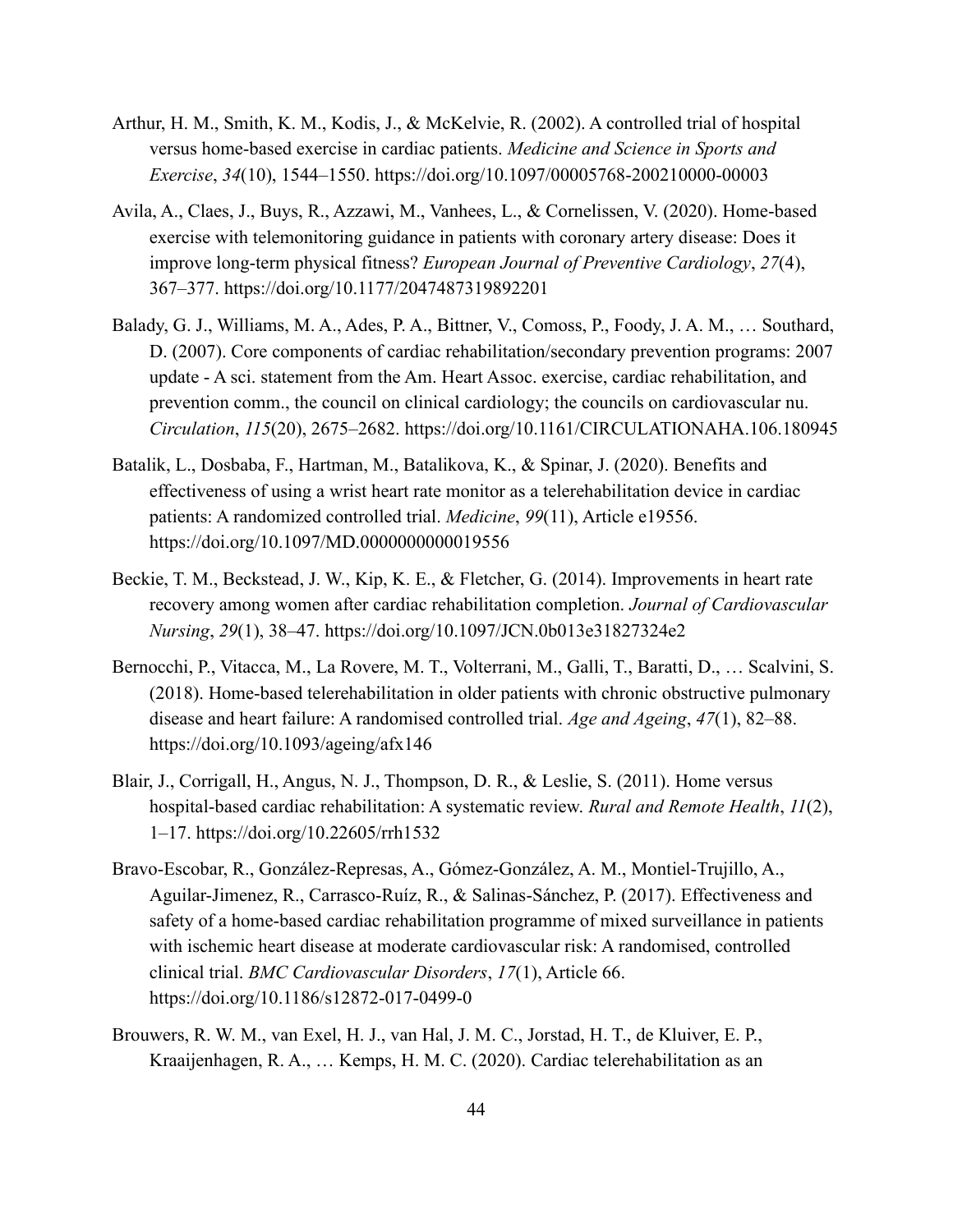alternative to centre-based cardiac rehabilitation. *Netherlands Heart Journal*, *28*(9), 443– 451. https://doi.org/10.1007/s12471-020-01432-y

- Buckingham, S. A., Taylor, R. S., Jolly, K., Zawada, A., Dean, S. G., Cowie, A., … Dalal, H. M. (2016). Home-based versus centre-based cardiac rehabilitation: Abridged Cochrane systematic review and meta-analysis. *Open Heart*, *3*(2), Article e000463. https://doi.org/10.1136/openhrt-2016-000463
- Chen, Y. W., Wang, C. Y., Lai, Y. H., Liao, Y. C., Wen, Y. K., Chang, S. T., … Wu, T. J. (2018). Home-based cardiac rehabilitation improves quality of life, aerobic capacity, and readmission rates in patients with chronic heart failure. *Medicine (United States)*, *97*(4), Article e9629. https://doi.org/10.1097/MD.0000000000009629
- Church, T. S., Lavie, C. J., Milani, R. V., & Kirby, G. S. (2002). Improvements in blood rheology after cardiac rehabilitation and exercise training in patients with coronary heart disease. *American Heart Journal*, *143*(2), 349–355. https://doi.org/10.1067/mhj.2002.119758
- Claes, J., Cornelissen, V., McDermott, C., Moyna, N., Pattyn, N., Cornelis, N., … Buys, R. (2020). Feasibility, acceptability, and clinical effectiveness of a technology-enabled cardiac rehabilitation platform (physical activity toward health-I): Randomized controlled trial. *Journal of Medical Internet Research*, *22*(2), Article e14221. https://doi.org/10.2196/14221
- Corvera-Tindel, T., Doering, L. V., Woo, M. A., Khan, S., & Dracup, K. (2004). Effects of a home walking exercise program on functional status and symptoms in heart failure. *American Heart Journal*, *147*(2), 339–346. https://doi.org/10.1016/j.ahj.2003.09.007
- Dalal, H. M., Evans, P. H., Campbell, J. L., Taylor, R. S., Watt, A., Read, K. L. Q., … Gray, D. J. P. (2007). Home-based versus hospital-based rehabilitation after myocardial infarction: A randomized trial with preference arms - Cornwall Heart Attack Rehabilitation Management Study (CHARMS). *International Journal of Cardiology*, *119*(2), 202–211. https://doi.org/10.1016/j.ijcard.2006.11.018
- Dalal, Hasnain M., Doherty, P., & Taylor, R. S. (2015). Cardiac rehabilitation. *BMJ (Online)*, *351*(8027), Article h5000. https://doi.org/10.1136/bmj.h5000
- Dalal, Hasnain M., Taylor, R. S., Jolly, K., Davis, R. C., Doherty, P., Miles, J., … Smith, K. (2019). The effects and costs of home-based rehabilitation for heart failure with reduced ejection fraction: The REACH-HF multicentre randomized controlled trial. *European Journal of Preventive Cardiology*, *26*(3), 262–272. https://doi.org/10.1177/2047487318806358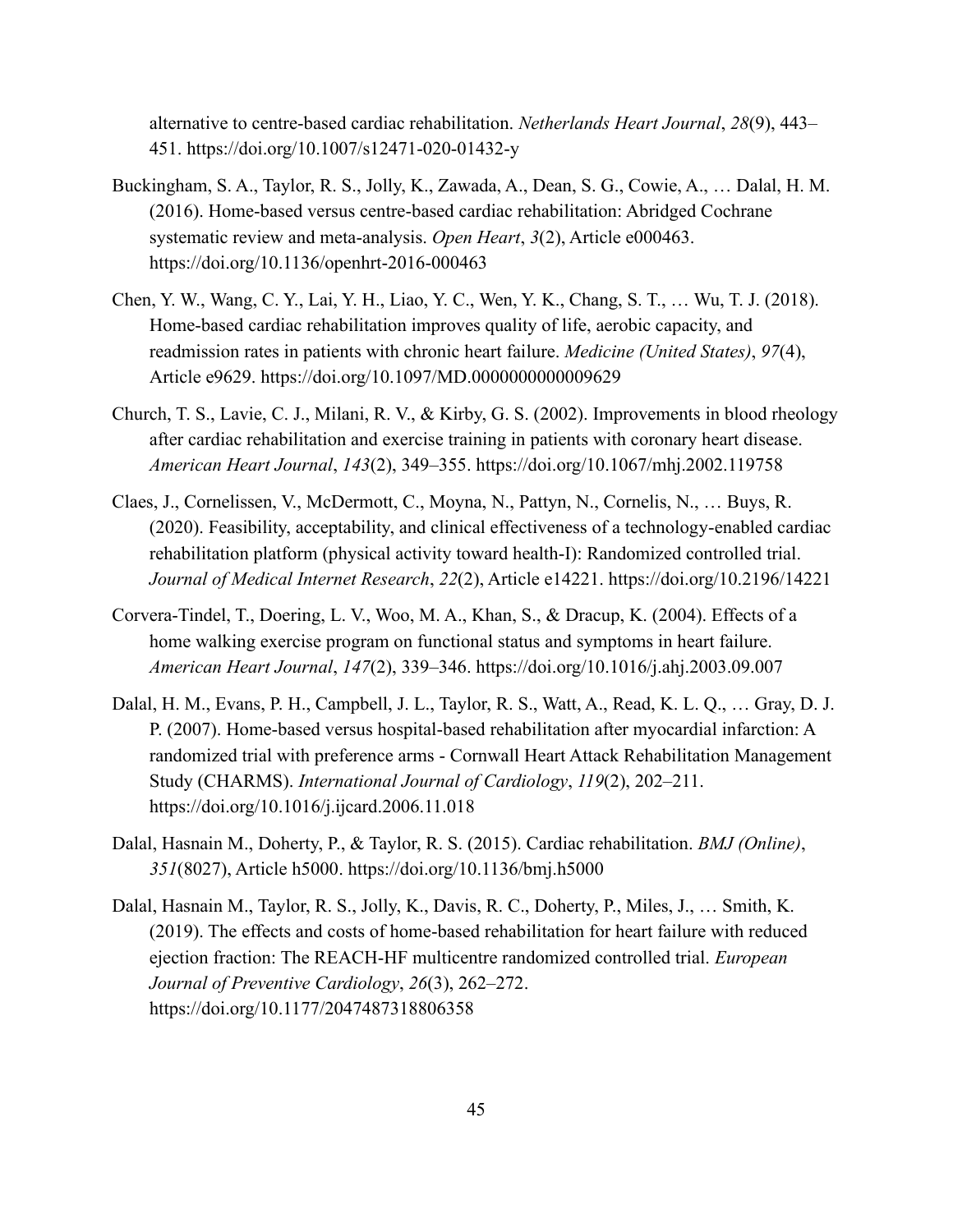- Dalal, Hasnain M., Zawada, A., Jolly, K., Moxham, T., & Taylor, R. S. (2010). Home based versus centre based cardiac rehabilitation: Cochrane systematic review and meta-analysis. *BMJ (Online)*, *340*(7740), Article b5631. https://doi.org/10.1136/bmj.b5631
- Daly, J., Sidone, A. P., Thompson, D. R., Hancock, K., Chang, E., & Davidson, P. (2002). Barriers to participation in and adherence to cardiac rehabilitation programs: A critical literature review. *Progress in Cardiovascular Nursing*, *17*(1), 8–17.
- De Angelis, C., Bunker, S., & Schoo, A. (2008). Exploring the barriers and enablers to attendance at rural cardiac rehabilitation programs. *Australian Journal of Rural Health*, *16*(3), 137–142. https://doi.org/10.1111/j.1440-1584.2008.00963.x
- de Mello Franco, F. G., Santos, A. C., Rondon, M. U. P., Trombetta, I. C., Strunz, C., Braga, A. M. W., … Pereira Barretto, A. C. (2006). Effects of home-based exercise training on neurovascular control in patients with heart failure. *European Journal of Heart Failure*, *8*(8), 851–855. https://doi.org/10.1016/j.ejheart.2006.02.009
- Dibben, G. O., Dalal, H. M., Taylor, R. S., Doherty, P., Tang, L. H., & Hillsdon, M. (2018). Cardiac rehabilitation and physical activity: Systematic review and meta-analysis. *Heart*, *104*(17), 1394–1402. https://doi.org/10.1136/heartjnl-2017-312832
- Dracup, K., Evangelista, L. S., Hamilton, M. A., Erickson, V., Hage, A., Moriguchi, J., … Fonarow, G. C. (2007). Effects of a home-based exercise program on clinical outcomes in heart failure. *American Heart Journal*, *154*(5), 877–883. https://doi.org/10.1016/j.ahj.2007.07.019
- Dunlay, S. M., Witt, B. J., Allison, T. G., Hayes, S. N., Weston, S. A., Koepsell, E., & Roger, V. L. (2009). Barriers to participation in cardiac rehabilitation. *American Heart Journal*, *158*(5), 852–859. https://doi.org/10.1016/j.ahj.2009.08.010
- El Missiri, A., Amin, S. A., Tawfik, I. R., & Shabana, A. M. (2020). Effect of a 6-week and 12 week cardiac rehabilitation program on heart rate recovery. *Egyptian Heart Journal*, *72*(1). https://doi.org/10.1186/s43044-020-00107-8
- Feinberg, J. L., Russell, D., Mola, A., Trachtenberg, M., Bick, I., Lipman, T. H., & Bowles, K. H. (2018). A Mixed Methods Evaluation of the Feasibility and Acceptability of an Adapted Cardiac Rehabilitation Program for Home Care Patients. *Geriatric Nursing*, *39*(2), 191–198. https://doi.org/10.1016/j.gerinurse.2017.08.006
- Gary, R. A., Sueta, C. A., Dougherty, M., Rosenberg, B., Cheek, D., Preisser, J., … McMurray, R. (2004). Home-based exercise improves functional performance and quality of life in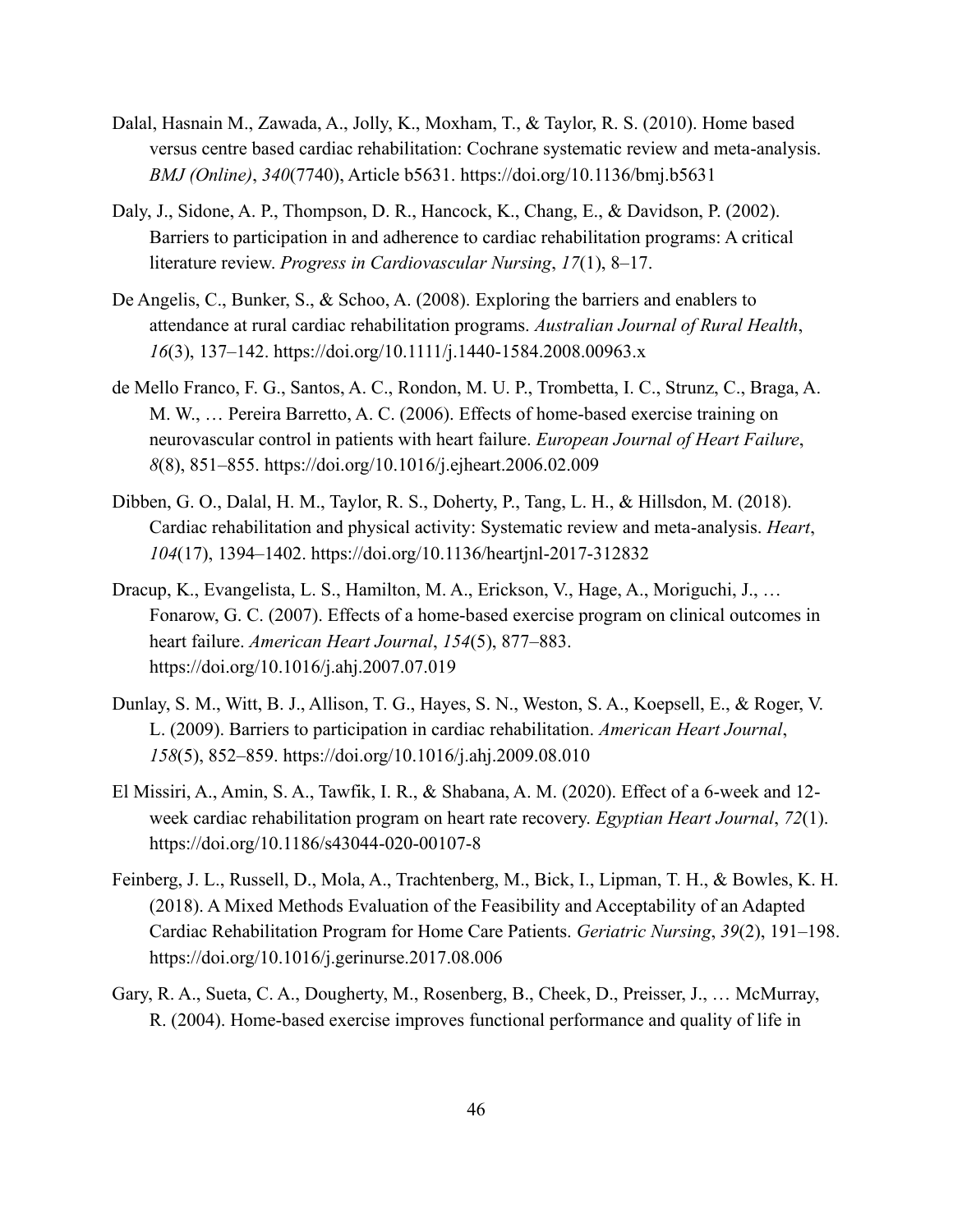women with diastolic heart failure. *Heart and Lung: Journal of Acute and Critical Care*, *33*(4), 210–218. https://doi.org/10.1016/j.hrtlng.2004.01.004

- Giallauria, F., Lucci, R., Pietrosante, M., Gargiulo, G., De Lorenzo, A., D'Agostino, M., … Vigorito, C. (2006). Exercise-based cardiac rehabilitation improves heart rate recovery in elderly patients after acute myocardial infarction. *Journals of Gerontology - Series A Biological Sciences and Medical Sciences*, *61*(7), 713–717. https://doi.org/10.1093/gerona/61.7.713
- Grace, S. L., Shanmugasegaram, S., Gravely-Witte, S., Brual, J., Suskin, N., & Stewart, D. E. (2009). Barriers to cardiac rehabilitation: Does age make a difference? *J Cardiopulm Rehabil Prev.*, *29*(3), 183–187. https://doi.org/10.1097/HCR.0b013e3181a3333c.Barriers
- Gremeaux, V., Deley, G., Duclay, J., Antoine, D., Hannequin, A., & Casillas, J. M. (2009). The 200-m fast-walk test compared with the 6-min walk test and the maximal cardiopulmonary test: A pilot study. *American Journal of Physical Medicine and Rehabilitation*, *88*(7), 571– 578. https://doi.org/10.1097/PHM.0b013e3181aa416b
- Hamm, L. F., Sanderson, B. K., Ades, P. A., Berra, K., Kaminsky, L. A., Roitman, J. L., & Williams, M. A. (2011). Core competencies for cardiac rehabilitation/secondary prevention professionals: 2010 update: Position statement of the American Association of Cardiovascular and Pulmonary Rehabilitation. *Journal of Cardiopulmonary Rehabilitation and Prevention*, *31*(1), 2–10. https://doi.org/10.1097/HCR.0b013e318203999d
- Hao, S. C., Chai, A., & Kligfield, P. (2002). Heart rate recovery response to symptom-limited treadmill exercise after cardiac rehabilitation in patients with coronary artery disease with and without recent events. *American Journal of Cardiology*, *90*(7), 763–765. https://doi.org/10.1016/S0002-9149(02)02607-3
- Harrison, A. S., Doherty, P., & Phillips, A. (2018). An analysis of barriers to entry of cardiac rehabilitation in patients with diabetes: Using data from the National Audit of Cardiac Rehabilitation. *Diabetes and Vascular Disease Research*, *15*(2), 145–149. https://doi.org/10.1177/1479164117744490
- Heron, N., Kee, F., Mant, J., Reilly, P. M., Cupples, M., Tully, M., & Donnelly, M. (2017). Stroke Prevention Rehabilitation Intervention Trial of Exercise (SPRITE) - a randomised feasibility study. *BMC Cardiovascular Disorders*, *17*(1), Article 290. https://doi.org/10.1186/s12872- 017-0717-9
- Houle, J., Doyon, O., Vadeboncoeur, N., Turbide, G., Diaz, A., & Poirier, P. (2011). Innovative program to increase physical activity following an acute coronary syndrome: Randomized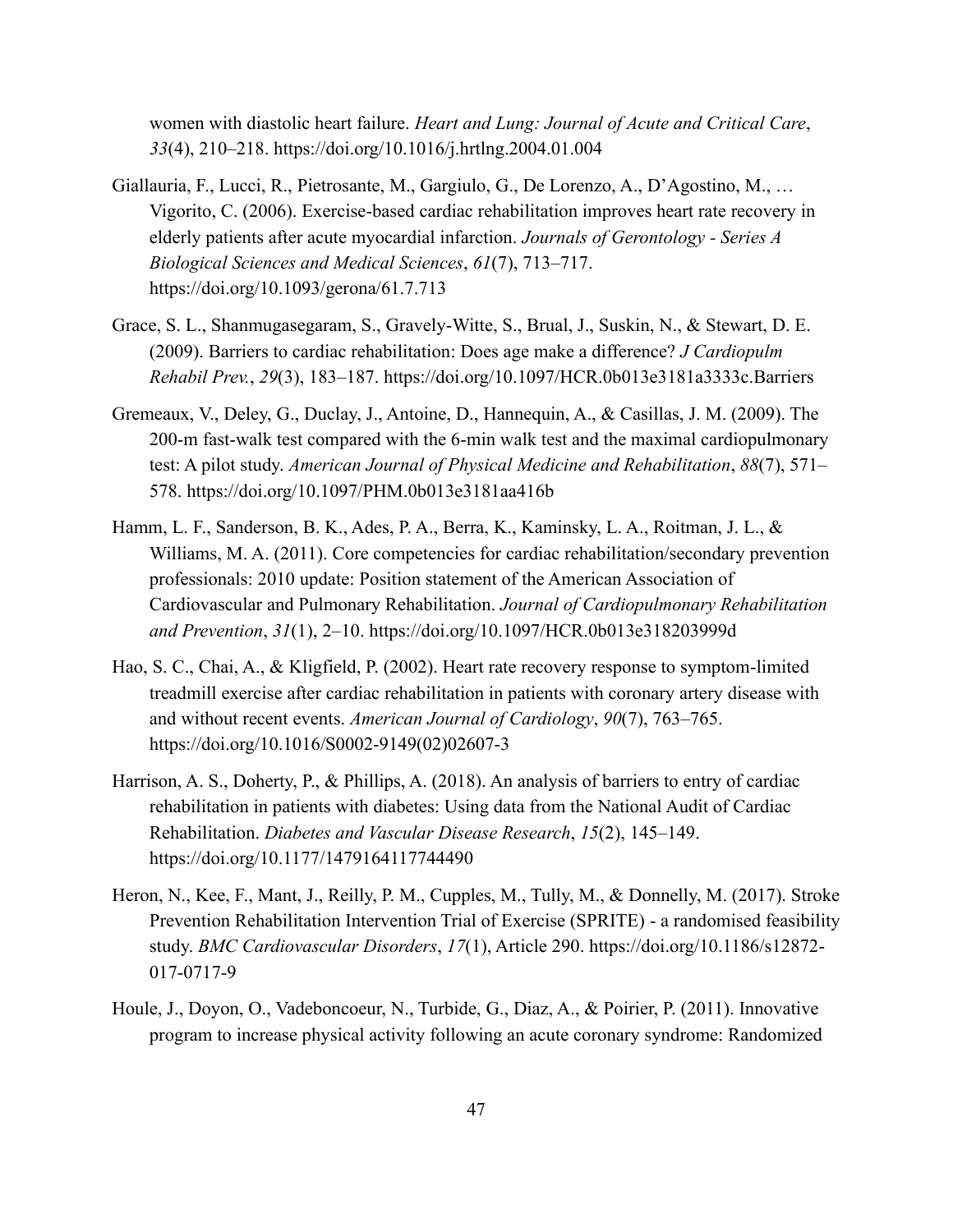controlled trial. *Patient Education and Counseling*, *85*(3), e237–e244. https://doi.org/10.1016/j.pec.2011.03.018

- Im, H. W., Baek, S., Jee, S., Ahn, J. M., Park, M. W., & Kim, W. S. (2018). Barriers to outpatient hospital-based cardiac rehabilitation in korean patients with acute coronary syndrome. *Annals of Rehabilitation Medicine*, *42*(1), 154–165. https://doi.org/10.5535/arm.2018.42.1.154
- Jolly, K., Lip, G. Y. H., Taylor, R. S., Rafter, J., Mant, J., Lane, D., … Stevens, A. (2009). The birmingham rehabilitation uptake maximisation study (BRUM): A randomised controlled trial comparing home-based with centre-based cardiac rehabilitation. *Heart*, *95*(1), 36–42. https://doi.org/10.1136/hrt.2007.127209
- Jolly, Kate, Taylor, R. S., Lip, G. Y. H., & Stevens, A. (2006). Home-based cardiac rehabilitation compared with centre-based rehabilitation and usual care: A systematic review and metaanalysis. *International Journal of Cardiology*, *111*(3), 343–351. https://doi.org/10.1016/j.ijcard.2005.11.002
- Karapolat, H., Eyigör, S., Zoghi, M., Yagdi, T., Nalbangil, S., & Durmaz, B. (2007). Comparison of Hospital-Supervised Exercise Versus Home-Based Exercise in Patients After Orthotopic Heart Transplantation: Effects on Functional Capacity, Quality of Life, and Psychological Symptoms. *Transplantation Proceedings*, *39*(5), 1586–1588. https://doi.org/10.1016/j.transproceed.2007.01.079
- Karapolat, Hale, Demir, E., Bozkaya, Y. T., Eyigor, S., Nalbantgil, S., Durmaz, B., & Zoghi, M. (2009). Comparison of hospital-based versus home-based exercise training in patients with heart failure: Effects on functional capacity, quality of life, psychological symptoms, and hemodynamic parameters. *Clinical Research in Cardiology*, *98*(10), 635–642. https://doi.org/10.1007/s00392-009-0049-6
- Kim, M., Kim, M. S., Lim, S. J., Ahn, J. M., Kim, J. J., & Park, S. J. (2017). Comparison of supervised hospitalbased versus educated home-based exercise training in Korean heart failure patients. *Korean Circulation Journal*, *47*(5), 742–751. https://doi.org/10.4070/kcj.2017.0061
- Kraal, J. J., Elske Van Den Akker-Van Marle, M., Abu-Hanna, A., Stut, W., Peek, N., & Kemps, H. M. C. (2017). Clinical and cost-effectiveness of home-based cardiac rehabilitation compared to conventional, centre-based cardiac rehabilitation: Results of the  $FIT@Home$ study. *European Journal of Preventive Cardiology*, *24*(12), 1260–1273. https://doi.org/10.1177/2047487317710803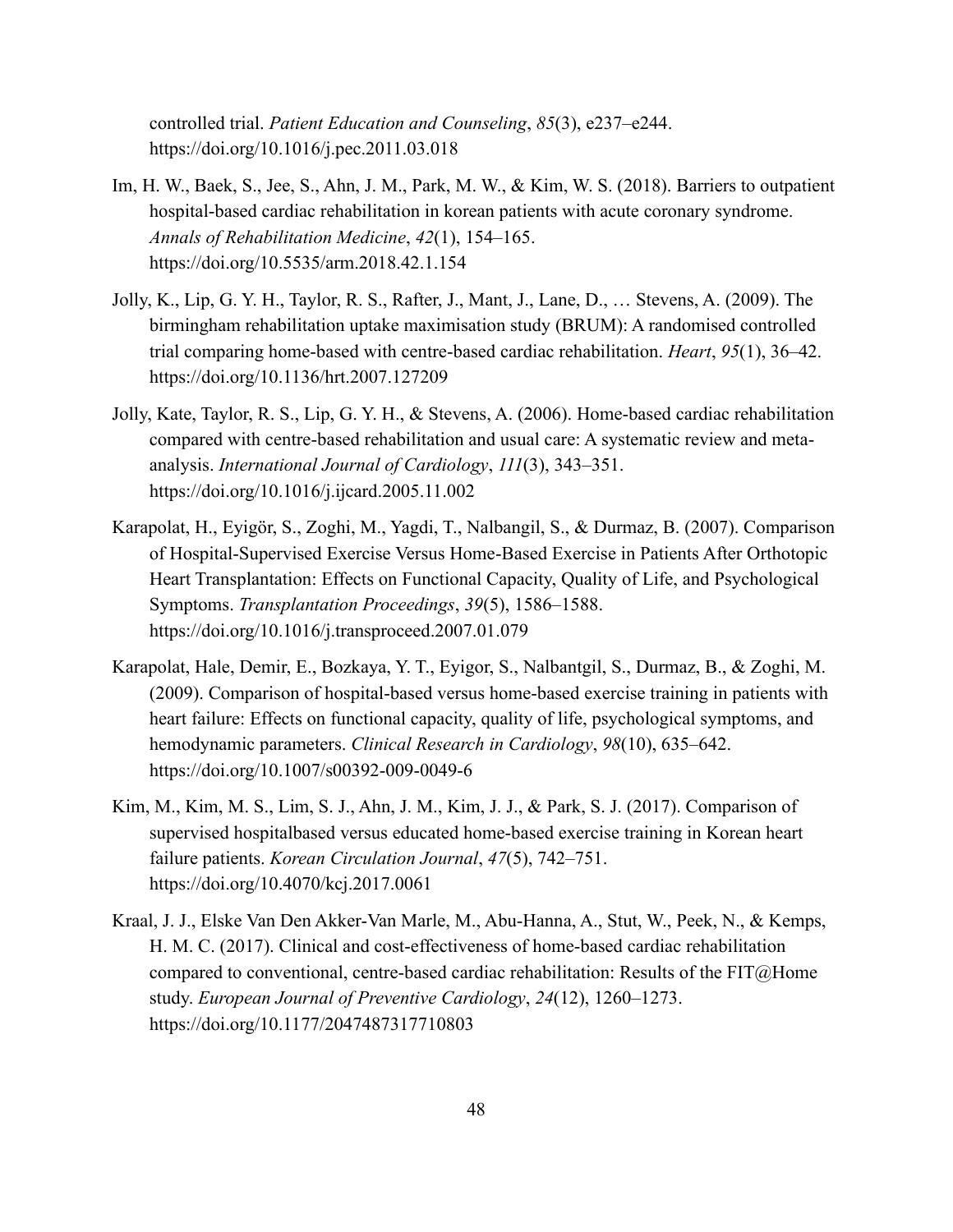- Lavie, C. J., & Milani, R. (1999). Obese Patients With Coronary Artery Disease. *The American Journal of Cardiology*, *83*(99), 1477–1480.
- Lavie, C. J., & Milani, R. V. (1993). Benefits of cardiac rehabilitation and exercise training in secondary coronary prevention in the elderly. *Journal of the American College of Cardiology*. https://doi.org/10.1378/chest.117.1.5
- Lavie, C. J., & Milani, R. V. (1994). Patients with high baseline exercise capacity benefit from cardiac rehabilitation and exercise training programs. *American Heart Journal*, *128*(6 PART 1), 1105–1109. https://doi.org/10.1016/0002-8703(94)90740-4
- Lavie, C. J., & Milani, R. V. (1995a). Effects of cardiac rehabilitation and exercise training on exercise capacity, coronary risk factors, behavioral characteristics, and quality of life in women. *The American Journal of Cardiology*, *75*(5–6), 340–343. https://doi.org/10.1016/S0002-9149(99)80550-5
- Lavie, C. J., & Milani, R. V. (1995b). Effects of cardiac rehabilitation programs on exercise capacity, coronary risk factors, behavioral characteristics, and qualify of life in a large elderly cohort. *The American Journal of Cardiology*, *76*(3), 177–179. https://doi.org/10.1016/S0002-9149(99)80054-X
- Lavie, C. J., & Milani, R. V. (1996a). Effects of cardiac rehabilitation and exercise training in obese patients with coronary artery disease. *Chest*, *109*(1), 52–56. https://doi.org/10.1378/chest.109.1.52
- Lavie, C. J., & Milani, R. V. (1996b). Effects of cardiac rehabilitation and exercise training programs in patients ≥75 years of age. *American Journal of Cardiology*, *78*(6), 675–677. https://doi.org/10.1016/S0002-9149(96)00393-1
- Lavie, C. J., & Milani, R. V. (1997). Effects of Cardiac Rehabilitation, Exercise Training, and Weight Reduction on Exercise Capacity, Coronary Risk Factors, Behavioral Characteristics, and Quality of Life in Obese Coronary Patients. *American Journal of Cardiology*, *79*(4), 397–401. https://doi.org/10.1016/S0002-9149(97)89239-9
- Lavie, C. J., & Milani, R. V. (2004). Prevalence of anxiety in coronary patients with improvement following cardiac rehabilitation and exercise training. *American Journal of Cardiology*, *93*(3), 336–339. https://doi.org/10.1016/j.amjcard.2003.10.015
- Lavie, C. J., & Milani, R. V. (2005). Cardiac rehabilitation and exercise training programs in metabolic syndrome and diabetes. *Journal of Cardiopulmonary Rehabilitation*, *25*(2), 59– 66. https://doi.org/10.1097/00008483-200503000-00001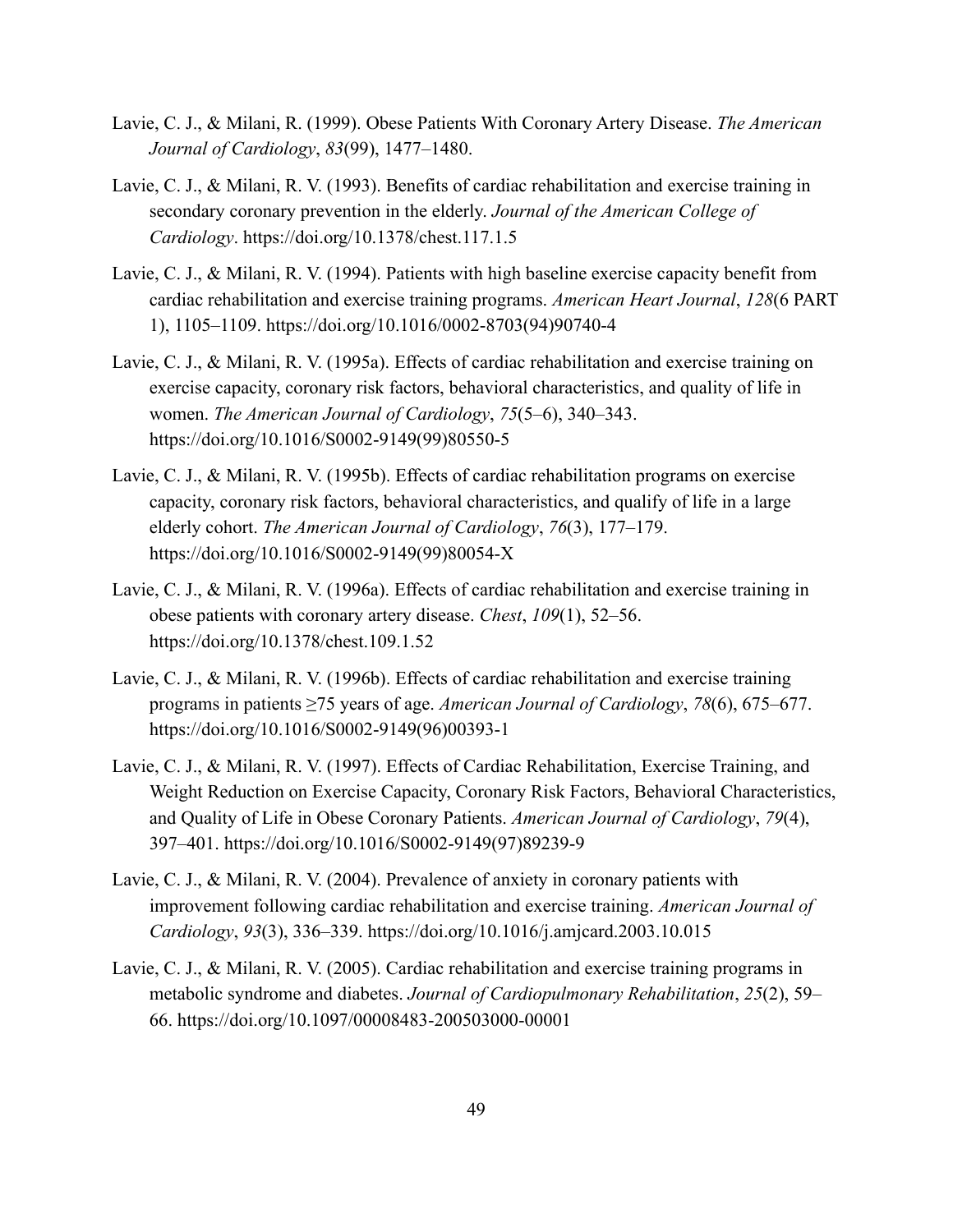- Lavie, C. J., & Milani, R. V. (2006). Adverse psychological and coronary risk profiles in young patients with coronary artery disease and benefits of formal cardiac rehabilitation. *Archives of Internal Medicine*, *166*(17), 1878–1883. https://doi.org/10.1001/archinte.166.17.1878
- Lee, K. W., Blann, A. D., Jolly, K., & Lip, G. Y. H. (2006). Plasma haemostatic markers, endothelial function and ambulatory blood pressure changes with home versus hospital cardiac rehabilitation: The Birmingham Rehabilitation Uptake Maximisation Study. *Heart*, *92*(12), 1732–1738. https://doi.org/10.1136/hrt.2006.092163
- Lee, Y. H., Hur, S. H., Sohn, J., Lee, H. M., Park, N. H., Cho, Y. K., … Kim, K. B. (2013). Impact of home-based exercise training with wireless monitoring on patients with acute coronary syndrome undergoing percutaneous coronary intervention. *Journal of Korean Medical Science*, *28*(4), 564–568. https://doi.org/10.3346/jkms.2013.28.4.564
- Maddison, R., Rawstorn, J. C., Stewart, R. A. H., Benatar, J., Whittaker, R., Rolleston, A., … Gant, N. (2019). Effects and costs of real-time cardiac telerehabilitation: Randomised controlled non-inferiority trial. *Heart*, *105*(2), 122–129. https://doi.org/10.1136/heartjnl-2018-313189
- Maniar, S., Sanderson, B. K., & Bittner, V. (2009). Comparison of baseline characteristics and outcomes in younger and older patients completing cardiac rehabilitation. *Journal of Cardiopulmonary Rehabilitation and Prevention*, *29*(4), 220–229. https://doi.org/10.1097/HCR.0b013e3181ac7870
- McDermott, M. M., Liu, K., Guralnik, J. M., Criqui, M. H., Spring, B., Tian, L., … Rejeski, W. J. (2013). Home-based walking exercise intervention in peripheral artery disease: A randomized clinical trial. *JAMA - Journal of the American Medical Association*, *310*(1), 57– 65. https://doi.org/10.1001/jama.2013.7231.Home-Based
- McMahon, S. R., Ades, P. A., & Thompson, P. D. (2017). The role of cardiac rehabilitation in patients with heart disease. *Trends in Cardiovascular Medicine*, *27*(6), 420–425. https://doi.org/10.1016/j.tcm.2017.02.005
- Milani, R. V., & Lavie, C. J. (1995). Prevalence and effects of nonpharmacologic treatment of "isolated" low- HDL cholesterol in patients with coronary artery disease. *Journal of Cardiopulmonary Rehabilitation*, *15*(6), 439–444. https://doi.org/10.1097/00008483- 199511000-00008
- Milani, R. V., Littman, A. B., & Lavie, C. J. (1993). Depressive symptoms predict functional improvement following cardiac rehabilitation and exercise program. *Journal of Cardiopulmonary Rehabilitation*, *13*(6), 406–411. https://doi.org/10.1097/00008483- 199311000-00006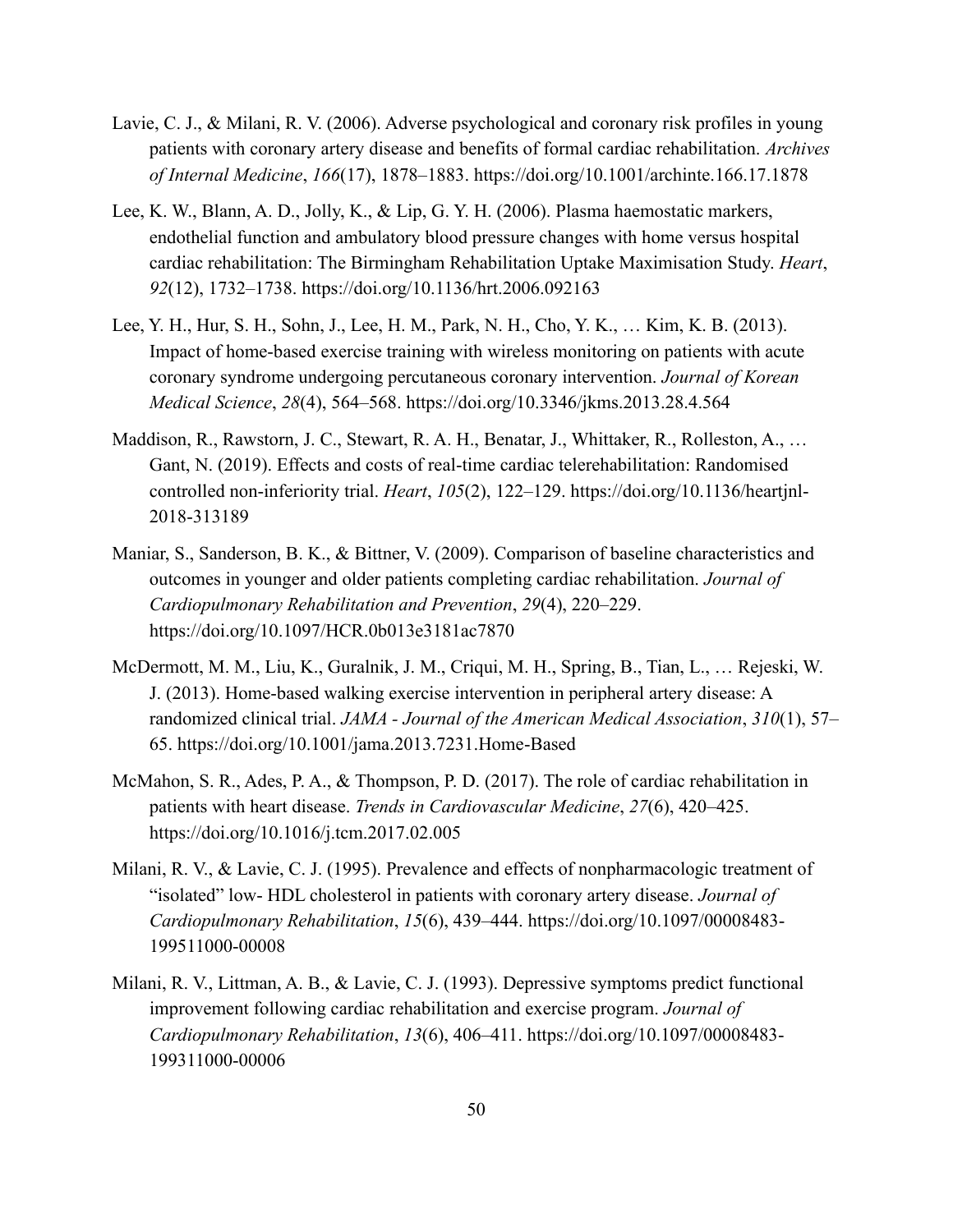- Milani, Richard V., & Lavie, C. J. (1998). Prevalence and effects of cardiac rehabilitation on depression in the elderly with coronary heart disease. *American Journal of Cardiology*, *81*(10), 1233–1236. https://doi.org/10.1016/S0002-9149(98)00121-0
- Milani, Richard V., & Lavie, C. J. (2003). Prevalence and profile of metabolic syndrome in patients following acute coronary events and effects of therapeutic lifestyle change with cardiac rehabilitation. *American Journal of Cardiology*, *92*(1), 50–54. https://doi.org/10.1016/S0002-9149(03)00464-8
- Milani, Richard V., & Lavie, C. J. (2007). Impact of Cardiac Rehabilitation on Depression and Its Associated Mortality. *American Journal of Medicine*, *120*(9), 799–806. https://doi.org/10.1016/j.amjmed.2007.03.026
- Milani, Richard V., Lavie, C. J., & Cassidy, M. M. (1996). Effects of cardiac rehabilitation and exercise training programs on depression in patients after major coronary events. *American Heart Journal*, *132*(4), 726–732. https://doi.org/10.1016/S0002-8703(96)90304-X
- Milani, Richard V., Lavie, C. J., & Mehra, M. R. (2004). Reduction in C-reactive protein through cardiac rehabilitation and exercise training. *Journal of the American College of Cardiology*, *43*(6), 1056–1061. https://doi.org/10.1016/j.jacc.2003.10.041
- Moholdt, T., Bekken Vold, M., Grimsmo, J., Slørdahl, S. A., & Wisløff, U. (2012). Home-based aerobic interval training improves peak oxygen uptake equal to residential cardiac rehabilitation: A randomized, controlled trial. *PLoS ONE*, *7*(7), Article e41199. https://doi.org/10.1371/journal.pone.0041199
- Oerkild, B., Frederiksen, M., Hansen, J. F., & Prescott, E. (2012). Home-based cardiac rehabilitation is an attractive alternative to no cardiac rehabilitation for elderly patients with coronary heart disease: Results from a randomised clinical trial. *BMJ Open*, *2*(6), Article e001820. https://doi.org/10.1136/bmjopen-2012-001820
- Oerkild, B., Frederiksen, M., Hansen, J. F., Simonsen, L., Skovgaard, L. T., & Prescott, E. (2011). Home-based cardiac rehabilitation is as effective as centre-based cardiac rehabilitation among elderly with coronary heart disease: Results from a randomised clinical trial. *Age and Ageing*, *40*(1), 78–85. https://doi.org/10.1093/ageing/afq122
- Oka, R. K., De Marco, T., Haskell, W. L., Botvinick, E., Dae, M. W., Bolen, K., & Chatterjee, K. (2000). Impact of a home-based walking and resistance training program on quality of life in patients with heart failure. *American Journal of Cardiology*, *85*(3), 365–369. https://doi.org/10.1016/S0002-9149(99)00748-1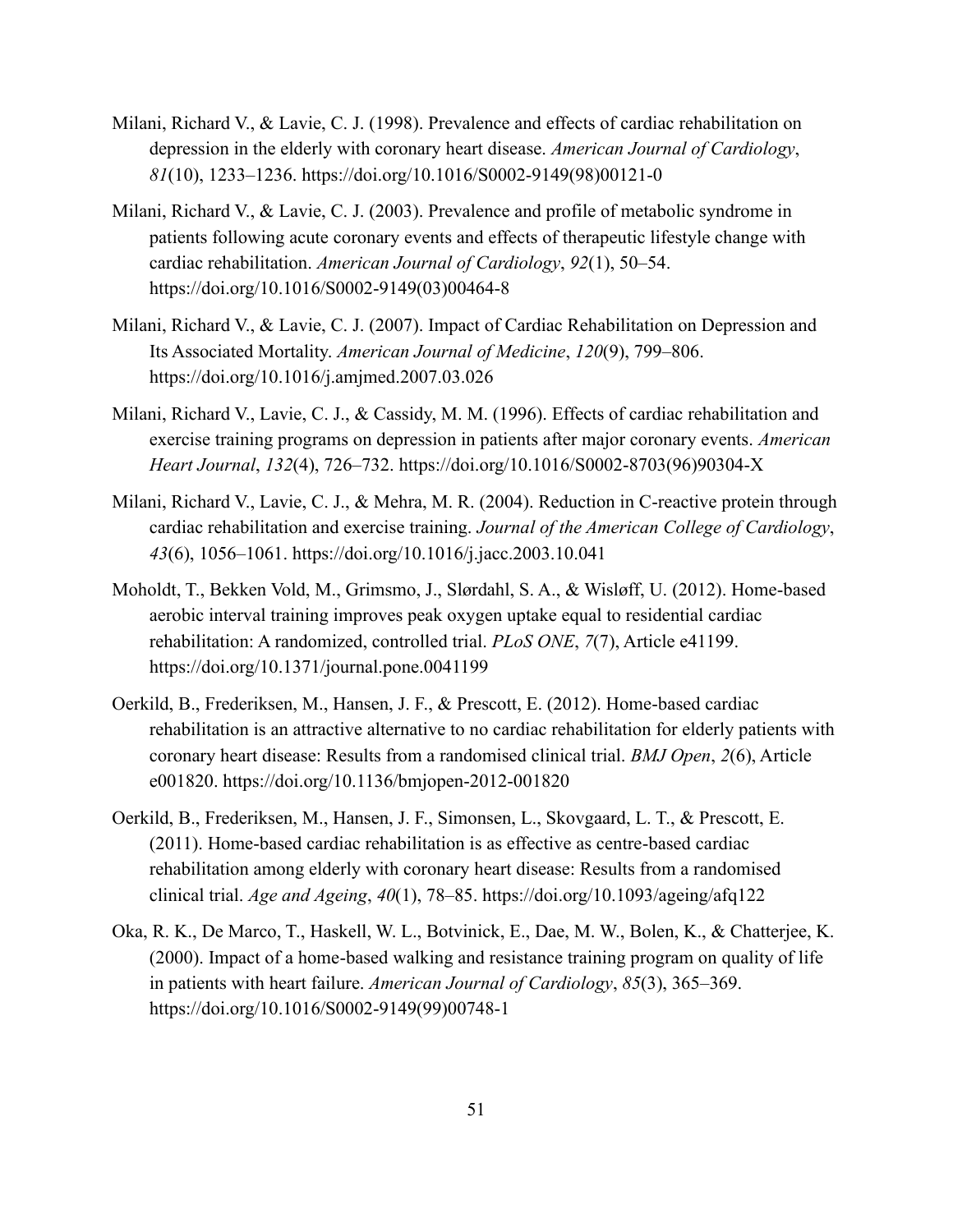- Oka, R. K., DeMarco, T., & Haskell, W. L. (2005). Effect of treadmill testing and exercise training on self-efficacy in patients with heart failure. *European Journal of Cardiovascular Nursing*, *4*(3), 215–219. https://doi.org/10.1016/j.ejcnurse.2005.04.004
- Peng, X., Su, Y., Hu, Z., Sun, X., Li, X., Dolansky, M. A., … Hu, X. (2018). Home-based telehealth exercise training program in Chinese patients with heart failure A randomized controlled trial. *Medicine (United States)*, *97*(35), Article e12069. https://doi.org/10.1097/MD.0000000000012069
- Piotrowicz, E., Baranowski, R., Bilinska, M., Stepnowska, M., Piotrowska, M., Wójcik, A., … Piotrowicz, R. (2010). A new model of home-based telemonitored cardiac rehabilitation in patients with heart failure: Effectiveness, quality of life, and adherence. *European Journal of Heart Failure*, *12*(2), 164–171. https://doi.org/10.1093/eurjhf/hfp181
- Piotrowicz, E., Korzeniowska-Kubacka, I., Chrapowicka, A., Wolszakiewicz, J., Dobraszkiewicz-Wasilewska, B., Batogowski, M., … Piotrowicz, R. (2014). Feasibility of home-based cardiac telerehabilitation: Results of teleintermed study. *Cardiology Journal*, *21*(5), 539–546. https://doi.org/10.5603/CJ.a2014.0005
- Piotrowicz, E., Pencina, M. J., Opolski, G., Zaręba, W., Banach, M., Kowalik, I., ... Piotrowicz, R. (2020). Effects of a 9-Week Hybrid Comprehensive Telerehabilitation Program on Longterm Outcomes in Patients with Heart Failure: The Telerehabilitation in Heart Failure Patients (TELEREH-HF) Randomized Clinical Trial. *JAMA Cardiology*, *5*(3), 300–308. https://doi.org/10.1001/jamacardio.2019.5006
- Piotrowicz, E., Zieliłski, T., Bodalski, R., Rywik, T., Dobraszkiewicz-Wasilewska, B., Sobieszczałska-Małek, M., … Piotrowicz, R. (2015). Home-based telemonitored Nordic walking training is well accepted, safe, effective and has high adherence among heart failure patients, including those with cardiovascular implantable electronic devices: A randomised controlled study. *European Journal of Preventive Cardiology*, *22*(11), 1368–1377. https://doi.org/10.1177/2047487314551537
- Quindry, J. C., McNamara, M., Oser, C., & Fogle, C. (2021). Cardiac Rehabilitation and Resting Blood Pressure. *Journal of Cardiopulmonary Rehabilitation and Prevention*, *00*, 1–10. https://doi.org/10.1097/HCR.0000000000000638
- Ramadi, A., Haennel, R. G., Stone, J. A., Arena, R., Threlfall, T. G., Hitt, E., … Martin, B. J. (2015). The sustainability of exercise capacity changes in home versus center-based cardiac rehabilitation. *Journal of Cardiopulmonary Rehabilitation and Prevention*, *35*(1), 21–28. https://doi.org/10.1097/HCR.0000000000000084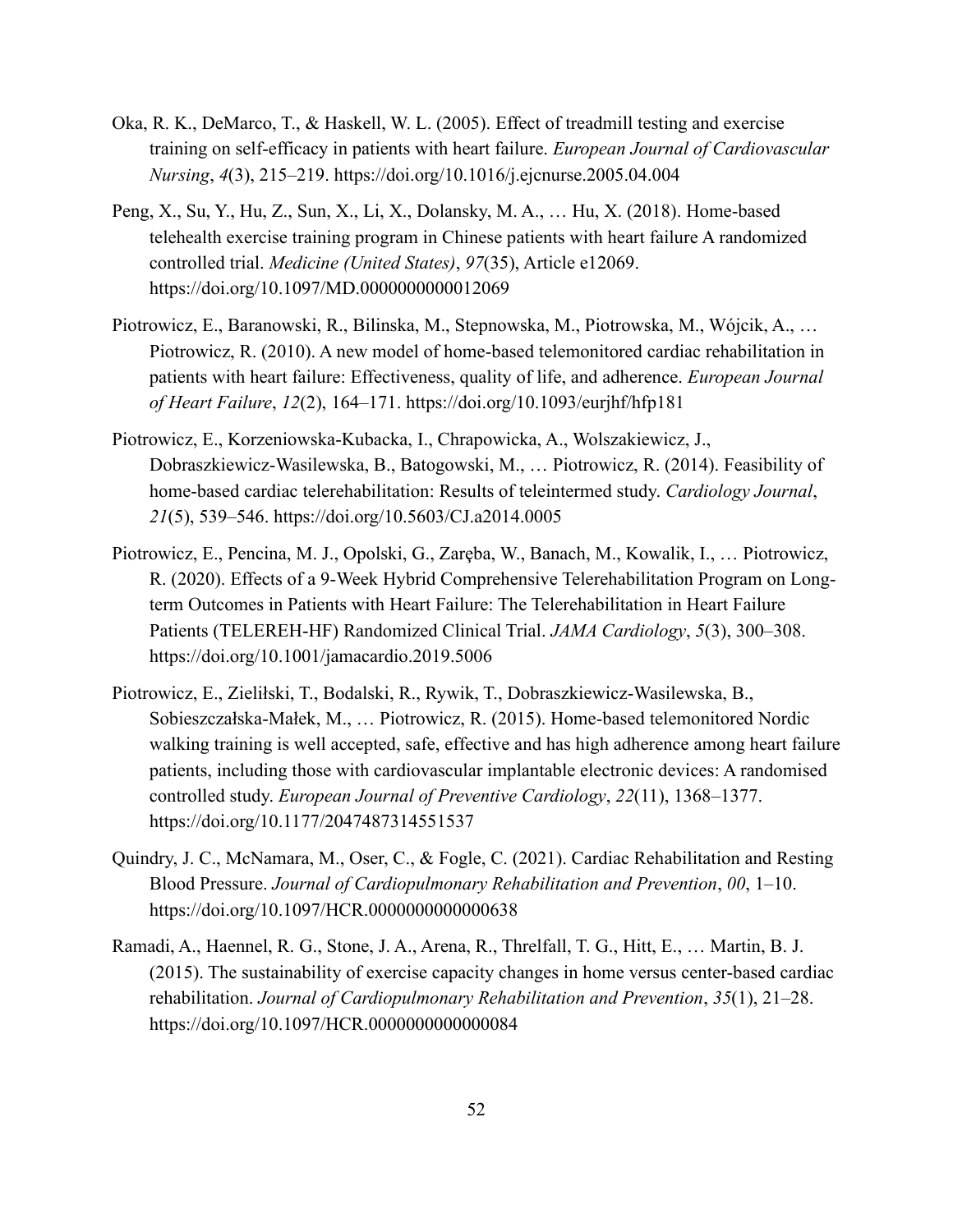- Rejeski, W. J., Foy, C. G., Brawley, L. R., Brubaker, P. H., Focht, B. C., Norris, J. L., & Smith, M. L. (2002). Older adults in cardiac rehabilitation: A new strategy for enhancing physical function. *Medicine and Science in Sports and Exercise*, *34*(11), 1705–1713. https://doi.org/10.1097/00005768-200211000-00003
- Ritchey, M. D., Maresh, S., McNeely, J., Shaffer, T., Jackson, S. L., Keteyian, S. J., … Wright, J. (2020). Tracking cardiac rehabilitation participation and completion among Medicare beneficiaries to inform the efforts of a national initiative. *Circulation: Cardiovascular Quality and Outcomes*, (January 2020), 1–11. https://doi.org/10.1161/CIRCOUTCOMES.119.005902
- Roberts, E., Li, F. K. W., & Sykes, K. (2006). Validity of the 6-minute walk test for assessing heart rate recovery after an exercise-based cardiac rehabilitation programme. *Physiotherapy*, *92*(2), 116–121. https://doi.org/10.1016/j.physio.2005.06.005
- Salvetti, M. X., Oliveira, A. J., Servantes, M. D., & Vincenzo de Paola, A. A. (2008). How much do the benefits cost? Effects of a home-based training programme on cardiovascular fitness, quality of life, programme cost and adherence for patients with coronary disease. *Clinical Rehabilitation*, *22*(10–11), 987–996. https://doi.org/10.1177/0269215508093331
- Scalvini, S., Zanelli, E., Comini, L., Tomba, M. D., Troise, G., Febo, O., & Giordano, A. (2013). Home-based versus in-hospital cardiac rehabilitation after cardiac surgery: A nonrandomized controlled study. *Physical Therapy*, *93*(8), 1073–1083. https://doi.org/10.2522/ptj.20120212
- Schopfer, D. W., Whooley, M. A., Allsup, K., Pabst, M., Shen, H., Tarasovsky, G., … Forman, D. E. (2020). Effects of Home-Based Cardiac Rehabilitation on Time to Enrollment and Functional Status in Patients With Ischemic Heart Disease. *Journal of the American Heart Association*, *9*(19), Article e016456. https://doi.org/10.1161/JAHA.120.016456
- Senuzun, F., Fadiloglu, C., Burke, L. E., & Payzin, S. (2006). Effects of home-based cardiac exercise program on the exercise tolerance, serum lipid values and self-efficacy of coronary patients. *European Journal of Preventive Cardiology*, *13*(4), 640–645. https://doi.org/10.1097/01.hjr.0000198445.41860.ec
- Sérvio, C. T., Britto, R. R., De Melo Ghisi, G. L., Da Silva, L. P., Silva, L. D. N., Lima, M. M. O., … Grace, S. L. (2019). Barriers to cardiac rehabilitation delivery in a low-resource setting from the perspective of healthcare administrators, rehabilitation providers, and cardiac patients. *BMC Health Services Research*, *19*(1), 1–10. https://doi.org/10.1186/s12913-019-4463-9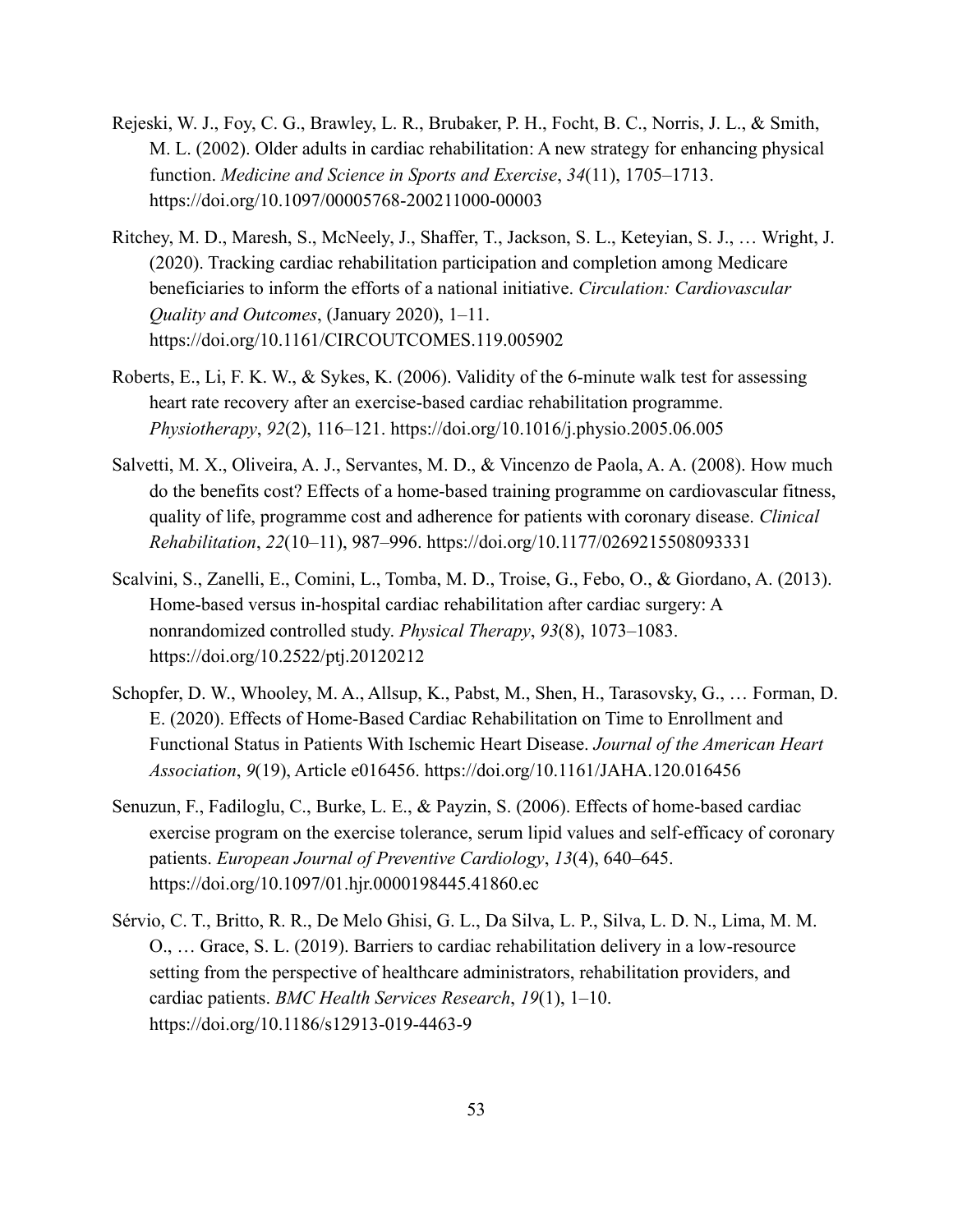- Shagufta, S., Moiz, J. A., & Aggarwal, R. (2011). Effect of supervised versus home based cardiac rehabilitation on heart rate recovery in patients with coronary artery bypass grafting. *Indian Journal of Physiotherapy and Occupational Therapy*, *5*(3), 199–202.
- Shanmugasegaram, S., Oh, P., Reid, R. D., McCumber, T., & Grace, S. L. (2013). A comparison of barriers to use of home- Versus site-Based cardiac rehabilitation. *Journal of Cardiopulmonary Rehabilitation and Prevention*, *33*(5), 297–302. https://doi.org/10.1097/HCR.0b013e31829b6e81
- Skobel, E., Knackstedt, C., Martinez-Romero, A., Salvi, D., Vera-Munoz, C., Napp, A., … Cleland, J. (2017). *Internet-based training of coronary artery patients: the Heart Cycle Trial*. *Heart and Vessels* (Vol. 32). https://doi.org/10.1007/s00380-016-0897-8
- Smith, K. M., Arthur, H. M., Mckelvie, R. S., & Kodis, J. (2004). Differences in sustainability of exercise and health-related quality of life outcomes following home or hospital-based cardiac rehabilitation. *European Journal of Preventive Cardiology*, *11*(4), 313–319. https://doi.org/10.1097/01.hjr.0000136414.40017.10
- Smith, K. M., McKelvie, R. S., Thorpe, K. E., & Arthur, H. M. (2011). Six-year follow-up of a randomised controlled trial examining hospital versus home-based exercise training after coronary artery bypass graft surgery. *Heart*, *97*(14), 1169–1174. https://doi.org/10.1136/hrt.2010.202036
- Smolis-Bąk, E., Dąbrowski, R., Piotrowicz, E., Chwyczko, T., Dobraszkiewicz-Wasilewska, B., Kowalik, I., … Szwed, H. (2015). Hospital-based and telemonitoring guided home-based training programs: Effects on exercise tolerance and quality of life in patients with heart failure (NYHA class III) and cardiac resynchronization therapy. A randomized, prospective observation. *International Journal of Cardiology*, *199*, 442–447. https://doi.org/10.1016/j.ijcard.2015.07.041
- Soroush, A., Heydarpour, B., Komasi, S., Saeidi, M., & Ezzati, P. (2018). Barriers for the referral to outpatient cardiac rehabilitation: A predictive model including actual and perceived risk factors and perceived control. *Annals of Cardiac Anaesthesia*, *21*(3), 249–254. https://doi.org/10.4103/aca.ACA-87-17
- Stewart, S., Carrington, M. J., Marwick, T. H., Davidson, P. M., MacDonald, P., Horowitz, J. D., … Scuffham, P. A. (2012). Impact of home versus clinic-based management of chronic heart failure: The WHICH? (Which heart failure intervention is most cost-effective & consumer friendly in reducing hospital care) multicenter, randomized trial. *Journal of the American College of Cardiology*, *60*(14), 1239–1248. https://doi.org/10.1016/j.jacc.2012.06.025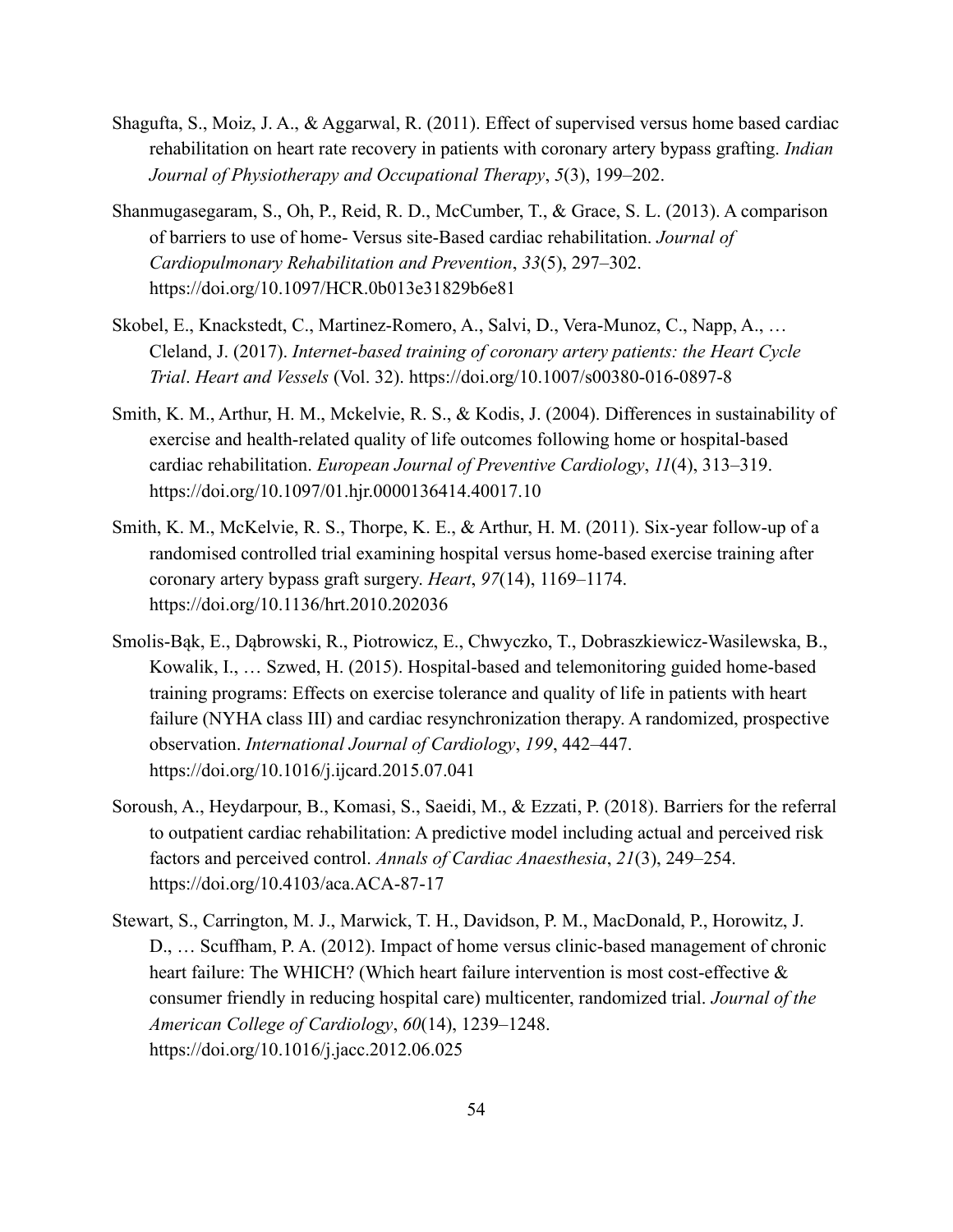- Suaya, J. A., Stason, W. B., Ades, P. A., Normand, S. L. T., & Shepard, D. S. (2009). Cardiac Rehabilitation and Survival in Older Coronary Patients. *Journal of the American College of Cardiology*, *54*(1), 25–33. https://doi.org/10.1016/j.jacc.2009.01.078
- Tallaj, J. A., Sanderson, B., Breland, J., Adams, C., Schumann, C., & Bittner, V. (2001). Assessment of functional outcomes using the 6-minute walk test in cardiac rehabilitation: Comparison of patients with and without left ventricular dysfunction. *Journal of Cardiopulmonary Rehabilitation*, *21*(4), 221–224. https://doi.org/10.1097/00008483- 200107000-00005
- Thomas, R. J., Beatty, A. L., Beckie, T. M., Brewer, L. P. C., Brown, T. M., Forman, D. E., … Whooley, M. A. (2019). Home-Based Cardiac Rehabilitation: A Scientific Statement From the American Association of Cardiovascular and Pulmonary Rehabilitation, the American Heart Association, and the American College of Cardiology. *Circulation*, *140*(1), E69–E89. https://doi.org/10.1161/CIR.0000000000000663
- Thomas, R. J., King, M., Lui, K., Oldridge, N., Piña, I. L., Spertus, J., … Shahian, D. M. (2010). AACVPR/ACCF/AHA 2010 Update: Performance Measures on Cardiac Rehabilitation for Referral to Cardiac Rehabilitation/Secondary Prevention Services: A Report of the American Association of Cardiovascular and Pulmonary Rehabilitation and the American College . *Circulation*, *122*(13), 1342–1350. https://doi.org/10.1161/CIR.0b013e3181f5185b
- Tsai, S. W., Lin, Y. W., & Wu, S. K. (2005). The effect of cardiac rehabilitation on recovery of heart rate over one minute after exercise in patients with coronary artery bypass graft surgery. *Clinical Rehabilitation*, *19*(8), 843–849. https://doi.org/10.1191/0269215505cr915oa
- Varnfield, M., Karunanithi, M., Lee, C. K., Honeyman, E., Arnold, D., Ding, H., … Walters, D. L. (2014). Smartphone-based home care model improved use of cardiac rehabilitation in postmyocardial infarction patients: Results from a randomised controlled trial. *Heart*, *100*(22), 1770–1779. https://doi.org/10.1136/heartjnl-2014-305783
- Verrill, D. E., Barton, C., Beasley, W., Lippard, M., & King, C. N. (2003). Six-minute walk performance and quality of life comparisons in North Carolina cardiac rehabilitation programs. *Heart and Lung: Journal of Acute and Critical Care*, *32*(1), 41–51. https://doi.org/10.1067/mhl.2003.7
- Wakefield, B., Drwal, K., Scherubel, M., Klobucar, T., Johnson, S., & Kaboli, P. (2014). Feasibility and Effectiveness of Remote, Telephone-Based Delivery of Cardiac Rehabilitation. *Telemedicine and E-Health*, *20*(1), 32–38. https://doi.org/10.1089/tmj.2013.0079